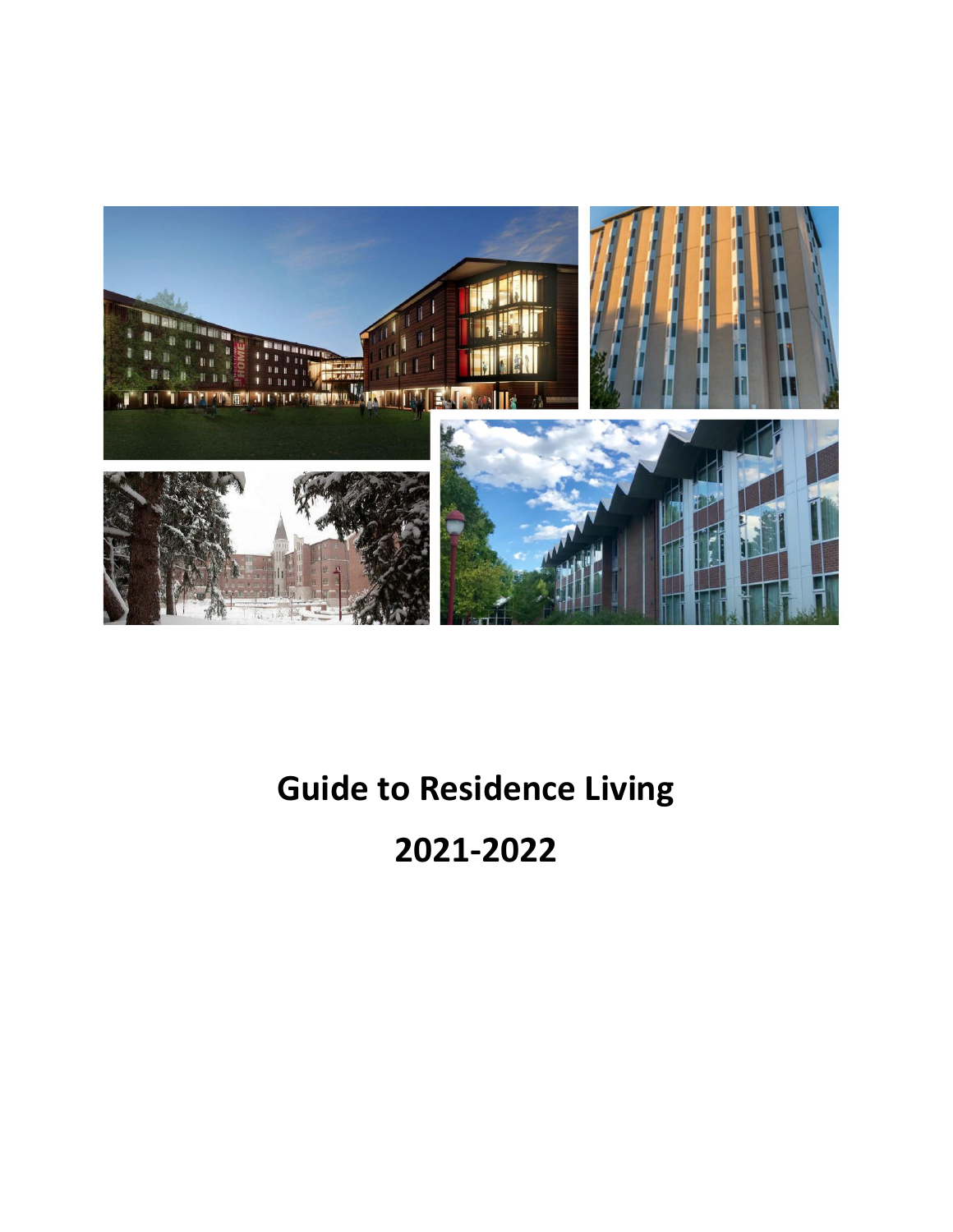#### **WELCOME!**

Dear Residents,

Welcome to your new home with Housing & Residential Education (HRE) at the University of Denver (DU)! We are happy you have joined our community for the academic year! We've created the *Guide to Residence Living* to introduce you to your new home and explain what is expected of you as a member of the DU HRE Community.

HRE's mission is "Cultivating Individuals & Inclusive Communities." You will find that we live this mission in a variety of ways, in particular through our core values of student development, staff development, sustainability, and diversity.

The *Guide to Residence Living* is organized in the following sections:

- 1. COVID-19 Culture of Care
- 2. HRE Administrative Policies and Procedures
- 3. Rights and Responsibilities Policies
- 4. HRE Resources
- 5. Campus Resources

As specified in the housing contract that you signed, residents are responsible for abiding by the policies set forth in this document. *It is important to read the Guide to Residence Living carefully. If you have any questions, please contact HRE at 303- 871-2246 [or housing@du.edu](about:blank)*.

Please visit our website for more information at http://www.du.edu/housing/.

We look forward to having a wonderful year together!

Welcome Home!

Sincerely,

The Housing & Residential Education Team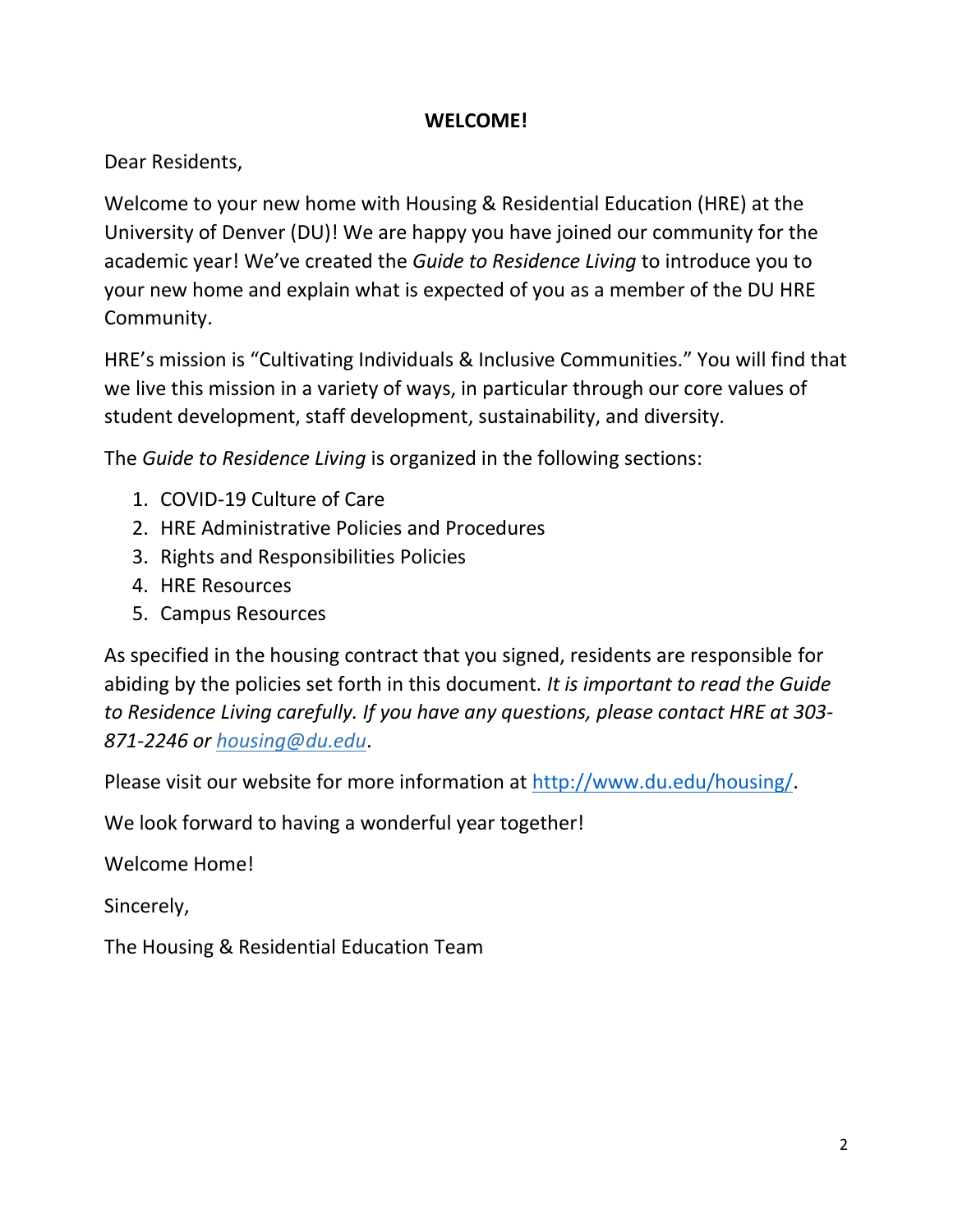# Contents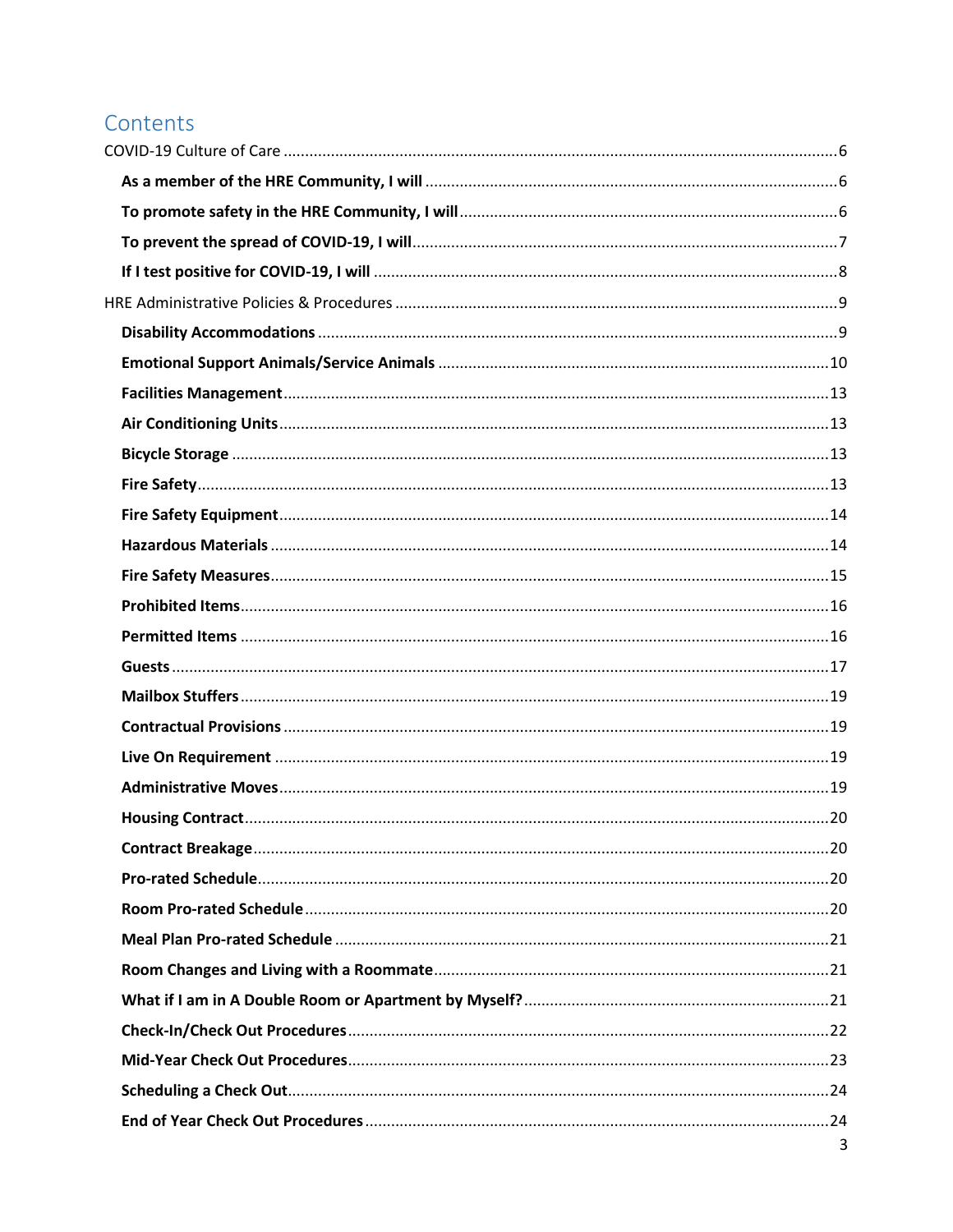| 4 |
|---|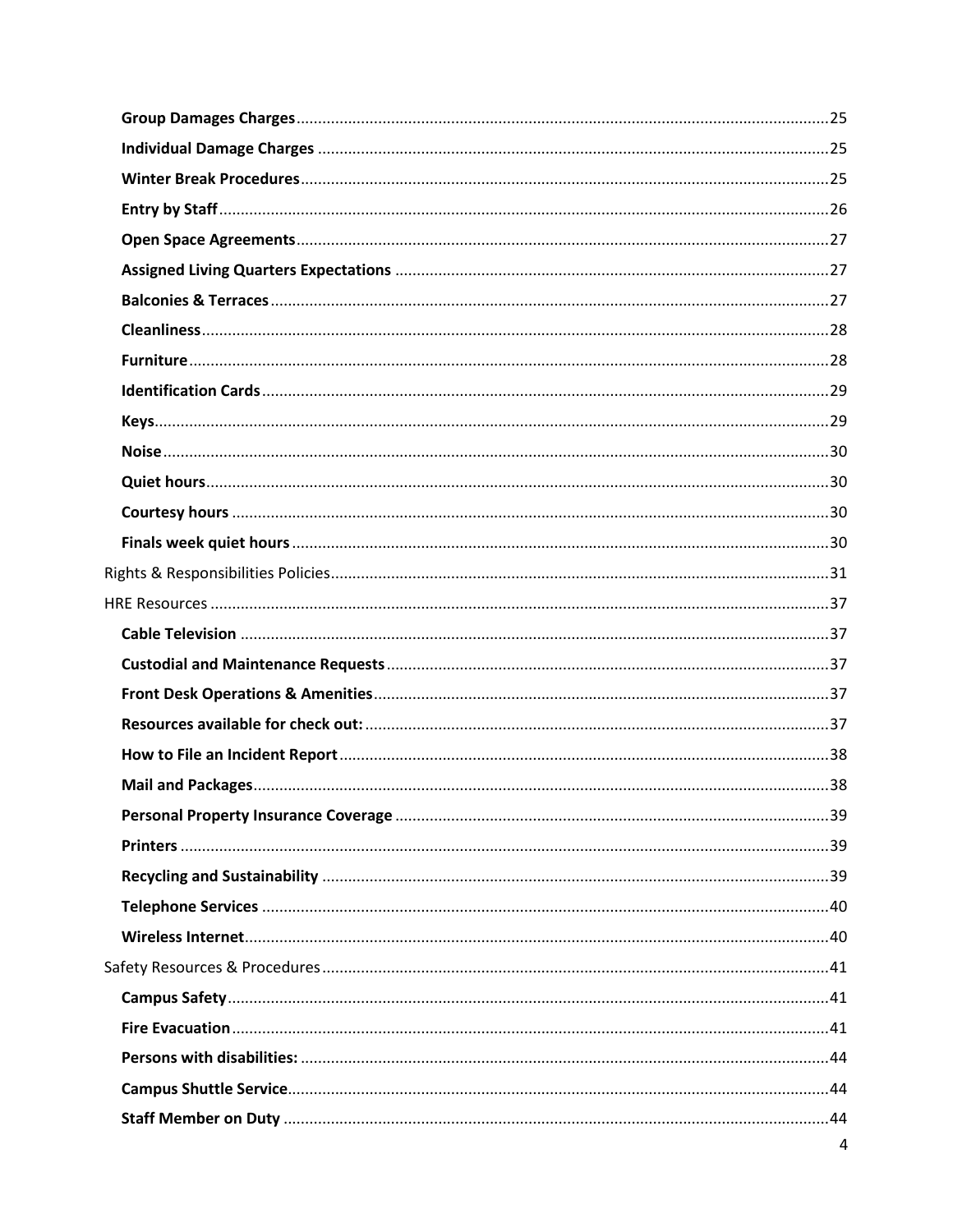|--|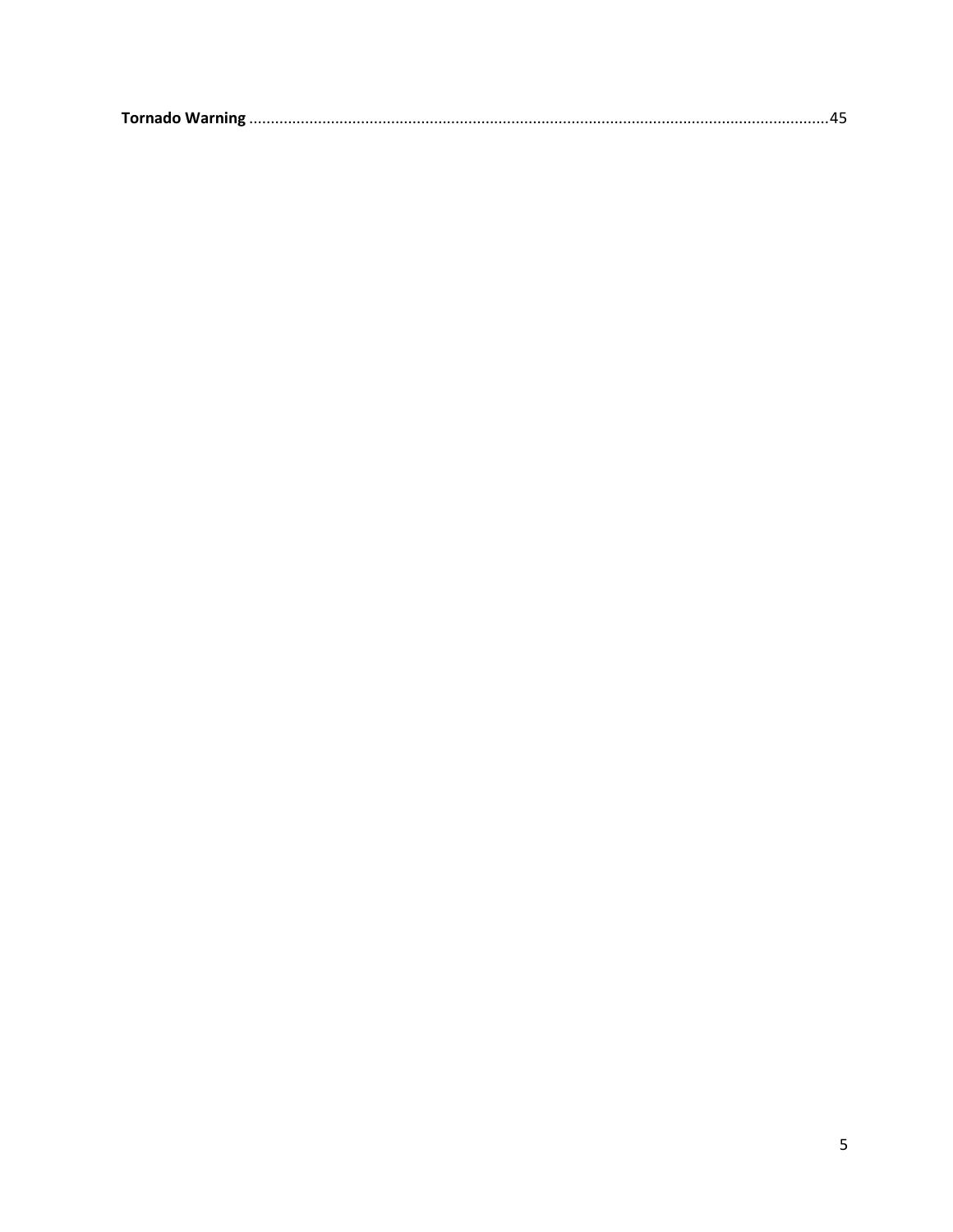# <span id="page-5-0"></span>**COVID-19 Culture of Care**

As members of the Housing & Residential Education (HRE) Community, we **all** have the responsibility to Protect DU, ourselves, and others during the COVID-19 pandemic.

# <span id="page-5-1"></span>**As a member of the HRE Community, I will**

- follow DU's COVID-19 Protocols for [Face-Coverings and Social Distancing.](about:blank)
- contact the Health & Counselling Center and/or HRE staff virtually and remain in my room if I am feeling sick.
- communicate with HRE staff members and students who live in my HRE community virtually whenever possible if I am feeling sick.
- keep my contact information, including my cell phone number, local address, and emergency contact information updated in PioneerWeb.
- follow all [DU COVID-19 Protocols](about:blank) and other applicable policies and procedures.
- not exceed the stated room capacity for my assigned living quarters, as communicated by HRE staff.
- clean and disinfect my room, including (if applicable) the bathroom and kitchen within my suite/apartment, and follow DU's [COVID-19 Protocols for](about:blank)  [Cleaning and Disinfection](about:blank) or other instructions from HRE staff.
- practice good hygiene, including thorough and frequent hand washing for at least 20 seconds and using hand sanitizer when hand washing is not available, especially after entering the building, after using a restroom, and before meals.

# <span id="page-5-2"></span>**To promote safety in the HRE Community, I will**

• follow the currently applicable HRE COVID-19 guest policy. For Fall quarter 2021, I will only have guest(s) in my assigned living quarters who are assigned to my residence hall or apartment building. I understand that I am not permitted to have in my assigned living quarters anyone who is not assigned to my residence hall or apartment building, including DU students living in other residence halls, apartments, or off-campus, and individuals who are not DU community members, such as siblings, parents, other family, or friends. HRE will communicate any updates to the HRE COVID-19 guest policy and when such changes are effective.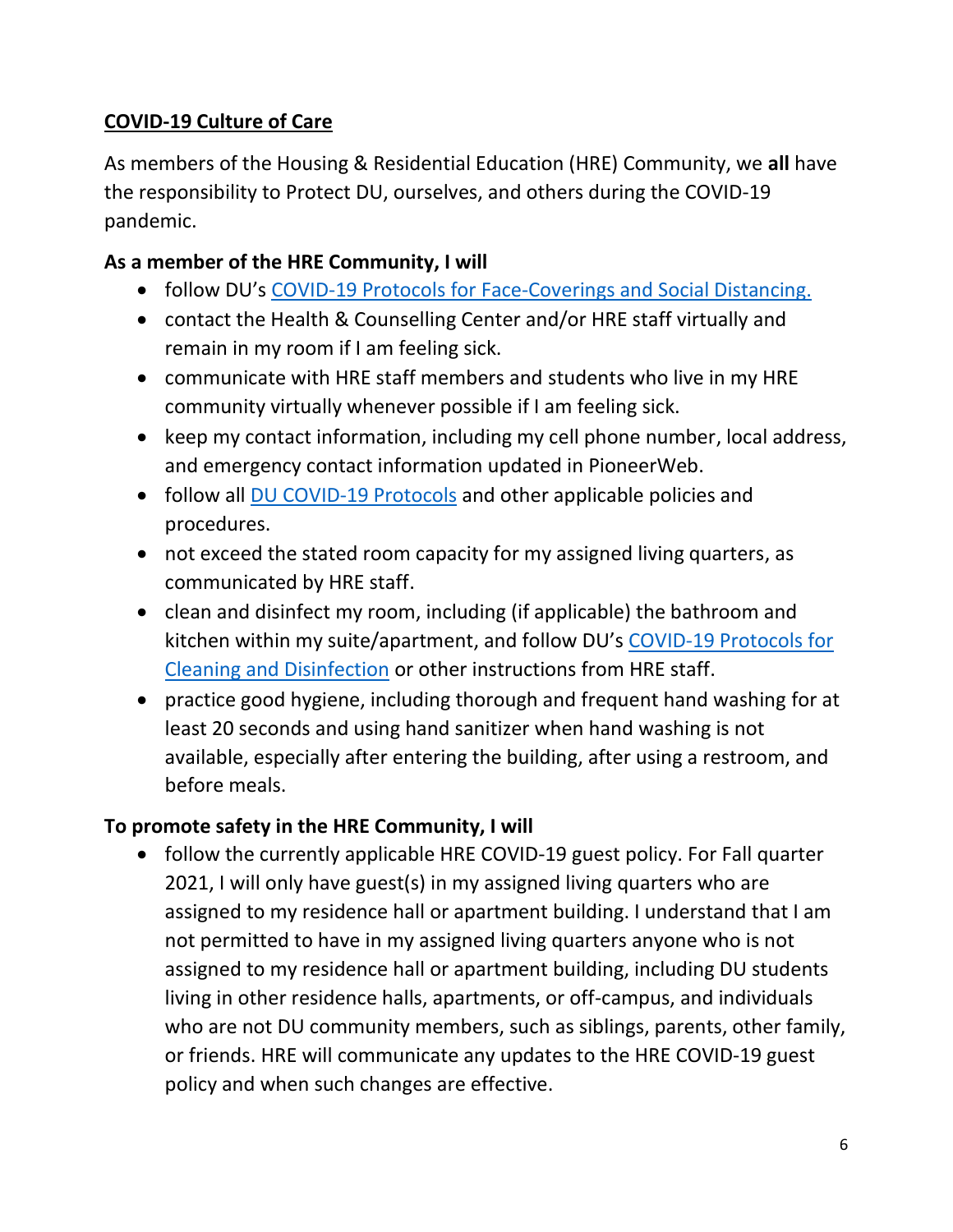- only access my own residential building and not access other residence hall or apartment buildings unless to visit the dining hall in that building.
- not provide anyone else access to my residence hall or apartment building either by letting someone follow me into the building without swiping their access card or by opening the door for someone. All residents will only have access to their assigned residence hall or apartment building and the dining hall areas in other residential buildings.
- keep up to date on all DU COVID-19 protocols and HRE policies and procedures as I understand they may change throughout the term or from term to term.

# <span id="page-6-0"></span>**To prevent the spread of COVID-19, I will**

- participate in required COVID-19 testing as specified by the [COVID-19](about:blank)  [Mandatory Testing Protocol](about:blank) or as otherwise directed by the University. I understand that students will not be separately charged for routine COVID-19 testing provided through the University.
- monitor myself regularly for symptoms of COVID-19.
- prior to arrival on campus at the University of Denver:
	- o submit my vaccination record or a request for exemption by September 1;
	- o quarantine for 7 days if I am unvaccinated or not fully vaccinated; and
	- o take a COVID-19 test on campus either within 48 hours prior to my designated fall arrival date or upon arrival.
- comply with University travel restrictions posted at [https://www.du.edu/coronavirus/travel-visiting-campus.](about:blank)
- comply with all applicable self-quarantine protocols if I am notified that I have been in close contact with an individual who tested positive for COVID-19.
- upon discovering that I am experiencing any symptoms of COVID-19, immediately call the Health & Counseling Center (HCC) for medical guidance and comply with all medical instructions.
- receive the seasonal flu vaccine when one becomes available at HCC or through another healthcare provider, unless for health reasons the vaccine is contraindicated for me.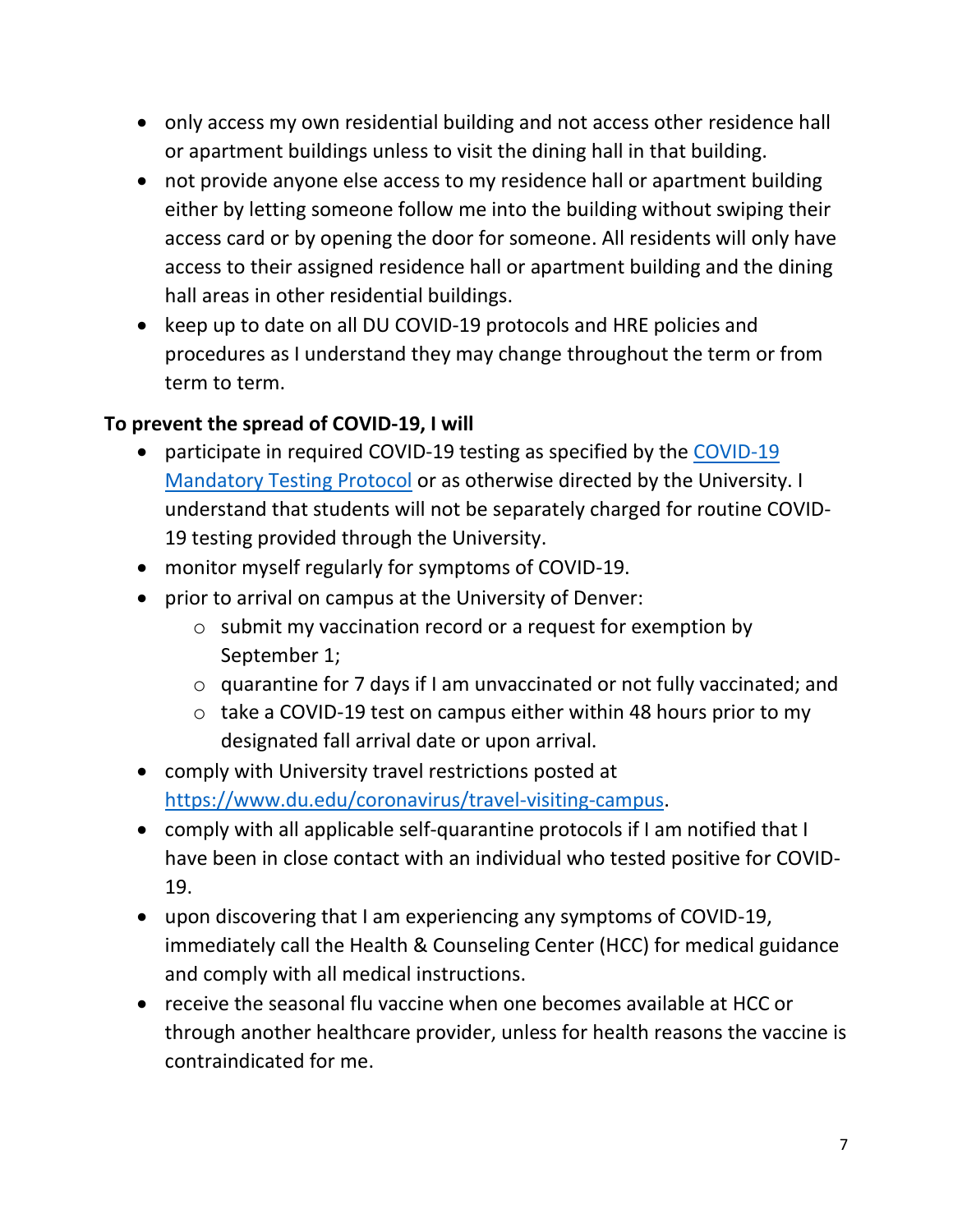• arrange for and fund my own personal travel from campus, or work with the Office of Financial Aid as needed, if the University determines it must close the residence halls and apartments.

# <span id="page-7-0"></span>**If I test positive for COVID-19, I will**

- comply with the University's requirements and any applicable public health guidance for quarantine and/or isolation.
- share truthful and complete information with those conducting contact tracing about others who may be at risk based on exposure to me.
- have an alternate caregiver who lives off-campus provide care for my approved emotional support animal while I am in quarantine.

**If I violate these requirements or other DU policies, I understand the University will refer me to the Office of Student Rights & Responsibilities for disciplinary action.**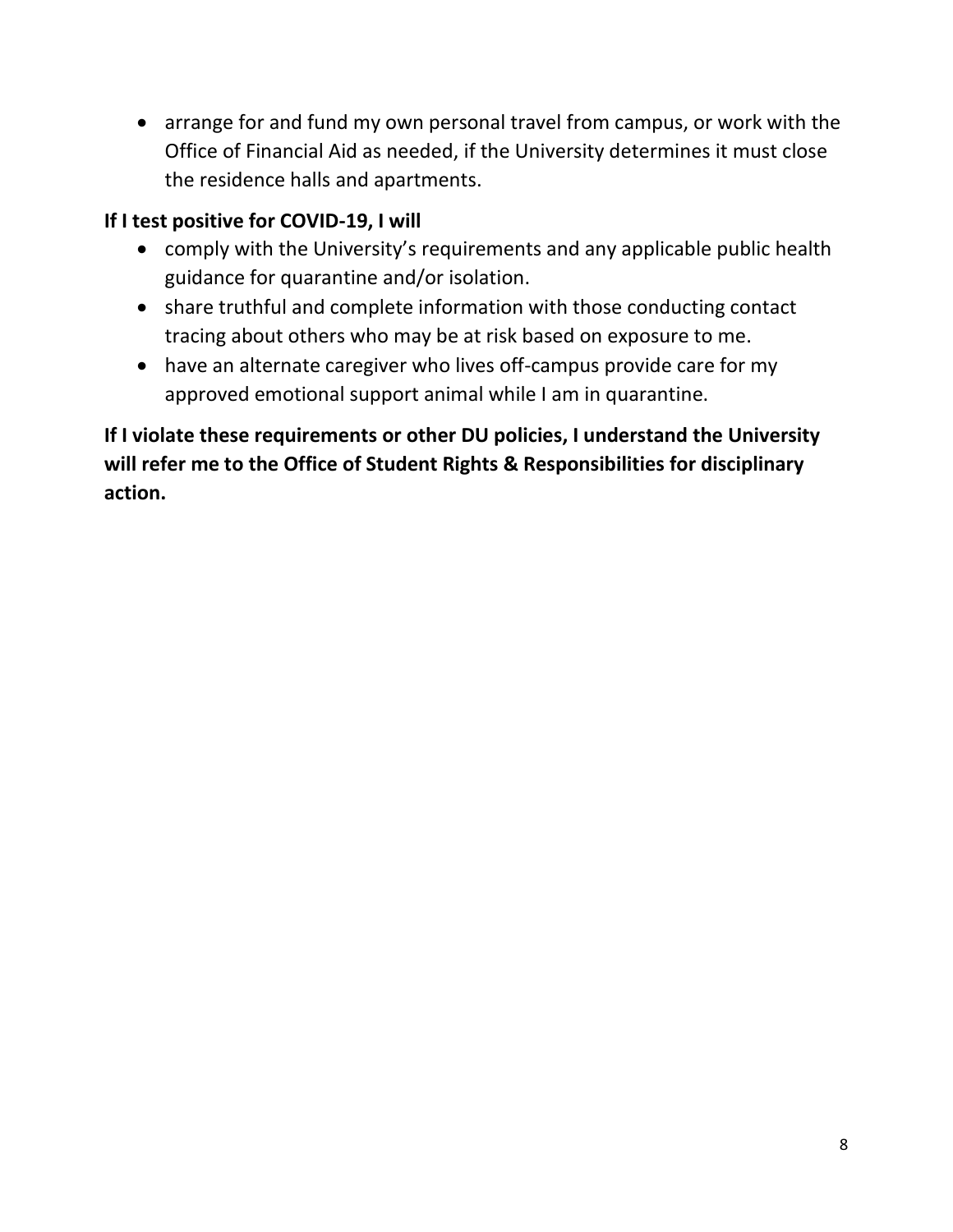# <span id="page-8-0"></span>**HRE Administrative Policies & Procedures**

HRE developed the following administrative policies and procedures with the focus on efficiency, safety, and community support. It is important to follow and understand these policies and procedures for residents and staff to have a smooth year. As stated in the terms and conditions of your HRE housing contract, you agreed to abide by the policies set forth in the Guide to Residence Living. The assigned living quarters identified in the housing placement notification may be a room, suite, apartment, or other housing unit in University owned or operated housing.

#### <span id="page-8-1"></span>**Disability Accommodations**

If you are a student with a documented disability, medical, or mental health condition(s), you may request a housing accommodation/modification through the following process:

- 1. Submit an application to HRE through the standard housing application process at [https://www.du.edu/housing/student/applying.html,](about:blank) by no later than the stated deadline.
- 2. Submit a [Request for Accommodation](about:blank) to the Disability Services Program [\(DSP\)](about:blank). You may submit the accommodation request at any time. However, if you have received your eligibility notification and Letter of Approved Accommodation from DSP prior to June 8th, HRE will be able to consider your accommodation needs during the regular room assignment process. If you have not received your eligibility notification and letter of approval from DSP by June 8th, you may be placed on a waitlist until a space matching your approved accommodation becomes available. HRE and DSP recommend that students begin the [accommodation process](about:blank) as early as possible because DSP may require up to two weeks to process the request after DSP has received all required documentation.

If you acquire a disability or have a change in a medical condition that necessitates a modification in existing housing after the housing assignment process has been completed, the University will make reasonable efforts to implement the modification in your current assigned living quarters or move you to another assigned living quarters.

The University will provide reasonable accommodations, including reasonable accommodations in University owned or operated housing, to enrolled students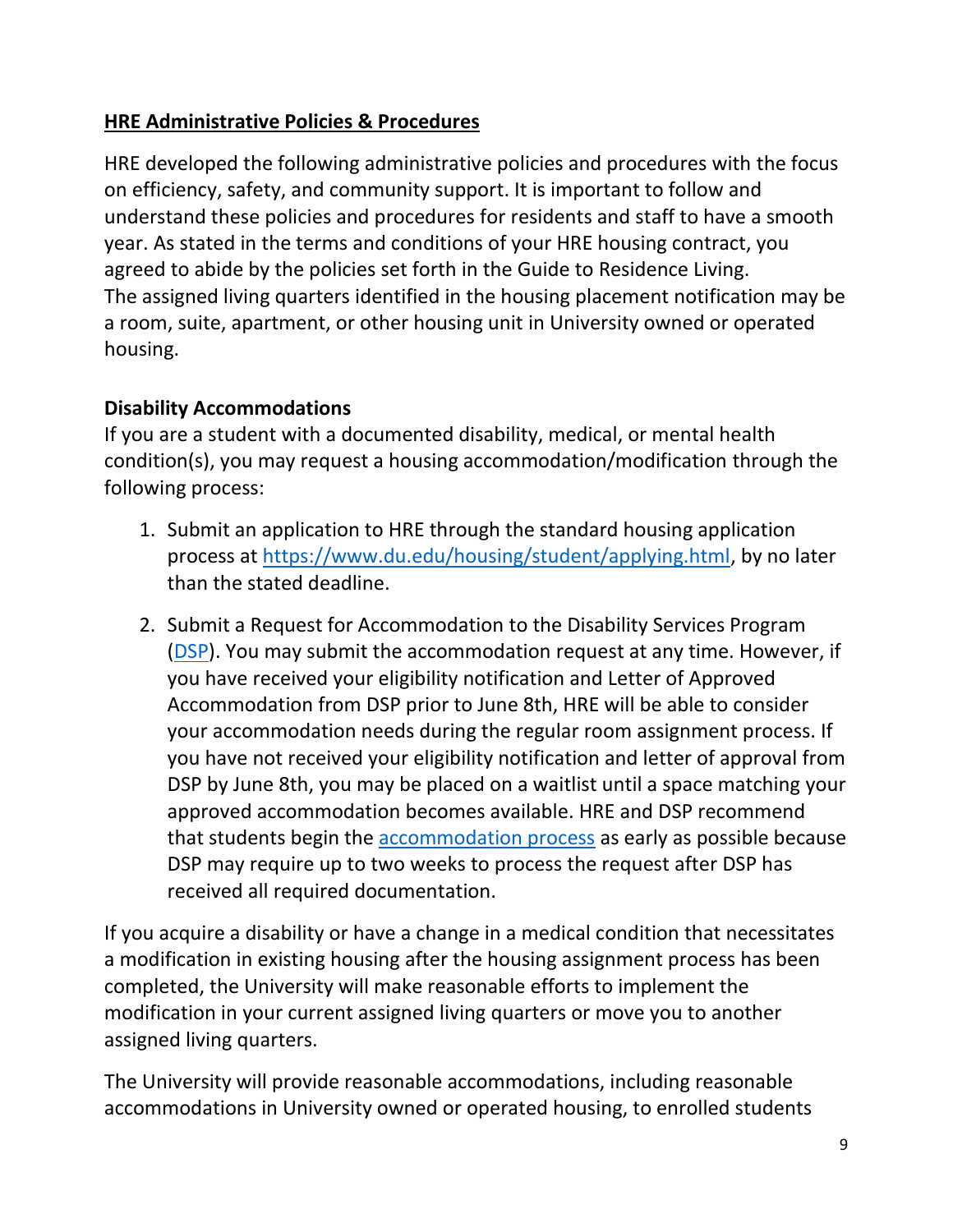who incur injuries or other temporary medical conditions or experience a change in a medical condition for which they have already been approved for accommodations. Residents with temporary disabilities or conditions should work with DSP to discuss reasonable accommodations. The University will work to provide these accommodations in a timely manner although some accommodations require more time to coordinate than others.

In the event of an emergency evacuation, having information about your medical condition/disability allows HRE staff to inform first responders which of our residents need assistance exiting the building. Please provide this information by contacting the Resident Director of your building or stop by the front desk to fill out the Residence Hall Evacuation Procedures form.

#### <span id="page-9-0"></span>**Emotional Support Animals/Service Animals**

The University of Denver recognizes the roles and benefits that animals have in addressing the needs of some individuals with disabilities. At the same time, the University strives to provide a safe and welcoming environment for all members of the DU community. The University works to balance these considerations consistent with the legal requirements of the Americans with Disabilities Act, applicable provisions of the Fair Housing Act, and other applicable state law and local regulations. This involves proactively working to address concerns related to living with assistance animals, as well as establishing systems and supports that promote high standards of animal welfare for such animals.

Service animals are dogs or miniature horses that are trained to do work or perform tasks for an individual with a disability where the work or tasks are directly related to the individual's disability. Service animals are permitted to accompany their handler in most, but not all, University owned or operated housing. Students with a service animal wishing to live in University owned or operated housing are encouraged to update the voluntary registration of their service animal with HRE each time they change their University housing location. This allows HRE to make appropriate accommodations for other residents, faculty or staff who may have allergies, phobias, or service animals of their own.

Emotional support animals (ESAs), which can be a wider variety of species, assist in the treatment of an individual with a disability. Residents seeking to have an ESA in University owned or operated housing must submit a request for approval through DSP and be approved **before** bringing the animal to reside in your assigned living quarters. To make a request, you must complete and return the [Request for](about:blank)  [Accommodation](about:blank) and provide supporting documentation to DSP, as specified in the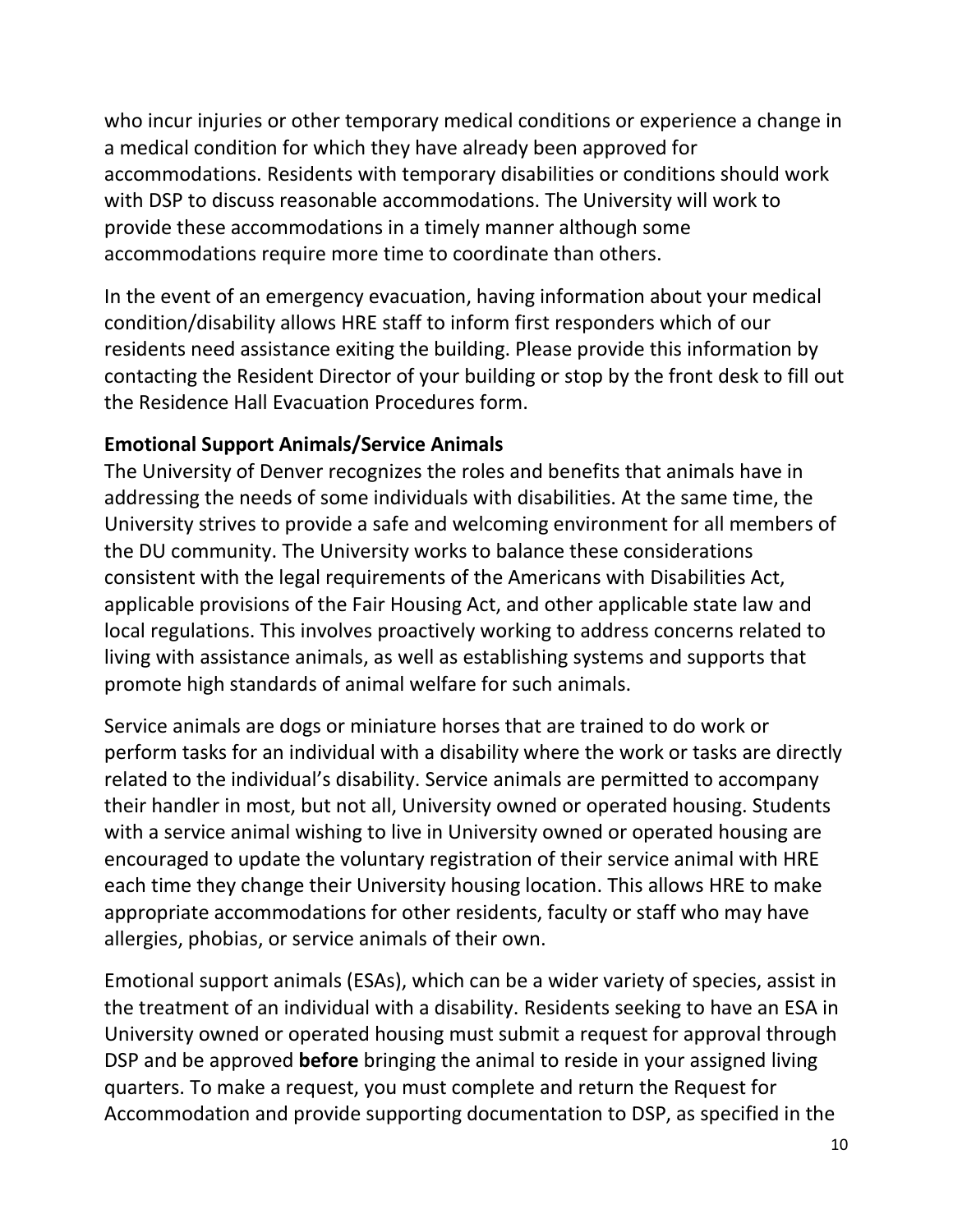[ESA Documentation Guidelines.](about:blank) You must demonstrate a relationship or nexus between your disability and the assistance the animal provides, using documentation from an appropriate licensed healthcare or mental healthcare provider, dated within six (6) months prior to taking occupancy of University owned or operated housing. The University engages in an interactive process with residents requesting to have an ESA in University owned or operated housing to determine whether the request is reasonable and does not pose an undue hardship on the University, present a danger to members of the community, or a risk to the property of others. Typically, the University does not allow multiple ESAs. However, the University will evaluate such requests on a case-by-case basis, considering the information contained in supporting documentation as well as the size and/or species of the animal(s).

Once you have received approval through DSP, you must meet with HRE staff, prior to bringing the ESA into University owned or operated housing, to review and complete the ESA Resident Agreement and provide the following documentation/information:

- Copy of animal's registration for the City and County of Denver, if applicable to the type of animal.
- Veterinarian recommended vaccinations.
- The animal is spayed/neutered, as applicable.
- A current photograph of the ESA for HRE and DSP so that staff can identify the ESA. The photograph will be shared with HRE and/or University staff on a need to know basis only.
- Contact information for an alternate caregiver who lives off-campus to provide care for the ESA in the event that you become unable to care for the ESA.

ESAs are only permitted in your assigned living quarters (as specified in the housing assignment notification) except when you are taking the ESA to outdoor spaces for natural relief and/or exercise, in which case you may transport the ESA through common areas solely as needed to access outdoor spaces. Approved ESAs are not permitted in any University facilities other than the resident's assigned living quarters, including, but are not limited to, kitchens and food service preparation areas. You must maintain control of the ESA at all times, and you are responsible for any disruption caused by the ESA on University owned or operated property.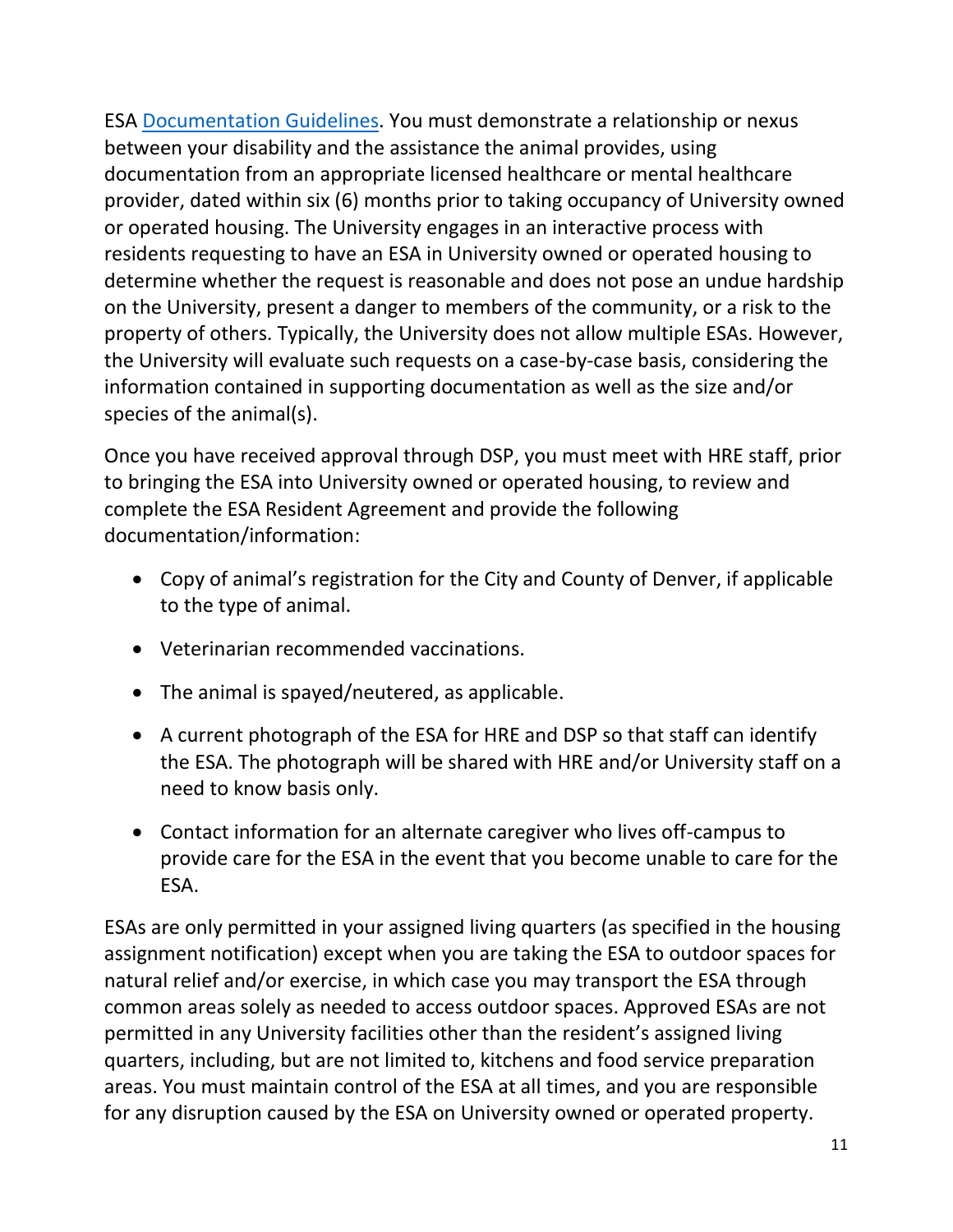You are responsible for caring for the ESA, including but not limited to immediately cleaning up after and properly disposing of the animal's waste in a safe and sanitary manner. If you are personally unable to care for the ESA, you must make arrangements for this service, and you are responsible for any cost associated with this service.

If you have an allergy, phobia, or other disability that would make you unable to live with an approved ESA or a service animal, you must request accommodations for such allergy, phobia, or other disability through DSP. DSP shares all approved housing-related accommodations with HRE for appropriate housing placements. For further information, please contact the Disability Services Program at 303-871 3241, by email at [dsp@du.edu,](about:blank) visit the [Disability Services](about:blank) Program website, or contact the HRE Office directly at 303-871-2246 or [housing@du.edu](about:blank)**.**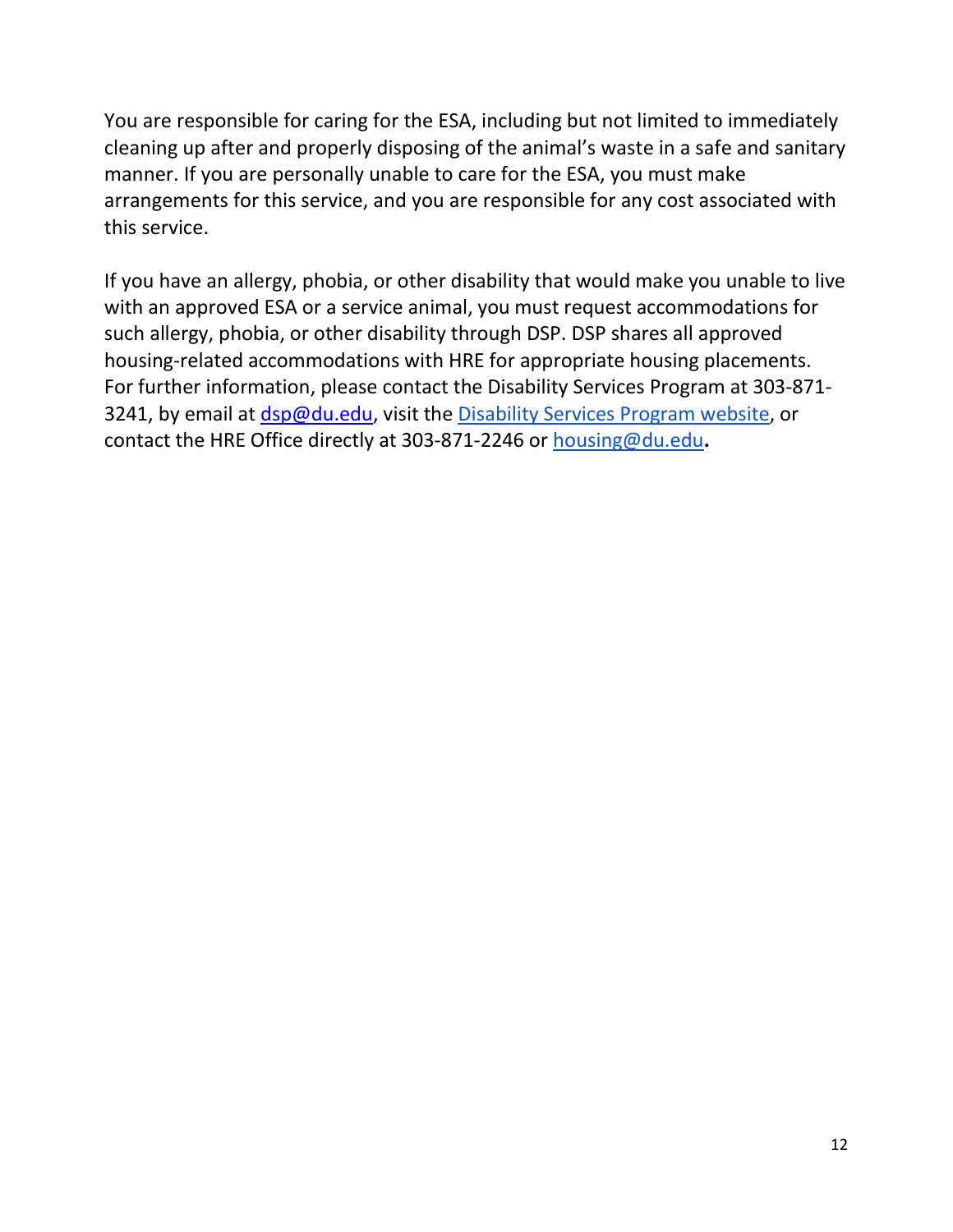#### <span id="page-12-0"></span>**Facilities Management**

# <span id="page-12-1"></span>**Air Conditioning Units**

Due to electrical capacity in University owned or operated housing, personal air conditioning units are not permitted in any of the residence halls/apartments, unless the [Disability Services Program](about:blank) has approved air conditioning as a reasonable accommodation. The University will provide air conditioning units for approved accommodations.

# <span id="page-12-2"></span>**Bicycle Storage**

The University provides bicycle racks at each University owned or operated housing building. These bicycle racks are available on a first come, first serve basis; therefore, the University does not guarantee all residents will have a space for their bicycle(s).

The University does not guarantee the safety of bicycles on campus. To reduce bicycle theft and/or damage, the University has implemented the University Bicycle Policies, which are available on the website for the Division of Campus Safety at [https://www.du.edu/campussafety.](about:blank) These policies require that bicycles must be locked in designated areas only with approved U-Locks. U-Locks may be purchased in the DU Bookstore. Campus Safety will either impound or boot any bicycles kept in inappropriate areas, any bicycles locked without a U-Lock, and bicycles left by residents after they vacate the residence hall/apartment building. Students must claim impounded bicycles from Campus Safety within 90 days or the bicycle may be sold at public auction.

Only walking is permitted in all areas inside the residence halls/apartments. Residents and guests must walk their bikes and carry their skates, non-motorized scooters, and skateboards inside the residence halls/apartments. Motorcycles, motorized scooters, and motorbikes must be stored outdoors. Gasoline cans are prohibited inside any University owned or operated housing. Hoverboards are prohibited on campus, and Campus Safety will confiscate any hoverboards brought to campus.

# <span id="page-12-3"></span>**Fire Safety**

The Honor Code and this Guide to Residence Living outline the fire safety policies applicable to students. Students who violate the fire safety policies will be referred to the Student Rights & Responsibilities process. In addition to status and educational Outcomes, students found responsible for such violations may be required to pay restitution for the cost of repairs, damaged property (both University and personal), and/or medical evaluation and treatment; have their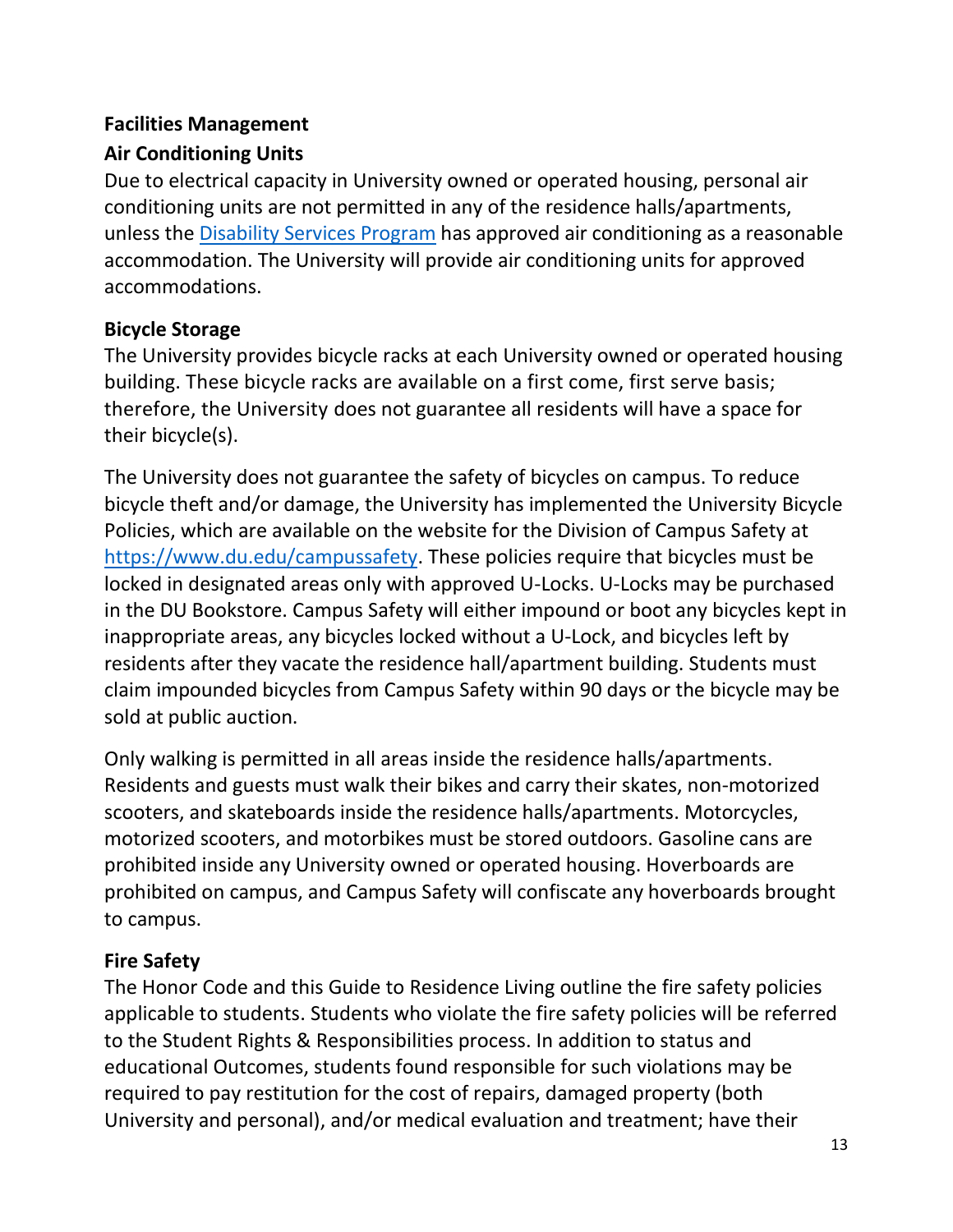housing contract terminated; be assigned a HRE fine; and/or be subject to criminal charges and fines.

# <span id="page-13-0"></span>**Fire Safety Equipment**

The University has installed advanced fire safety technology in University housing, including smoke alarms, thermal alarms connected to the central fire alarm system, and a sprinkler system, to provide a high level of protection in the event of a fire.

Each sprinkler head operates with a "fusible link," a small device that melts under the heat of a fire and releases the water flow. The sprinklers can also be activated if the fusible links or the pipes of the system are pulled or struck, such as if you hang any object from the sprinkler head or if you are carrying or throwing an object that hits the sprinkler head. **Because the fusible links are very sensitive, you must be extremely careful not to touch, throw anything at, or hang anything from them**.

The sprinkler heads are tied into a powerful building-wide sprinkler system. When the sprinklers are activated, they will generate more than forty (40) gallons of water each minute from each head. The water will damage personal belongings in your room as well as damage other residents' belongings in other rooms on your floor and the floors below. If you intentionally or carelessly activate the sprinkler system, you will be held accountable for the resulting water damage.

If a fire activates the sprinklers, the Denver Fire Department will investigate to determine the cause of the fire. If you intentionally or carelessly set a fire, you will be held accountable for the damage caused by the fire and/or water, which may include criminal charges, disciplinary action under the Honor Code, and/or financial responsibility.

HRE policy prohibits tampering with, interfering with, or unintentionally causing the activation of any kind of fire emergency equipment and setting fires of any kind. This prohibition includes, but is not limited to, tampering with or hanging something from a smoke detector, sprinkler head, or sprinkler line; hitting or striking a sprinkler head or pipe; pulling or calling in a false alarm; discharging or removing a fire extinguisher or hose; breaking the safety glass on the fire extinguisher case; propping open fire doors; or leaving an area through a locked fire door.

# <span id="page-13-1"></span>**Hazardous Materials**

Hazardous materials including, but not limited to, gasoline, propane, chemicals, flammable liquids, butane torches, and gas grills are not permitted in the residence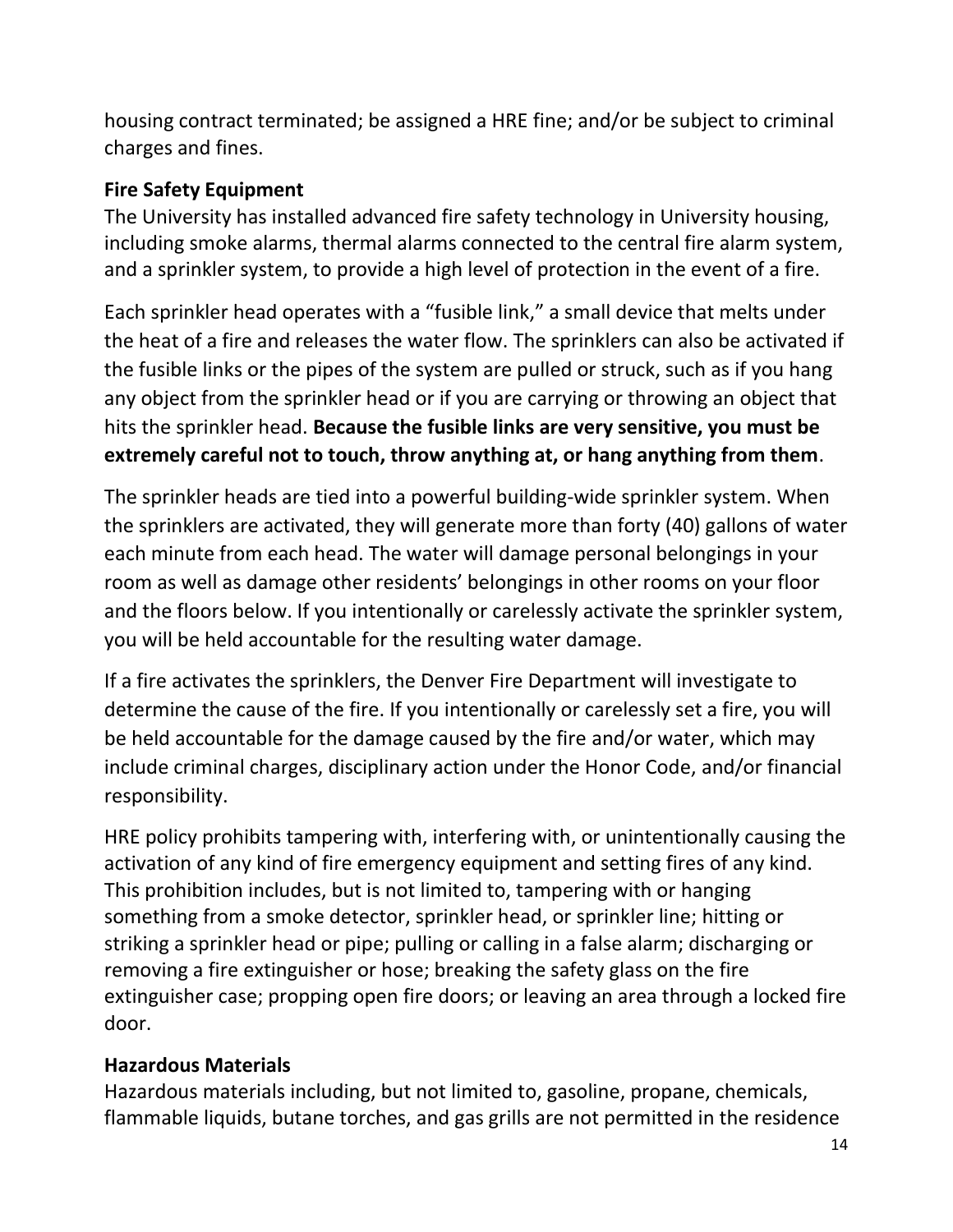halls/apartments under any circumstances. If you are unsure whether an item is allowed, please ask your Resident Director prior to bringing the item into University owned or operated housing.

Please see the Safety Resources & Procedures for information on how to safely evacuate your building.

# <span id="page-14-0"></span>**Fire Safety Measures**

# **Cooking:**

Cooking is only permitted in designated kitchen areas. When cooking in authorized areas, residents must comply with the following requirements:

- If the stove or cookware is messy, dirty, or excessively greasy, clean the stove or cookware before use.
- When using electric cooking appliances (such as microwaves, kettles, toasters) do not overload the circuit.
- NEVER leave food that is cooking unattended.
- Before starting to cook, familiarize yourself with the fire safety resources available and know where the fire extinguisher is located.
- Before leaving the kitchen area, be sure to clean up, dispose of trash, and turn off all appliances when finished cooking.

If a fire starts and you can safely do so, contain the fire by closing the door of the oven or microwave or putting the lid on the pan. Use an available fire extinguisher suitable for the type of fire. If these efforts fail, pull the fire alarm and evacuate immediately.

# **Decorations:**

The [Office of Emergency Preparedness and Fire Safety](about:blank) must inspect any major decorative construction (e.g., platforms, haunted houses, and obstacle courses) for fire safety before it is used. Residents must follow these requirements for fire-safe decorations:

- Use fire-resistant materials in assigned living quarters and at social events;
- Do not overload electrical outlets and do not use extension cords, which are prohibited in University owned or operated housing;
- Provide adequate safety lighting at all social events;
- Do not obstruct access to exits and fire extinguishers;
- Decorations may not be hung from ceilings;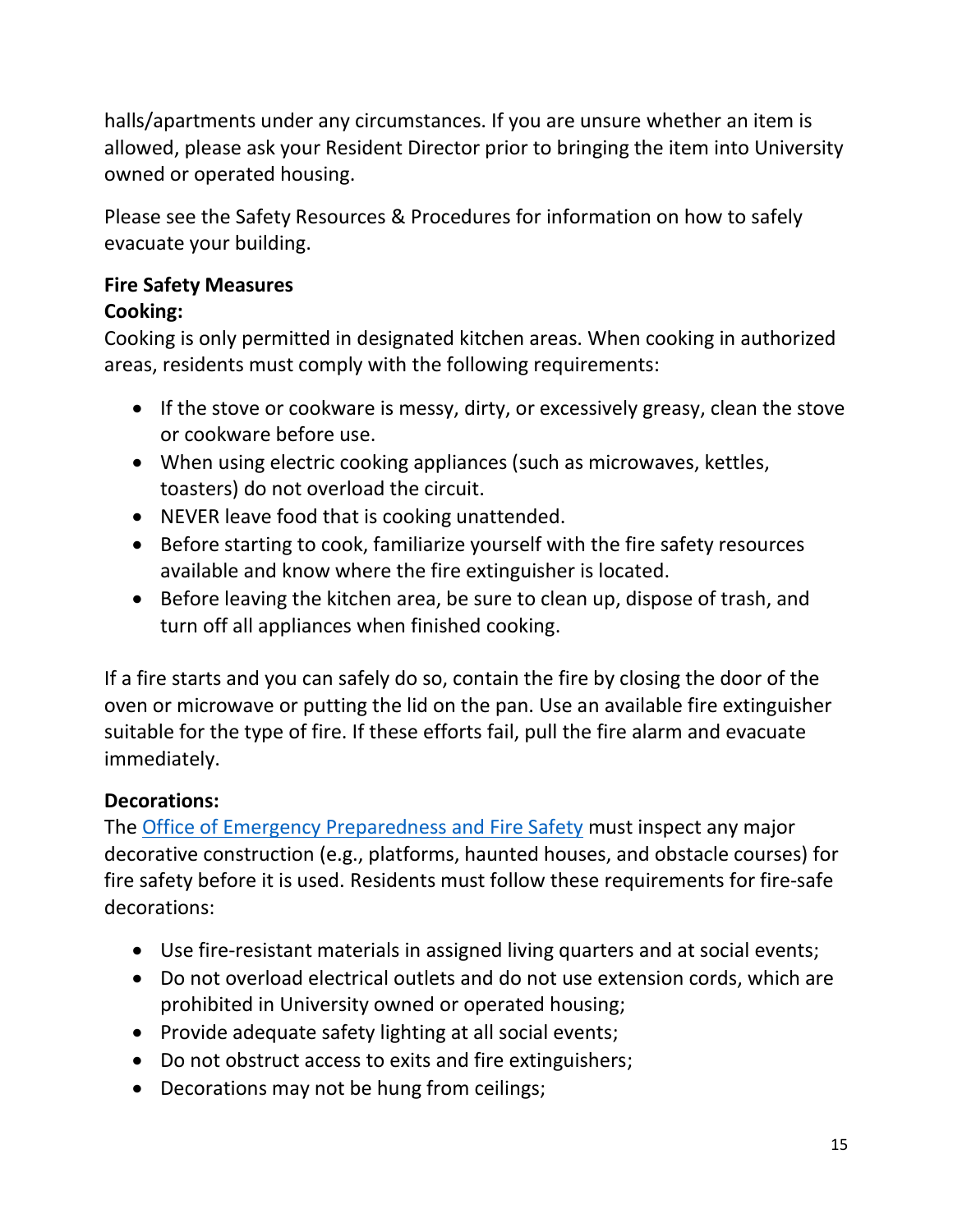- Decorations may not be hung on, from, or cover fire safety related equipment (i.e., fire sprinklers, fire alarm system, strobes, smoke/carbon monoxide detectors); and
- Do not use fireworks, floating lanterns, paper bag lanterns and wood fueled fires, which are prohibited as decorations in living quarters or any campus event.

#### **Extension cords and power strips:**

Because extension cords can easily become overloaded, thereby creating a fire risk, HRE prohibits residents from using extension cords under any circumstances.

When using appliances, do not overload electrical outlets as that may create an electrical fire. HRE requires power strips with surge suppressants for refrigerators, computers, and stereos.

#### <span id="page-15-0"></span>**Prohibited Items**

- Possession or use of the following items is prohibited:
	- o Halogen lamps
	- o Incense
	- o Candles
	- o Candle warmers
	- o Butane torches
	- o Open flames
	- o Space heaters (except those provided by the University)
	- o Propane of any kind
	- o Grills
	- o Hoverboards

Additionally, the use of toaster ovens, toasters, electric frying pans, George Foreman type grills, crock pots, rice cookers, pressure cookers, and any appliance or device with an open heating element is prohibited except in suites/apartments with kitchens.

#### <span id="page-15-1"></span>**Permitted Items**

Residents may use a reasonable number of University approved electronic devices in their room so long as they do not present a fire hazard or consume an excess of power. Use of microwave ovens, popcorn poppers, or other approved electrical appliances is permitted. The following appliances/devices are permitted: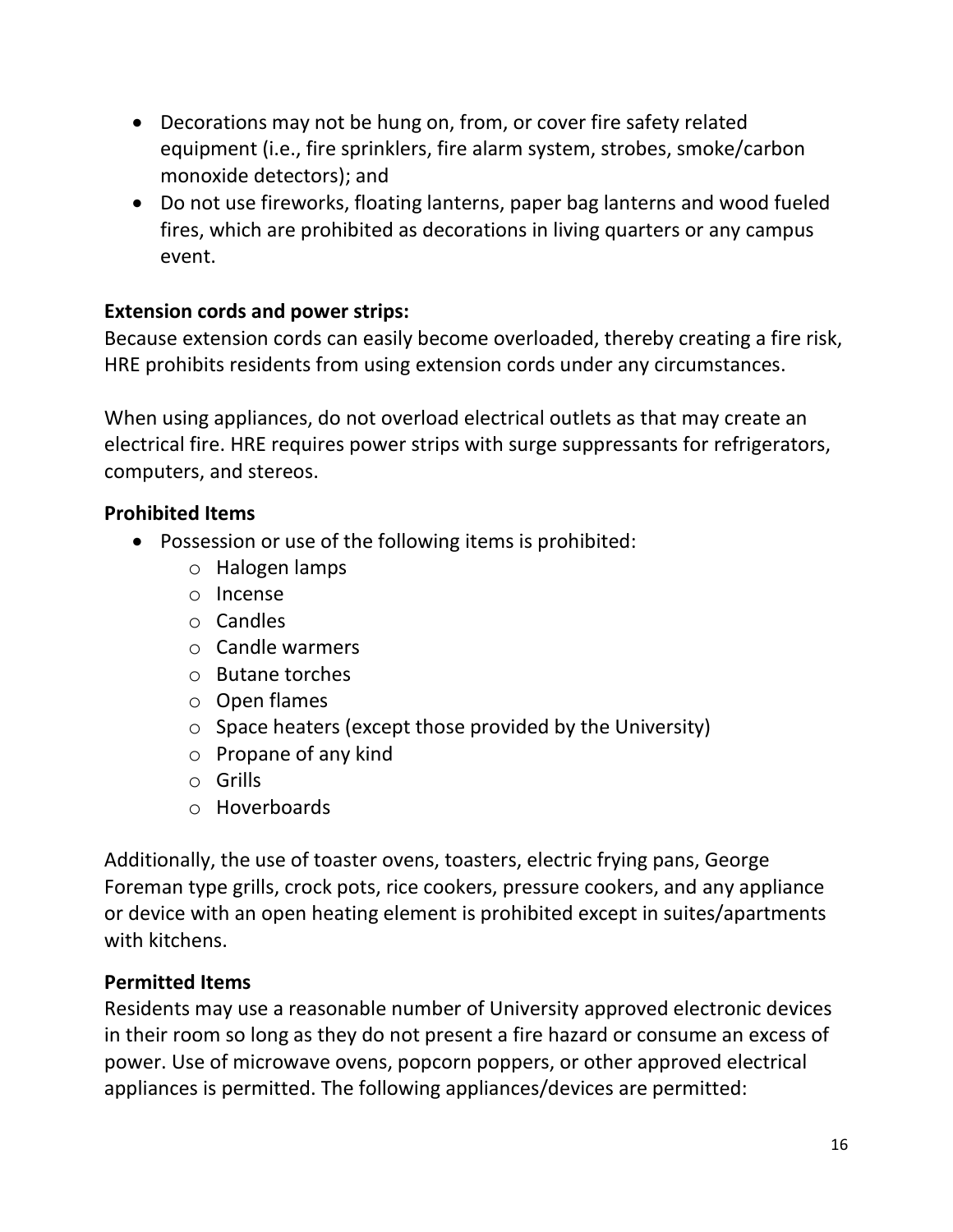- Alarm clock
- Computer
- Curling/flat iron
- Electric razor
- Hairdryer
- Desk/study lamp
- Electric blanket
- Electric coffee maker/tea maker
- Fan
- Blender
- Microwave (maximum 600 watts and/or 1 cubic ft.)
- Air popcorn popper
- Video game consoles (PlayStation, Xbox, Wii, etc.)
- Stereo
- TV/DVD player/VCR

#### <span id="page-16-0"></span>**Guests**

During the 2021-2022 academic year, the University may adjust the HRE guest policies in response to changing conditions on campus, changes in public health orders, as well as federal and state guidance regarding mitigation measures for COVID-19. Residents of University owned and operated housing must stay informed regarding changes in the HRE guest policies and must comply with instructions from University staff. For Fall term 2021, the HRE COVID-19 guest policy applies and permits residents to only host guests from within their own assigned University owned or operated housing.

For the purposes of the Guide to Residence Living, a non-resident guest is defined as an individual who is not affiliated with the University or a DU community member who does not live in the residence hall or apartment building they are visiting. Hosts must accompany non-resident guests at all times and are responsible for their non-resident guests.

For the purposes of the Guide to Residence Living, a host is defined as a current DU student who has a current housing contract to reside within University owned and operated housing.

When non-resident guests are permitted in University owned or operated housing, to protect the safety and comfort of all residents, HRE has established the following requirements: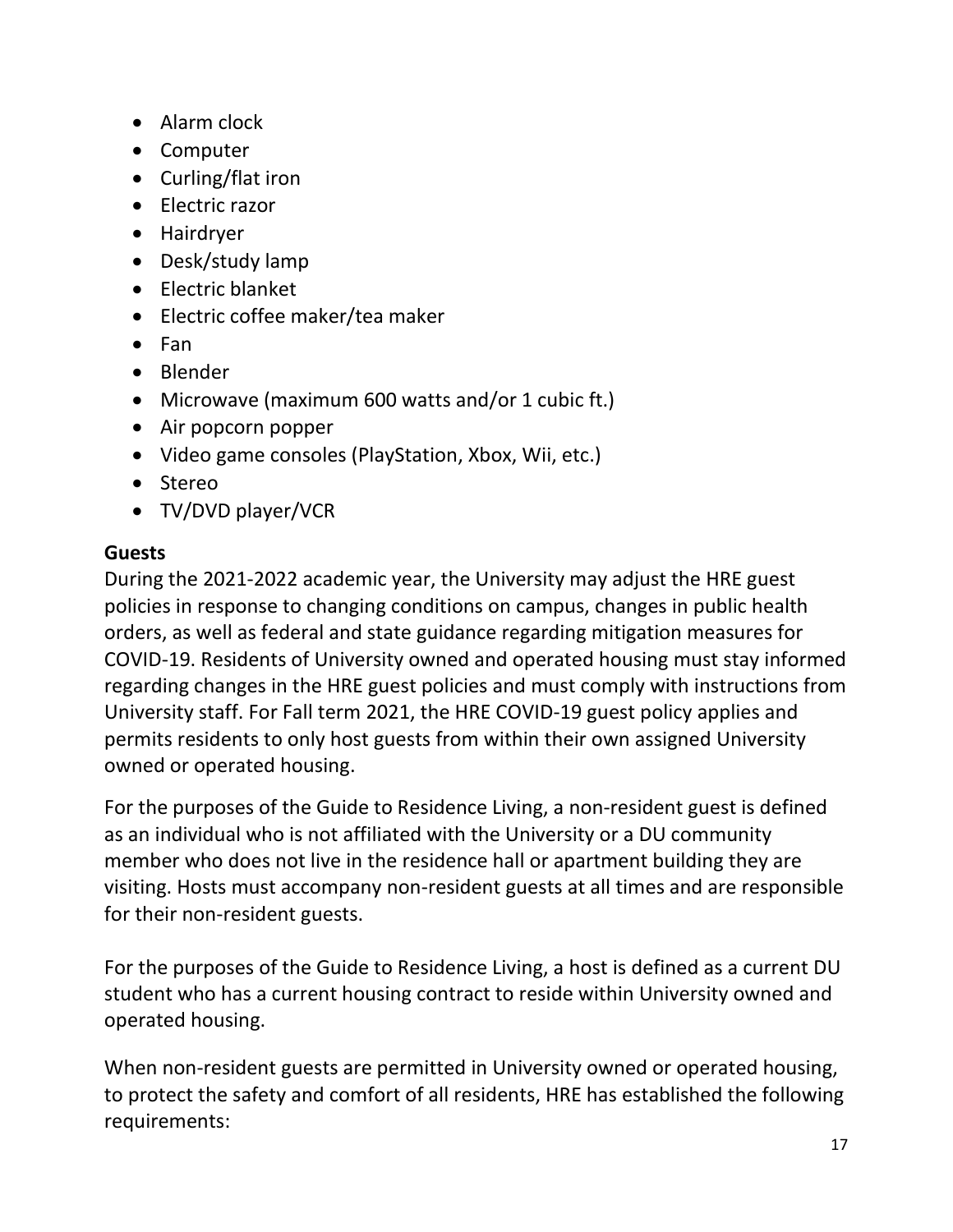- Residents should be aware of their surroundings and what is happening in their living community, and residents should inform the front desk or a HRE staff member of anyone in the building who is causing a disturbance.
- Residents are responsible for escorting their non-resident guests within University owned or operated housing at all times and are responsible for their non-resident guests' behavior at all times. Unescorted non-resident guests may be asked to show identification, a registration confirmation email, and identify the resident whom they are visiting.
- After 10 PM, all non-resident guests must present photo identification and sign in at the front desk and be prepared to show their registration confirmation email at all times.
	- o Hosts are expected to meet and escort their non-resident guests to the front desk to register the non-resident guest.
	- o Failure to register as a non-resident guest may result in the immediate removal of the non-resident guest from the building.
- Failure to cooperate with the requests of HRE staff or other University or emergency Officials will result in a non-resident guest's immediate removal from the building.
- Providing keys or access cards to non-resident guests or other individuals is strictly prohibited.
- Each resident has the right to have guests with explicit prior permission of room/suitemates. At the same time, every resident has the right to privacy in their room. Your right to have visitors does not supersede your room/suitemate's right to privacy. Your room/suitemate or an HRE staff member can require that your guest(s) leave immediately, and if your guest(s) fails to do so, you and your guest may face disciplinary action.
- Cohabitation (allowing someone other than your designated room/suitemate to live in your assigned living quarters) is not permitted.
- Non-resident guests are limited to staying overnight a maximum of two nights per 7-day week (Sunday through Saturday) with the explicit prior permission of room/suitemates.
- If non-resident guests stay overnight, they must sleep in their host's room or apartment. Neither non-resident guests nor residents are permitted to sleep in lounges or other common areas under any circumstances. Neither nonresident guests nor residents are permitted to sleep in a room/suitemate's bed without explicit prior permission of that person.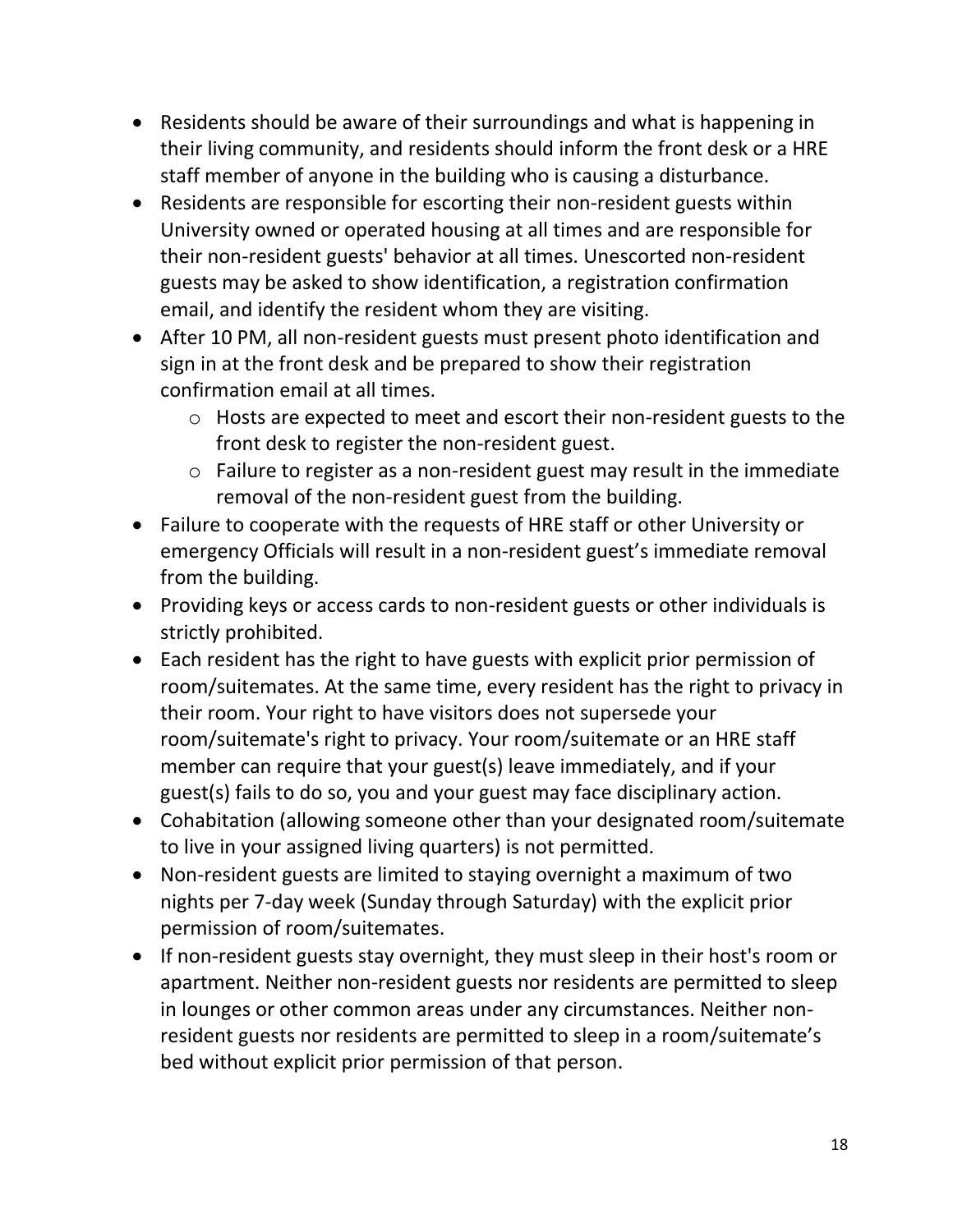# <span id="page-18-0"></span>**Mailbox Stuffers**

HRE does not permit any mailbox stuffers from any student group or organization without prior approval from the HRE Central Office. HRE approves mailbox stuffers on a very limited basis for HRE business. Please contact the HRE Central Office [\(housing@du.edu](about:blank) or Dimond Family Residential Village #P112) if you are requesting mass distribution of any fliers/mailers for residents.

# <span id="page-18-1"></span>**Contractual Provisions**

# <span id="page-18-2"></span>**Live On Requirement**

The University of Denver has a two-year "live on" requirement, which can be fulfilled in the following ways:

- A student has completed two full years of attendance at the University of Denver or another accredited post-secondary institution before University owned or operated housing opens for fall quarter. For example, a transfer student who has attended another accredited institution for at least two years is exempt from the live on requirement. The student's experience must be at an institution of higher education and cannot include high school or boarding school experience.
- The student is 21 years of age or older **before** University owned or operated housing opens for fall quarter.
- The student provides documentation that they are legally married or in a legally-recognized civil union.
- The student resides with their dependent child(ren).
- The student will be living during the academic year at their parent/legal guardians' **permanent** residence within a twenty-five (25) mile driving radius of campus. This must be the same permanent address documented in PioneerWeb.

# <span id="page-18-3"></span>**Administrative Moves**

HRE reserves the right to reassign residents within University owned or operated housing for reasons the University deems appropriate. These reasons may include occupancy needs, facility problems, vandalism, violation of University policies, patterns of inappropriate behavior that negatively affect the community, established University owned or operated housing priorities, or any other reasons deemed necessary for the health or safety of the community. If roommate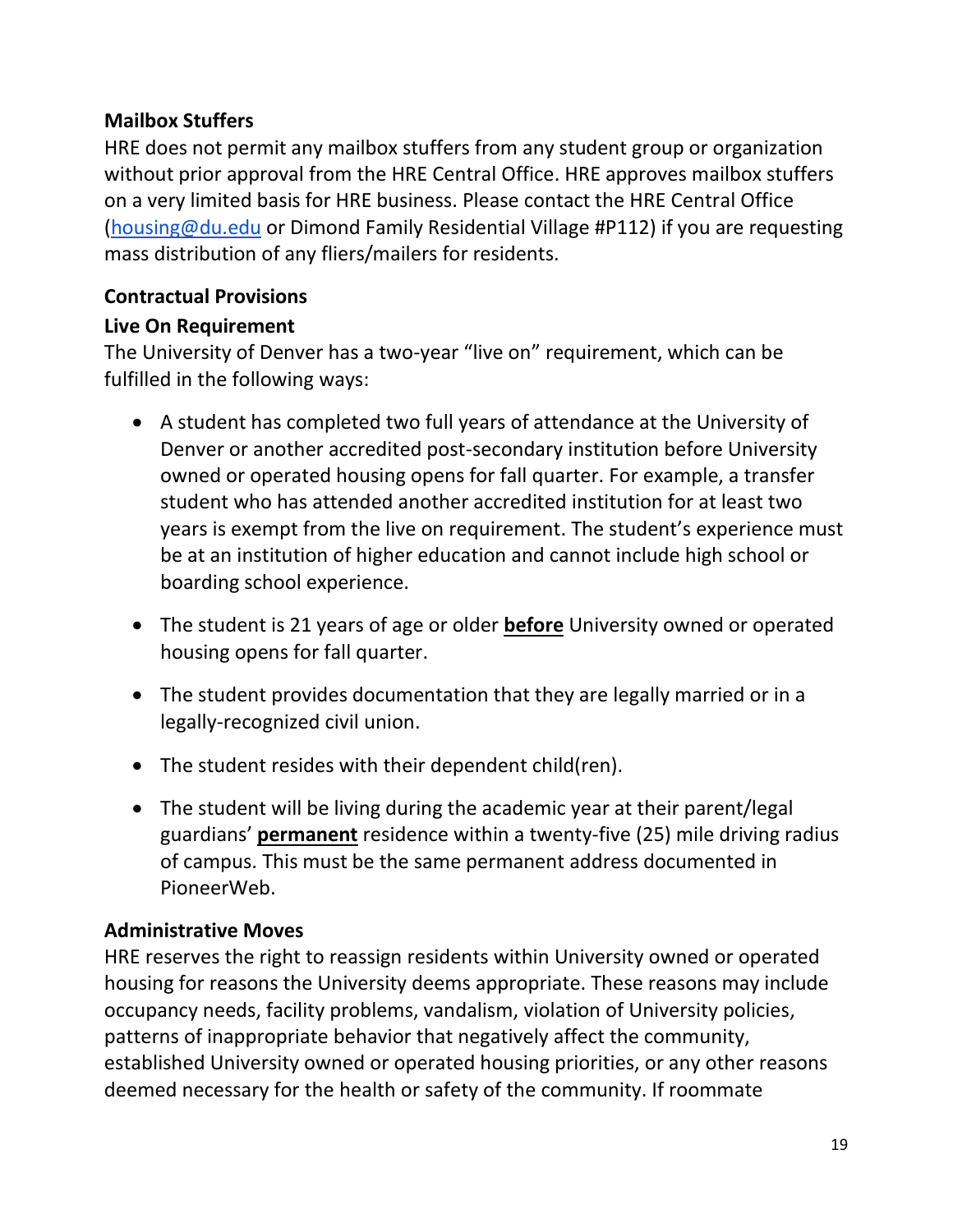conflict(s) cannot be resolved, one or more residents may be moved. The University will strive to give appropriate notice to affected residents.

# <span id="page-19-0"></span>**Housing Contract**

You sign your housing contract, a legally binding document, electronically when you complete the online housing application, which covers the entire academic year. There is a separate contract for the summer term. If you have any questions concerning your housing contract or this Guide to Residence Living, contact HRE by phone at 303-871-2246 from 8:00 am - 4:30 pm Monday through Friday, excluding [University holidays,](about:blank) or by email at [housing@du.edu.](about:blank)

#### <span id="page-19-1"></span>**Contract Breakage**

After June 30, students may only request to break the housing contract or meal plan requirement for the following reasons:

- Graduation from DU;
- Official withdrawal from DU; or
- Significant, unanticipated change in circumstances that were beyond the student's control and occurred after the date on which the student executed the housing contract.

Students must complete and submit the Contract Breakage Form and include an explanation of and adequate supporting documentation for the significant unanticipated change in circumstances. The University will review the request and inform the student of the decision. Please refer to your housing contract for the financial responsibilities regarding contract breakage.

Contact HRE at HREContractRelease@du.edu for any questions or concerns regarding this process.

# <span id="page-19-2"></span>**Pro-rated Schedule**

Until you have returned the keys and completed HRE's check out procedures, HRE will charge you a daily fee.

# <span id="page-19-3"></span>**Room Pro-rated Schedule**

For approved move outs, HRE calculates pro-rated room fees on a daily basis. HRE charges for each day beginning when University owned or operated housing opens for the term and ending on the date on which you return your keys and complete the HRE checkout process. If you do not complete the HRE checkout procedures, HRE will charge you daily room fees according to the date listed by HRE staff on the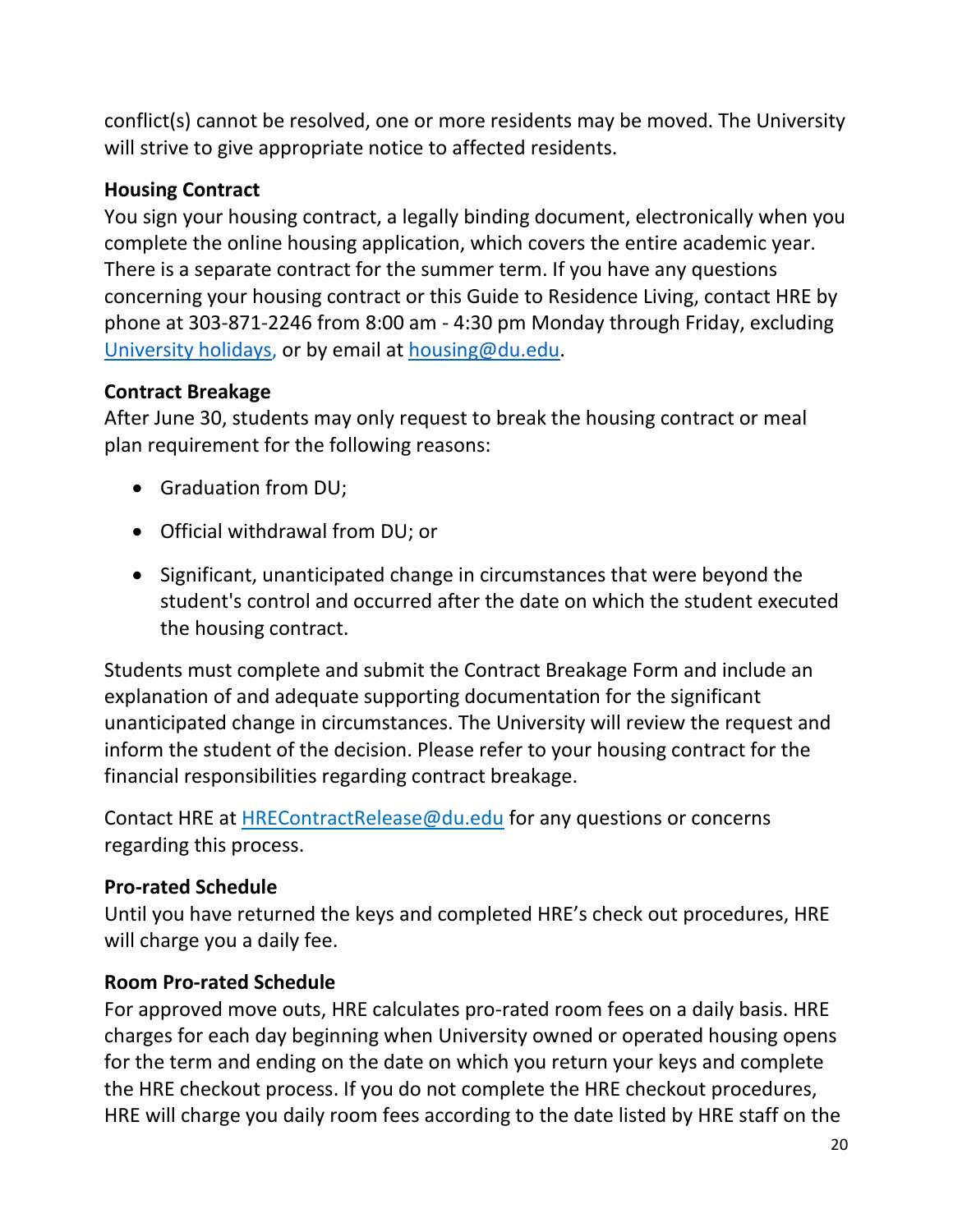checkout paperwork when HRE has determined that you have moved out. HRE may also charge you for a lock change if you do not return your keys at checkout.

# <span id="page-20-0"></span>**Meal Plan Pro-rated Schedule**

If HRE approves cancellation of your housing contract, HRE will automatically cancel your meal plan. HRE calculates pro-rated meal plan fees according to the number of meals/meal plan cash used or a daily rate, whichever is greater. Using a daily rate, HRE calculates pro-rated fees beginning with when the meal plan begins for the term and ending on the date the meal plan is taken off of the ID card system. (Note: Because of the different processing times, this date may be later than the date of HRE checkout.)

If you are continuing as a student and wish to keep your meal plan, you must sign an off-campus meal plan contract before your checkout.

# <span id="page-20-1"></span>**Room Changes and Living with a Roommate**

Learning to live with someone is not always easy. Good communication is the key to successful roommate relationships. At the beginning of the year, you and your roommate will complete a Roommate Agreement that establishes guidelines for successfully sharing your room. It is important to be honest about your living needs during this conversation – as well as be willing to compromise if your needs differ significantly from your roommate's. Should a conflict arise during the academic year, you should review your Roommate Agreement with your roommate. If you are unable to work out a solution to your conflict, speak with your Resident Advisor (RA) to set up mediation between you and your roommate. If the problems in your room persist, you can work with your Graduate Resident Director (GRD) or Resident Director (RD) to further mediate your conflict. It is important to know that a room change may not be available. If room changes are available, HRE will only grant room changes for residents who have gone through the mediation process. Only the GRD or RD may approve a room change.

# <span id="page-20-2"></span>**What if I am in A Double Room or Apartment by Myself?**

If you find yourself in a double room or apartment without a roommate, you must abide by the Open Space Agreement. You will receive this agreement via email. This agreement shows your understanding that the other half of your room/apartment should be ready at all times for another resident to move in. Failure to read the agreement does not mean that you will not be assigned a new roommate or be held accountable for the terms of the Open Space Agreement.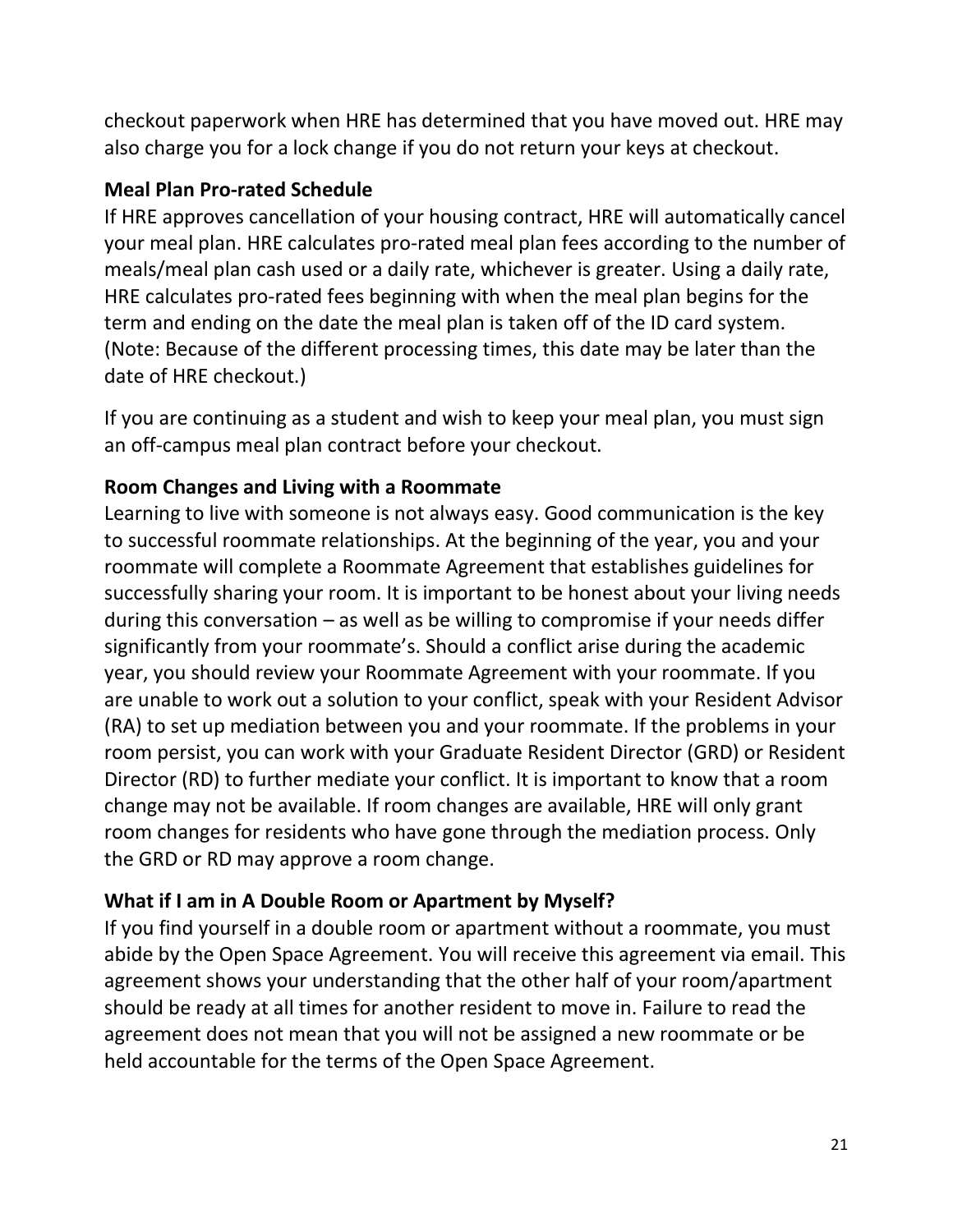If you are in a double room by yourself, you must keep all of your belongings on one side of the room and keep the other side clean and open for a potential roommate assignment. This means you should only occupy one bed, one desk, one dresser, and one closet. HRE will try to give you advance notice before a new resident moves in, however, roommate assignments can happen at any time, including during break periods. Accordingly, the space should always be ready.

If you have an open room in your suite/apartment, you must keep the suite/apartment clean and open for a potential roommate assignment. Roommate assignments can happen at any time during the fall, winter, or spring quarters, including during break periods. Your assigned living quarters must be kept in a condition that allows a person to move into the space without your belongings or any mess interfering with the move in process.

You may not attempt to keep a potential roommate from moving in or to force a new roommate to move out. Such actions will result in referral to the Office of Student Rights & Responsibilities.

If you do not comply with these requirements (e.g. keeping one side of the room clean, keeping the suite/apartment clean, etc.), you may be assessed a fine, charged for a single room or single apartment retroactive to the beginning of the current term, and/or you may be relocated. An HRE staff member may enter your assigned living quarters and move your belongings to one side of the room or in the apartment to prepare the space for a roommate. If this occurs, HRE will charge you for this service, and you may be reported to the Office of Student Rights & Responsibilities.

# <span id="page-21-0"></span>**Check-In/Check Out Procedures Check-In Procedures**

There are many steps involved in checking into your new home. Be sure to check the condition of your assigned living quarters and note your comments on the Room Inspection Form online within 72 hours of checking in. If you do not complete the Room Inspection Form within 72 hours, you agree to accept the room without any damage or flaws, and you will be found liable for all damages upon check out. Instructions on how to complete the Room Inspection Form are included in your welcome email. If anything in your assigned living quarters is not in working order or needs attention from our custodial or maintenance staff, you must submit a [work order online.](about:blank) If a roommate has yet to arrive, please remember to leave half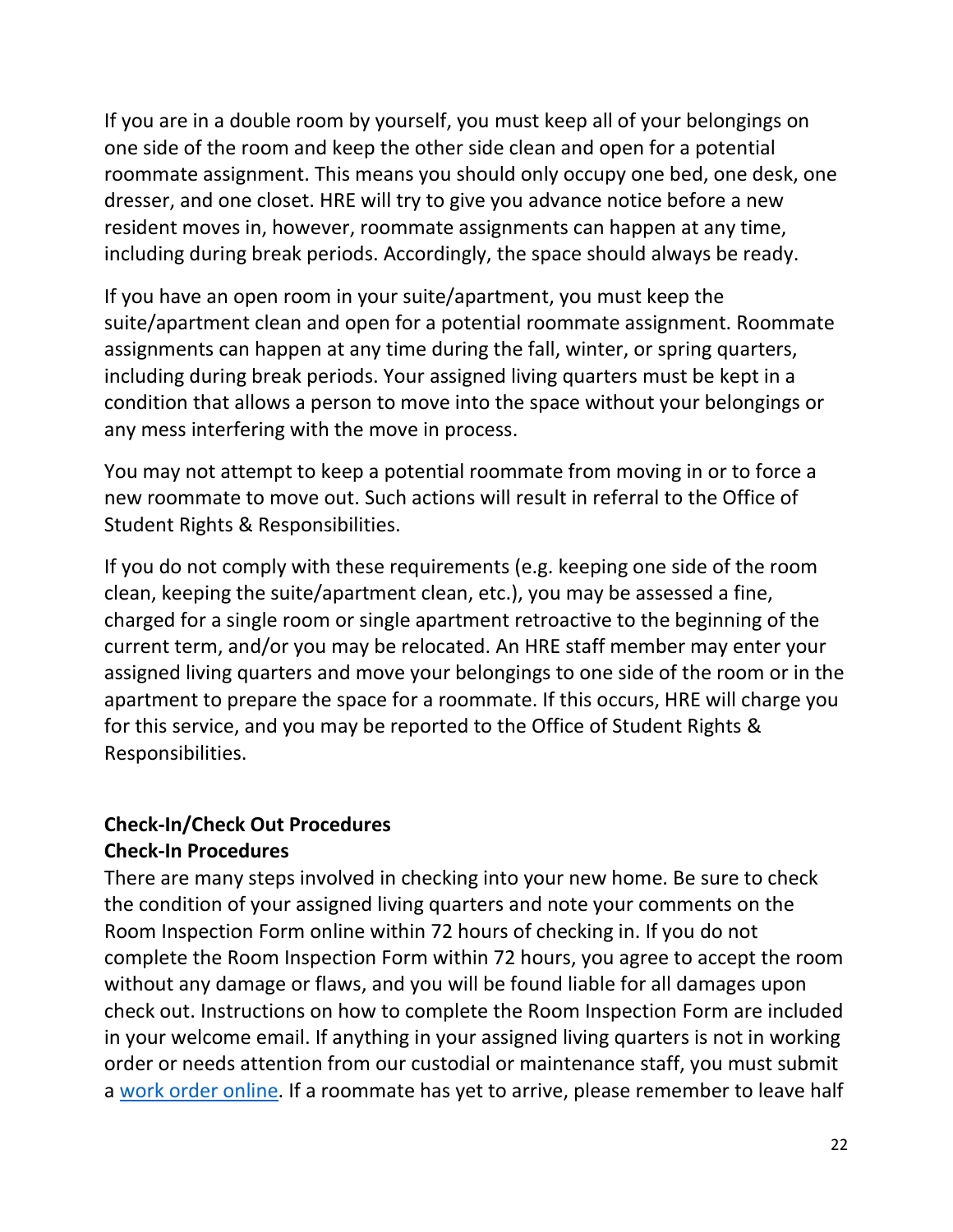of the room open (which includes one closet, desk, desk chair, bed, and bookshelf) or the equivalent space in an apartment.

# <span id="page-22-0"></span>**Mid-Year Check Out Procedures**

The following procedures must be completed in order to complete check out and avoid a check out fee during the academic year. (If you have additional questions, contact an HRE staff member.)

- Take all your personal belongings out of your assigned living quarters prior to your check out time.
- Make sure your portion of your assigned living quarters is clean and ready for inspection prior to your check out time.
- Review the Room Inspection Form with a HRE staff member during check out to assess the condition of your assigned living quarters.
- Maintenance and custodial staff will check your assigned living quarters after you leave, and you may be assessed additional charges. You may also be assessed group billing charges that have accrued during your time residing in University owned or operated housing. These will be assessed to your student account.
- Return all keys/keycards to the Front Desks upon check out. Failure to do so will result in charges for re-coring locks and replacement of keys.
- Unless you make arrangements in advance, your meal plan will automatically be cancelled when you complete the check out procedures. Please consult HRE for details.

Your housing contract is for the entire academic year. The only reasons for checking out during the academic year are:

- Official withdrawal or stop-out from the University. For academic questions, contact the Center for Academic Resources if you are an undergraduate student or your department if you are a graduate student;
- If you are not registered in courses for the term;
- Study abroad;
- Medical Leave of Absence;
- Contract Breakage approval;
- Graduation; or
- Removal through the SRR process.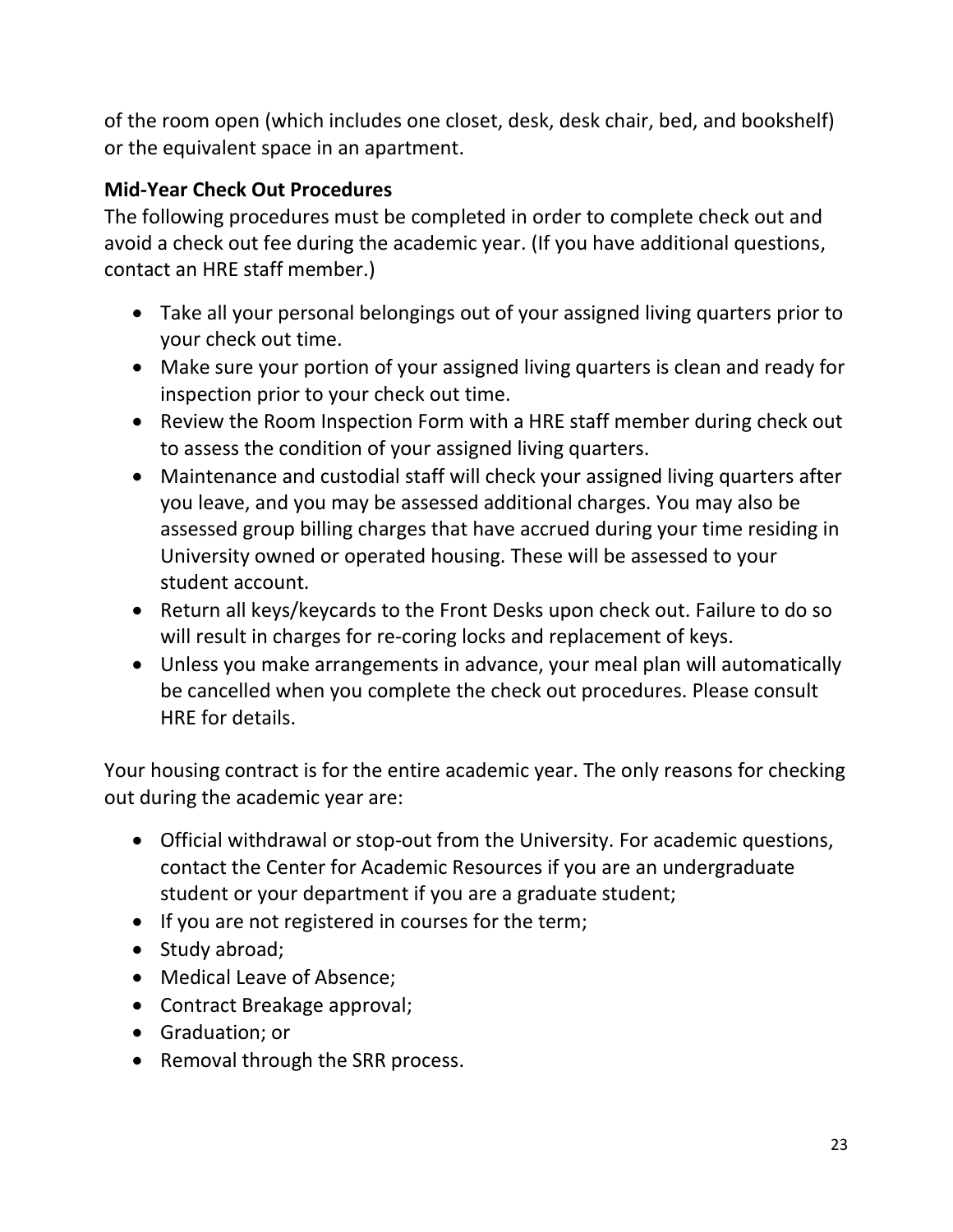If you are officially withdrawing or "stopping out," you must notify HRE and check out of your room within 48 hours of withdrawing. If you are moving out due to contract release, breakage, or removal through the SRR process and want to continue your meal plan, you must contact HRE and sign an off-campus meal plan contract. (See the Pro-rated Schedule section of this Guide to find out more on how your charges will be adjusted.)

If you move out for a reason other than those specified above or if you are removed through the SRR process, you will continue to be billed for the remainder of the contract period for both your room and meal plan.

# <span id="page-23-0"></span>**Scheduling a Check Out**

1. Express Check Out: At the front desk of your building, there is an express check out box where you can drop your room/mailbox keys. You must write your name, student ID number, and room number on the envelope, put the keys inside, and drop the envelope into the Express Check Out box.

# **Please understand that by choosing the Express Check Out option, you are forfeiting your right to appeal any damage charges.**

2. Schedule a time to check out with an HRE staff member at least 24 hours prior to your departure, starting with your Resident Assistants (RA). However, any available HRE staff member for the building in which your assigned living quarters are located may check you out.

# <span id="page-23-1"></span>**End of Year Check Out Procedures**

At the end of the academic year, every resident is responsible for checking out of their assigned living quarters before 9 a.m. on the Friday of finals week. RAs will hold mandatory floor meetings to share information about procedures required for end of year check out. Residents must attend those meetings. Residents who are unable to attend the mandatory floor meetings must follow up with an HRE staff member to learn the check out procedures.

If you are not returning to University owned or operated housing for the following academic year, your housing deposit refund, if applicable, will be credited to your student account approximately 30 business days after your housing closes.

# **Damage Charges**

When property damage occurs, and individuals are identified as potentially responsible, HRE may make a referral to the Office of Student Rights & Responsibilities. When an individual(s) cannot be identified, HRE will assess the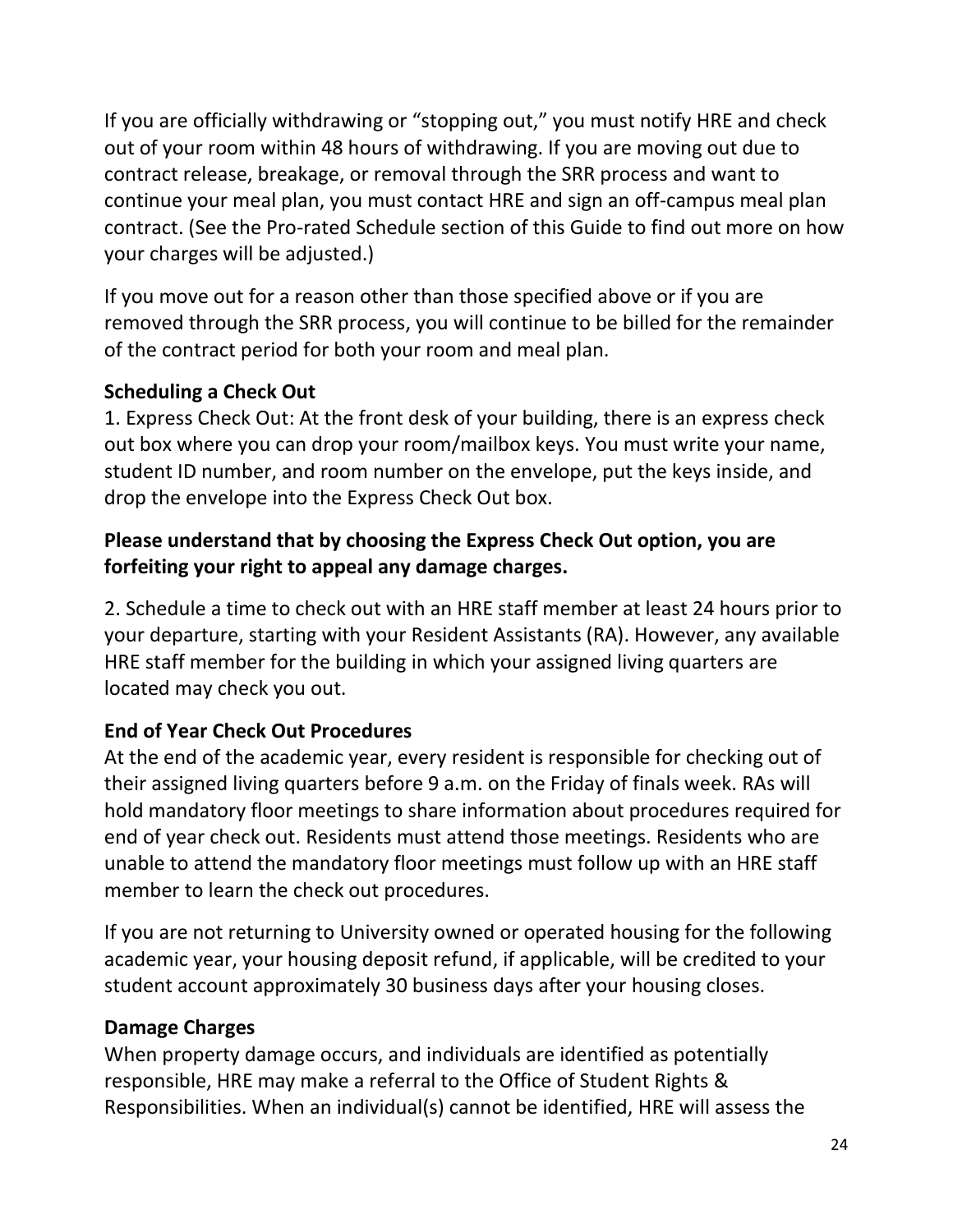costs evenly to all members of the impacted community. Although HRE makes most damage assessments at the end of the year, some residents may be charged during the term. The two types of charges residents may be assessed for are individual damages and group damages.

# <span id="page-24-0"></span>**Group Damages Charges**

When damages occur in a common area such as in a floor lounge, hallway, or bathroom, HRE staff will attempt to determine the responsible individual(s). HRE will send an email to the community members to notify them of the damage and approximate cost of repair or replacement. Residents should attempt to identify individuals responsible and report damage and vandalism to the HRE staff immediately to avoid group damage charges.

When there is damage to a public area and HRE cannot identify the responsible individual(s), HRE may assess group damage charges to the residents of that community. This means that everyone in that community shares the cost of the damages.

# <span id="page-24-1"></span>**Individual Damage Charges**

You are provided an electronic Room Inventory Form when you move in. You should carefully inspect every aspect of your room/apartment and make a note of pre-existing damages. Damages not noted on the Room Inventory Form at check-in will be charged to you at check out. You have 72 hours from the time that you move in to complete the Room Inventory Form. If you do not complete the form within 72 hours, you agree to accept the room without any damage or flaws. Charges for damages to common areas in the room/apartment are shared by you and your roommate and are assessed accordingly. If your roommate leaves before the end of the academic year and damage is found at that time, both roommates may be assessed the cost of repair.

The resident must complete a Room Inventory Form and inspection for the condition of the room and its furniture upon move-in. It is also recommended that residents take dated photos of the condition of the room upon check out. This may mitigate the charges assessed at the end of the academic year.

For more information about specific damages, contact your Resident Director.

# <span id="page-24-2"></span>**Winter Break Procedures**

Traditionally, residents may keep their belongings in their assigned living quarters during winter break. Centennial Towers and the Apartments Community may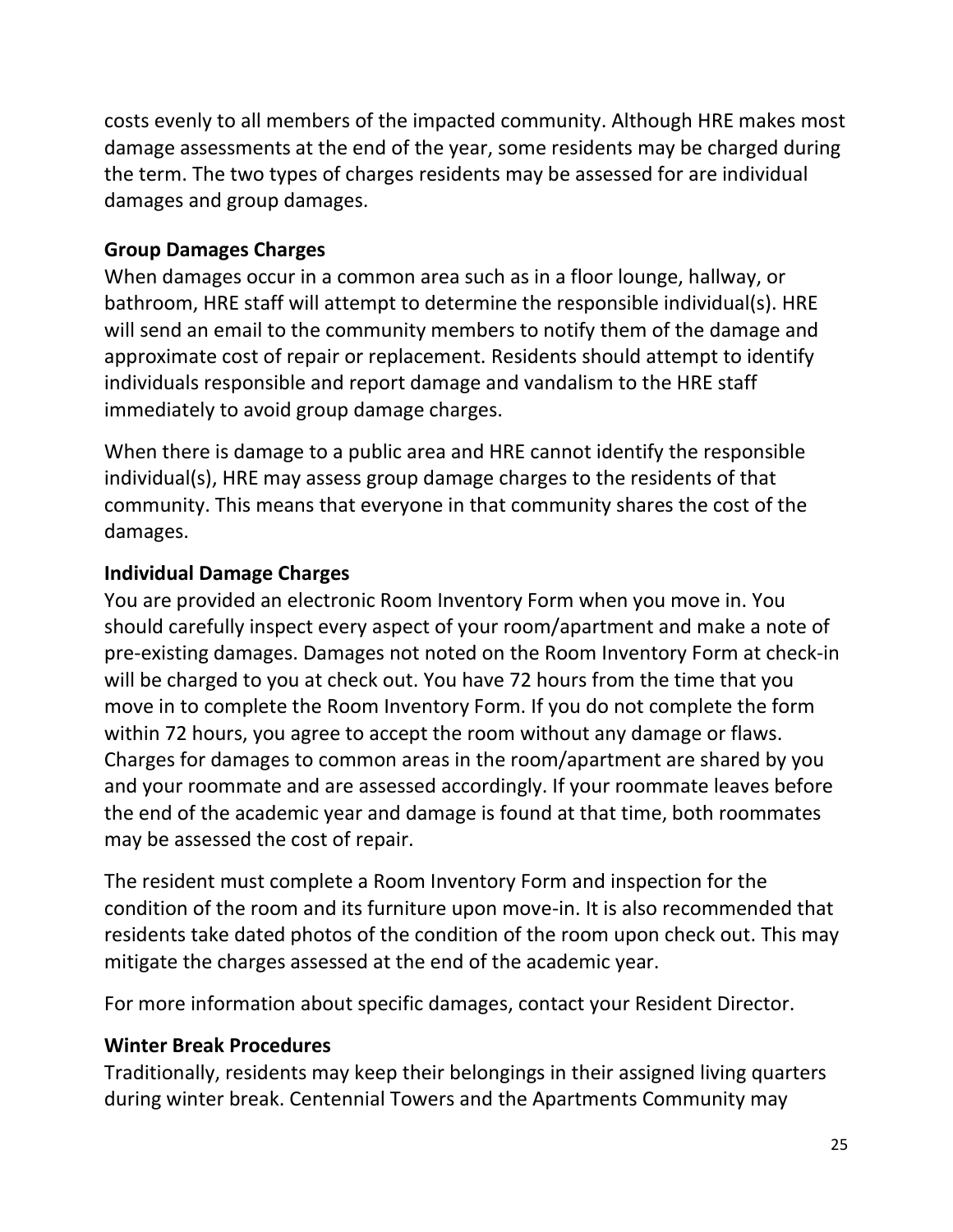remain open during winter break. All other residence halls are closed during winter break. HRE will make available winter break housing request forms in November. Winter break housing is based upon available space, and residents interested in staying over winter break may receive a permanent move.

Dining services will not be available during the winter break. Residents will need to plan and provide their own meals during this time.

# <span id="page-25-0"></span>**Entry by Staff**

University staff may enter a resident's assigned living quarters in University owned or operated housing for a variety of reasons. HRE tries to give residents 24-hours advanced notice; however, HRE may not always be able to do so. If HRE discovers a policy violation in any of the situations below, HRE will document the violation and may refer the resident to the Office of Student Rights & Responsibilities.

University officials, including HRE staff members and Campus Safety, may confiscate items that violate University and HRE policies, including but not limited to: candles, incense, alcohol, drugs, controlled substances, false identification, illegal plants, weapons, and drug paraphernalia. Items may be discarded or turned over to Campus Safety for further investigation and/or disposal as appropriate.

The following are illustrative, but not an exhaustive list of, reasons for room entry:

- Fulfill custodial, maintenance, or computer service needs;
- Investigate suspicion that the welfare and/or rights of other members of the University community are being infringed upon;
- Investigate if danger to a student, or danger to the property of a student or the University exists;
- Investigate suspicion of policy violation;
- Check that closing procedures for break periods were completed;
- Turn off alarms, stereos, or other devices that are causing a noise disturbance;
- Cleaning and maintenance inspections;
- Confirm room has been vacated during fire alarm;
- Confirm room is ready for a new resident;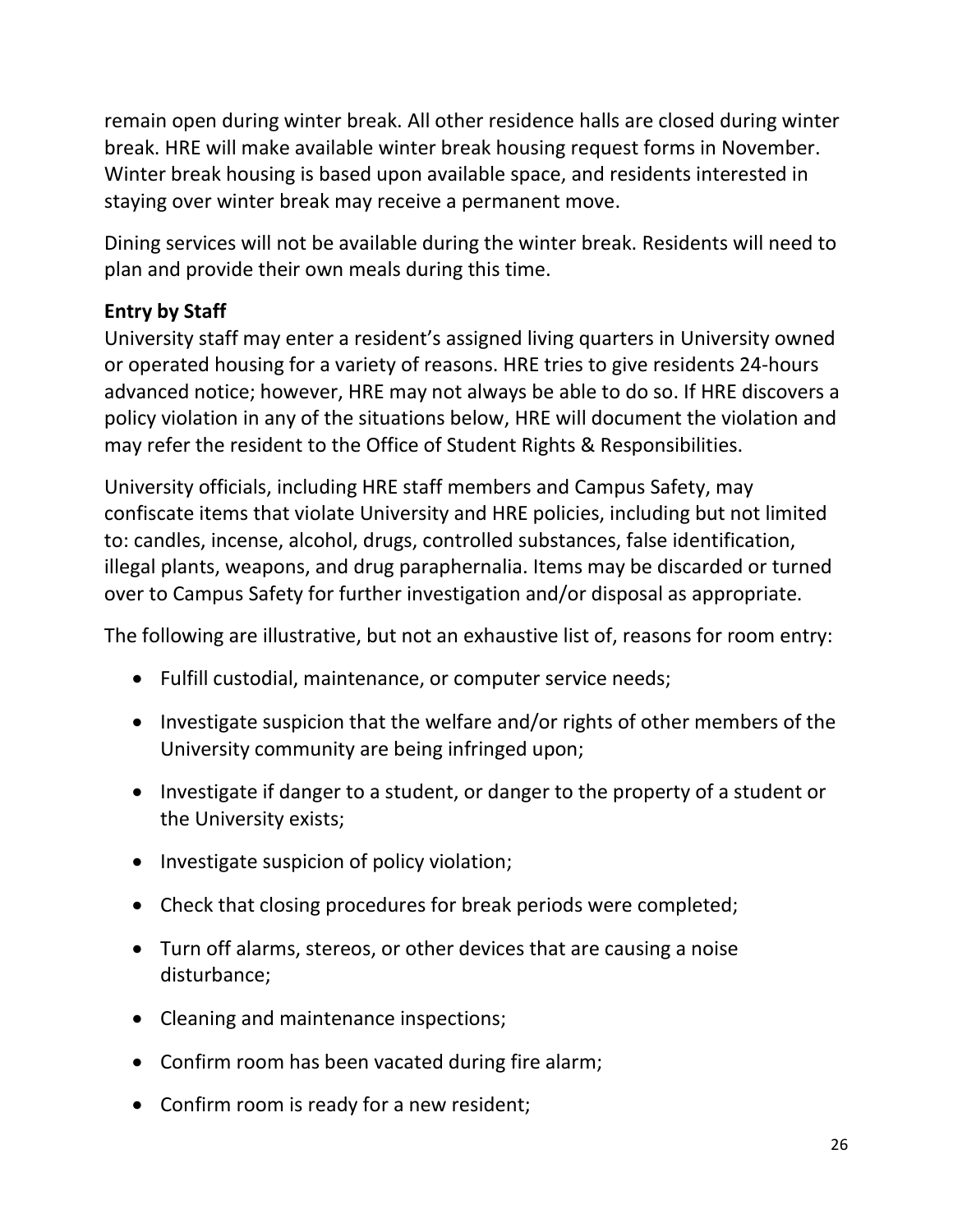- Confirm space has been vacated by resident if they were scheduled to have been moved out;
- Disruptive noise/behavior caused by an animal (whether emotional support animal, service animal, or unauthorized pet);
- Inspect rooms periodically for fire safety issues, including for the presence of prohibited items, evidence of tampering with fire safety devices, and verifying the following:
	- o Fire alarm devices and fire safety equipment are not covered or broken.
	- o Nothing obstructs the egress.
	- $\circ$  Nothing is hung from the ceiling.
	- o No electrical safety hazards are present.
	- o No excessive holiday lights or decorative LED lighting are present.
	- o No furnishings are in contact with approved room heaters.

# <span id="page-26-0"></span>**Open Space Agreements**

If you have an unoccupied space in your assigned living quarters, HRE will send you via email an Open Space Agreement. To prepare for a potential room/suitemate, you must make sure all your belongings are on your side of the room — and that you occupy only one set of furniture and one closet space in the room. HRE will try to give advance notice before a new resident moves in, however, roommate assignments can happen at any time, including during break periods. An HRE staff member will come by to check your assigned living quarters periodically to make sure it is ready to receive a new resident. Students interested in moving into this open space may stop by the room to meet you and see the space at any time. HRE expects that you will be courteous and treat these students with respect.

# <span id="page-26-1"></span>**Assigned Living Quarters Expectations**

# <span id="page-26-2"></span>**Balconies & Terraces**

HRE may lock balconies and/or terraces for any reason without prior notice to residents. Residents with locked balconies and/or terraces in their assigned living quarters are not permitted to access their balcony/terrace.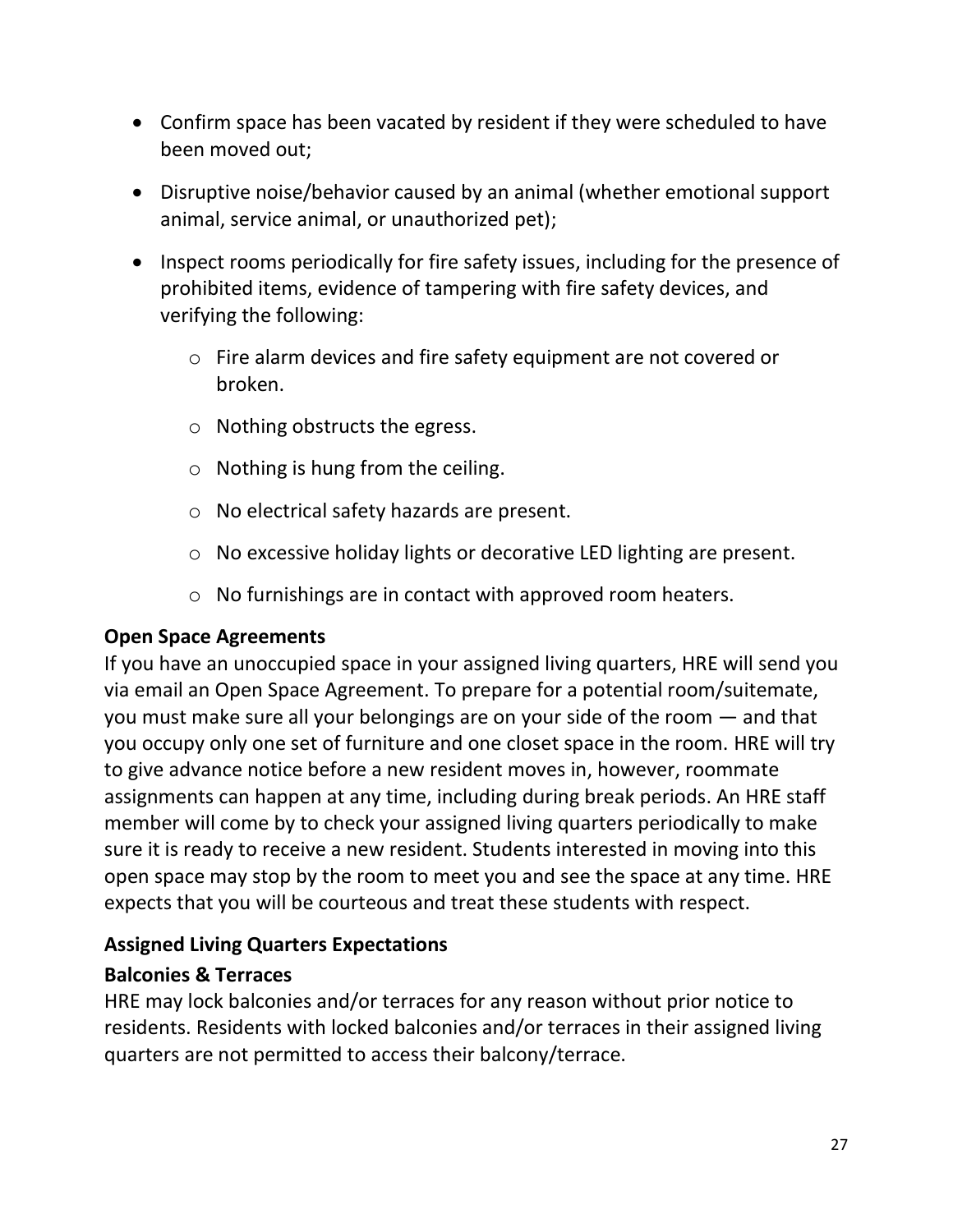# <span id="page-27-0"></span>**Cleanliness**

To protect the health and safety of all residents, residents must maintain reasonable standards of cleanliness in all University owned or operated housing, including common shared spaces. HRE staff will conduct periodic inspections in all assigned living quarters to maintain clean, safe, and high-quality housing. Although HRE will endeavor to notify residents of inspections, HRE is not required to provide notice and HRE can conduct inspections at any time and without prior notice to the resident. If HRE staff determines, in its discretion, that a resident(s) has not met cleanliness standards, the HRE staff member will take appropriate action to resolve the concern with the resident(s), which may include scheduling the Custodial Staff to clean the space at the expense of the resident. HRE will bill these costs at the current rates. Residents may not refuse Custodial Staff services at any time.

Residents must keep floors clear of personal items and trash. Residents must deposit their trash and recycling in designated areas in a timely manner and cannot allow trash and recycling to accumulate. Residents must not empty their personal trash and recycling cans in bathrooms, laundry areas, or in lobby trashcans. Residents must keep hallways, stairwells, and elevators free of personal belongings, including trash and recycling. Failure to follow the cleanliness guidelines may result in an hourly fee for staff cleaning time at the current rates, which HRE will bill to an individual resident or the residents of the floor impacted.

# <span id="page-27-1"></span>**Furniture**

Furniture is to be used as designed and must not be removed from its original location. No other constructions or configurations of furniture are allowed (e.g. lofts, stacking of furniture, bed lifts, or stacking on concrete blocks). In addition to any charges for repair or replacement of damaged furniture caused by misuse, HRE may refer the students to the Office of Student Rights & Responsibilities, and HRE may assess the student(s) a minimum \$75 administrative fee for misuse of furniture or other construction in rooms. Lounge furniture and other University property is placed in common areas for common use. Residents must not take, borrow, or add additional furniture to the lobby areas for their own personal use. If residents violate this prohibition, HRE may refer them to the Office of Student Rights & Responsibilities, and HRE may assess the student(s) a minimum administrative fee of \$50 per item per incident, as well as charges for any damage incurred.

Residents must not remove closet doors.

The mattresses in residence halls/apartments range from full to twin extra-long (36" x 80" x 7").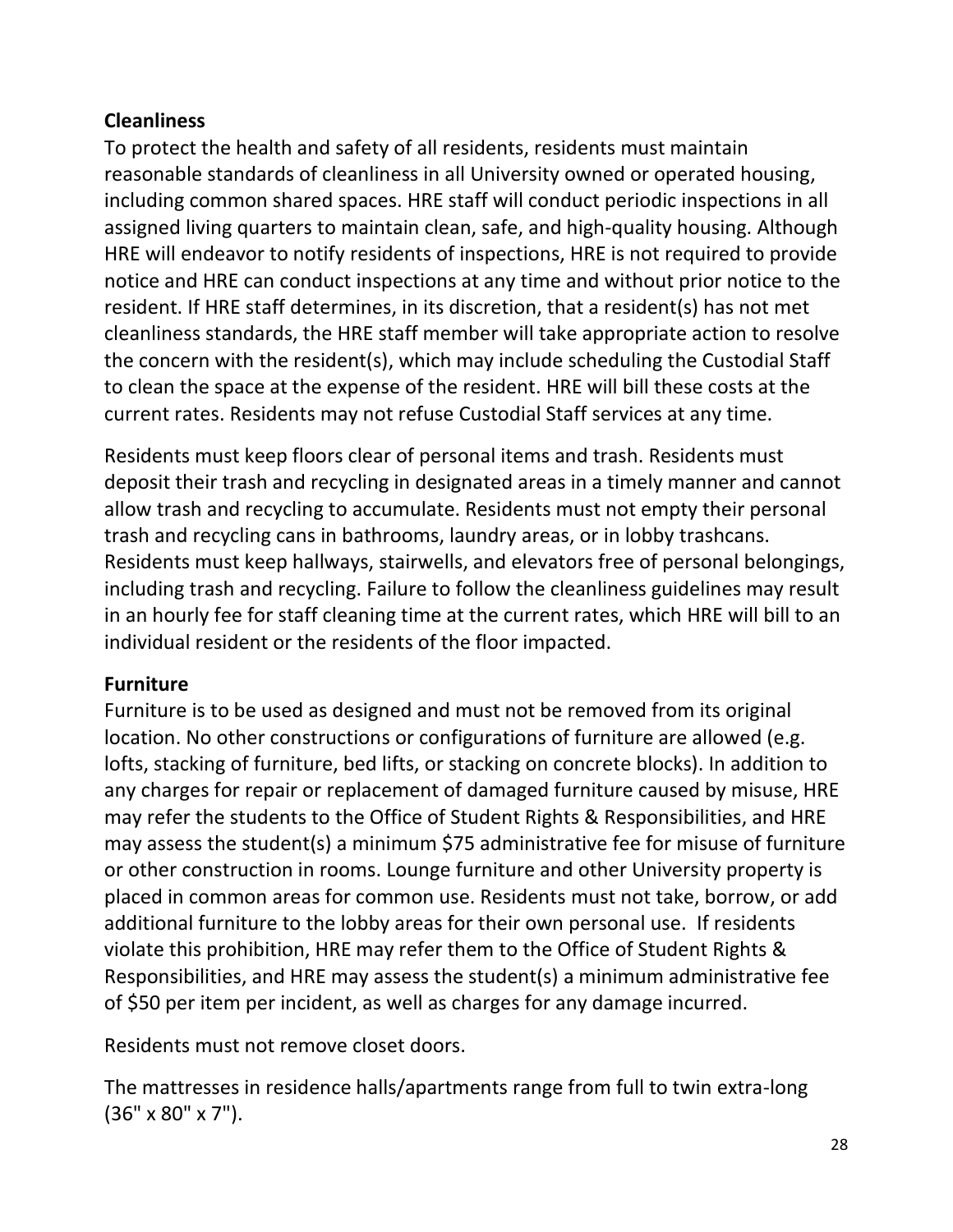# <span id="page-28-0"></span>**Identification Cards**

A University of Denver ID card is used to verify the identity of residents and gain access to specific University owned or operated housing. For security reasons, a residence hall staff member will routinely ask residents entering a building to show their University of Denver ID card. University of Denver ID cards are not transferable. Students must not lend their University of Denver ID card to another individual for any purpose including, but not limited to, entry to a building, misrepresentation of age, or the purchase of meals. Students must report a lost University of Denver ID card to the [Pioneer ID Card Office](about:blank) promptly and must get a new University of Denver ID card to be able to access the entrance and elevators/stairways of their building.

To promote the security of University owned or operated housing, to enter Halls, JMAC, Nelson, Nagel, Towers, Dimond, or the Apartments Community (Ridgeline, Summit, Mesa, Hilltop, Lynn Marie, University Lofts, and University Place), you will need your University of Denver ID card to gain access to the residential areas and the exterior doors after business hours. During business hours, DU Community members can use their DU ID card to gain access to food service and classroom facilities.

# <span id="page-28-1"></span>**Keys**

Lost keys may jeopardize your own security and the security of other residents. For these reasons, residents are prohibited from making copies of keys or purchasing an unauthorized key. Residents may not have in their possession a key to any assigned living quarters other than their own, nor may they have more than one key to their own assigned living quarters.

If a resident is locked out of their assigned living quarters, the resident can check out a lockout key from the front desk of their building, but must return the key to the front desk within 15 minutes after checking it out. Failure to return the lockout key within 15 minutes may result in a lock change and costs assessed to the resident.

Residents must report lost keys to the front desk or apartment office immediately. To protect your safety and the safety of the community, HRE will re-core the lock for any lost keys and will assess a re-core charge at then current rates to your student financial account. HRE will assess this charge regardless of where or how their key(s) went missing. Because of safety concerns, residents may not provide their own replacement keys or refuse a re-core of the lock for their assigned living quarters.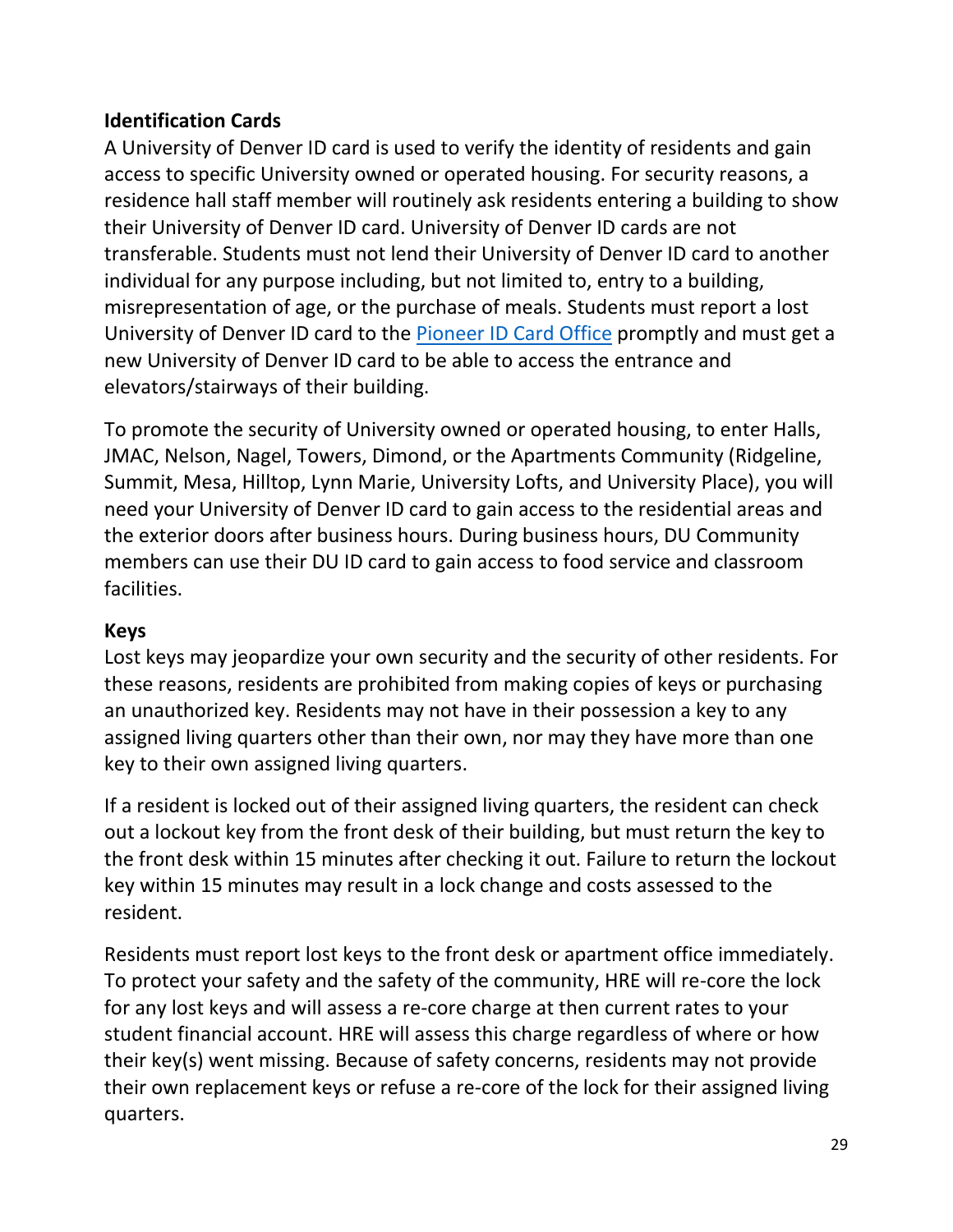# <span id="page-29-0"></span>**Noise**

Noise is a particular concern in University owned or operated housing where many students live and study together in a relatively small space. HRE expects all residents to show courtesy and consideration of others at all times. All residents are responsible for their own noise level, as well as the noise levels of their guests. Noise that intrudes on others right to sleep and study is prohibited. Reasonable quiet in areas outside the buildings must be maintained. Noise will be considered disruptive if it can be heard through a closed door or window. Excessive bass, loud music, running and shouting in the hallways, yelling out windows, and door slamming are always considered unacceptable.

Residents who are being disturbed by noise are encouraged to respectfully approach others to request they reduce their noise. Should a resident need help handling a noise complaint, contact the front desk of your building, and an HRE staff member will provide assistance.

#### <span id="page-29-1"></span>**Quiet hours**

For all University owned or operated housing quiet hours are as follows:

- Sunday through Thursday: 10 p.m. to 7 a.m.
- Friday and Saturday: 12 a.m. to 9 a.m.

During quiet hours, residents need to be particularly conscious of their noise levels, and excessive noise will be documented. A floor community may choose to extend quiet hours.

# <span id="page-29-2"></span>**Courtesy hours**

Courtesy hours are observed 24-hours a day throughout University owned or operated housing. When asked by another resident or staff member to reduce noise level, residents are expected to immediately comply as a courtesy to fellow community members.

# <span id="page-29-3"></span>**Finals week quiet hours**

24-hour quiet hours are in effect during finals week.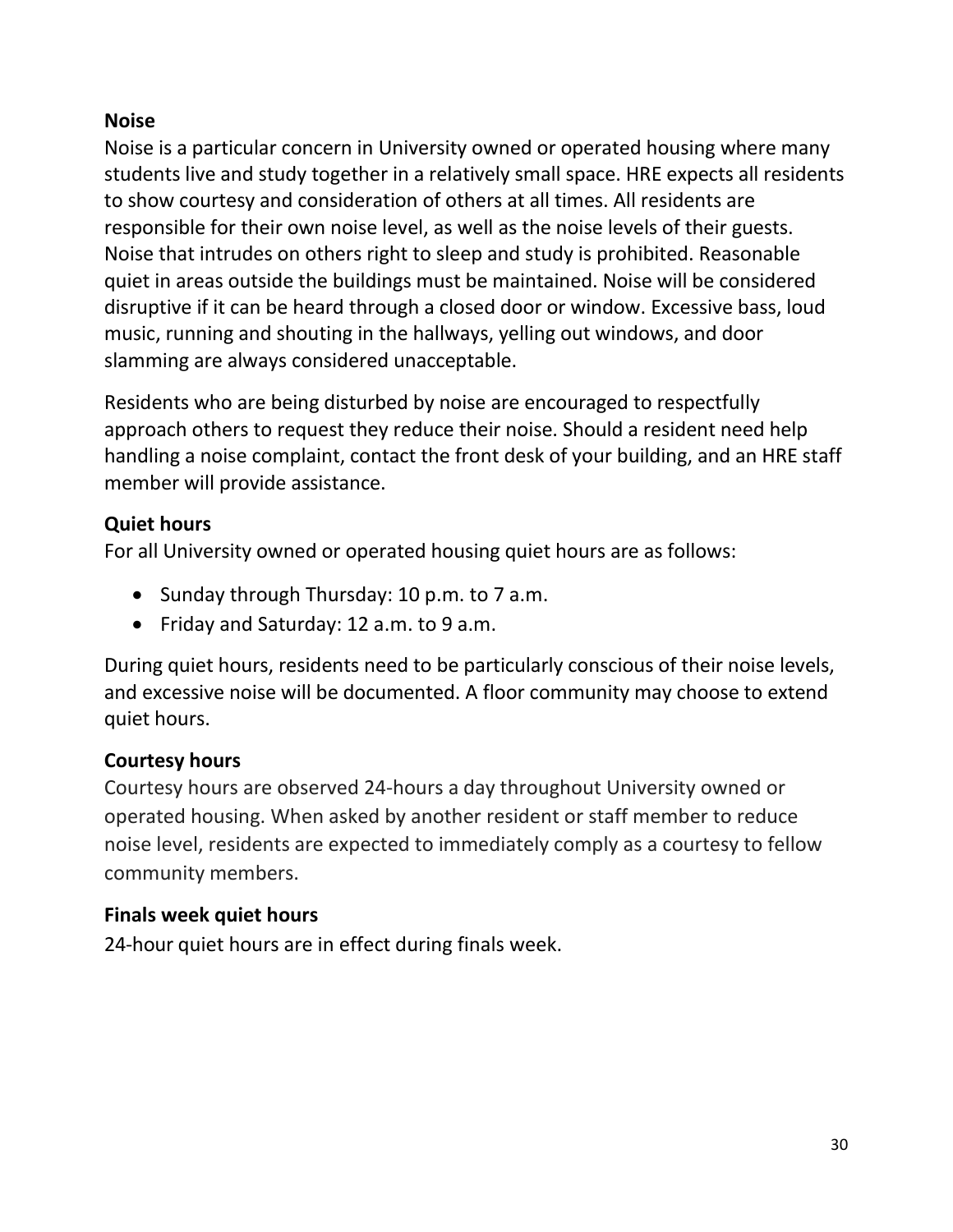# <span id="page-30-0"></span>**Rights & Responsibilities Policies**

In addition to the policies outlined in the [University of Denver Honor Code,](about:blank) residents and guests in University owned or operated housing are expected to comply with all policies in this Guide to Residence Living. Any potential violation of policies may be documented and processed through the Student Rights & Responsibilities process as outlined in the University of Denver Honor Code. Residents must inform permitted guests of all the policies listed in this Guide to Residence Living, as well as in all other University publications, and make permitted guests follow University policies while visiting.

- **A. Alcohol** violations include the following:
	- 1. **Delivery:** Alcohol or alcohol paraphernalia must not be delivered through the mail or other delivery service to any resident under the legal drinking age of 21.
	- 2. **Keepsake:** Residents under the age of 21 must not have keepsake or decorative alcohol containers, empty or full, in any common areas, or in their assigned living quarters, regardless if any roommate(s) or suitemate(s) are of the legal drinking age of 21.
	- 3. **Large Quantities:** Large quantities of alcohol and devices designed to quickly consume alcohol, including, but not limited to, kegs, drinking game set ups, and beer bongs, are not permitted in University owned or operated housing regardless of the age of a resident.
	- 4. **Open Containers:** Open containers of alcohol are not permitted in common areas, including, but not limited to, hallways, stairwells, elevators, lounges, and lobbies, regardless of the age of the individual.
	- 5. **Underage Residents:** Residents under the legal drinking age of 21 cannot be in the presence of alcohol or alcohol use.
	- 6. **Presence of Alcohol:** Alcohol cannot be present in any room/suite/apartment unless all residents assigned to that room/suite/apartment are of the legal drinking age.
- **B. Balconies and Terraces** must remain locked and cannot be accessed.
- **C. Cleanliness** violations include the following**:**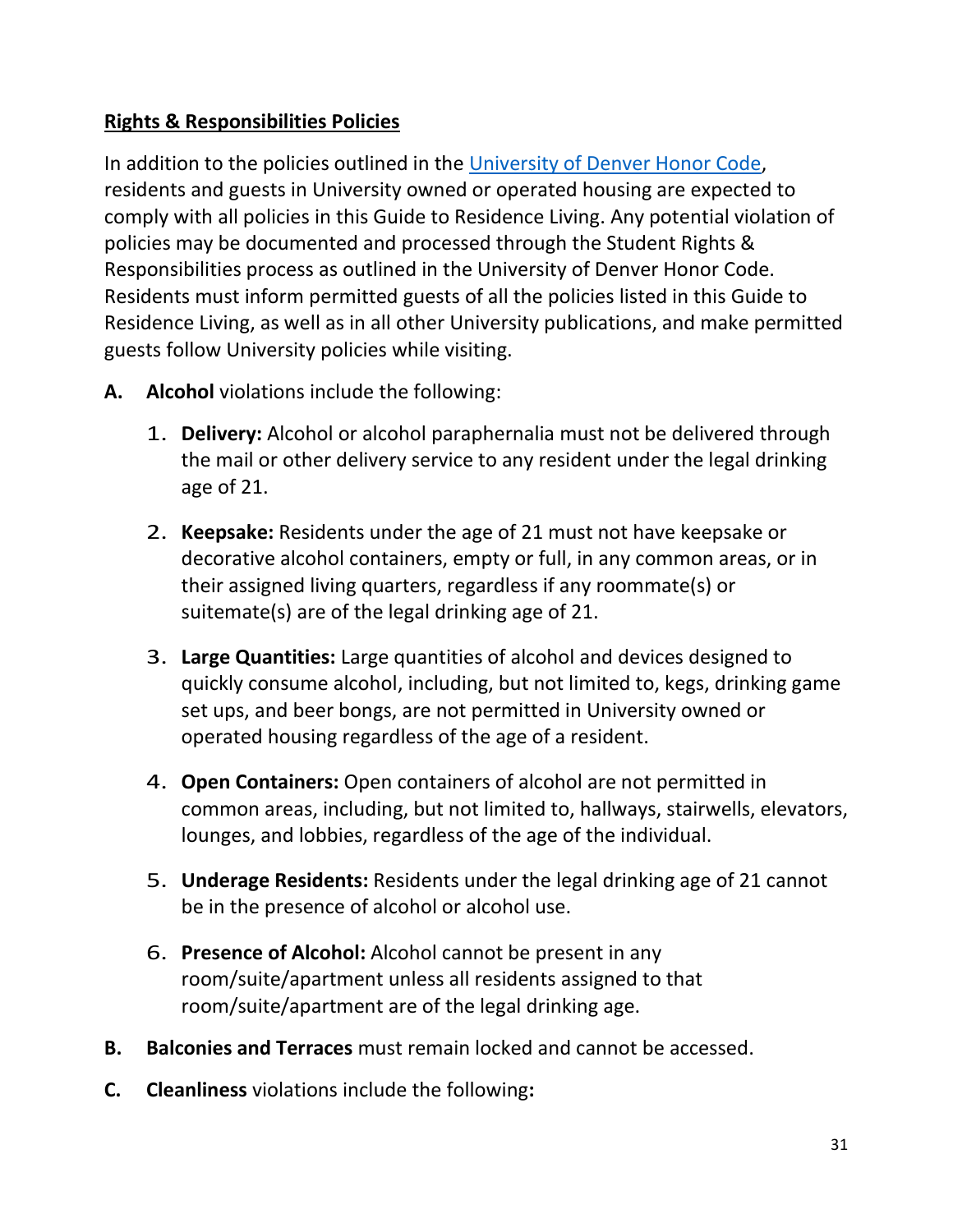- 1. **Common Area Cleanliness:** Leaving or storing personal belongings in common areas, including, but not limited to, hallways, stairwells, elevators, lounges, and lobbies, is not permitted.
- 2. **Disposal:** Trash, recycling, and unwanted personal items must be disposed of in the designated trash or recycling locations within the residence building, and large amounts may not be disposed of in common areas, including, but not limited to, bathrooms, laundry areas, hallways, elevators, stairwells, or lobby trash cans.
- 3. **Personal Space Cleanliness:** Assigned living quarters must be clean, sanitary, and free of noxious odors. Floors must be kept reasonably clear of items, including, but not limited to, personal items and trash.
- **D. Computer Use** violations include the following**:**
	- 1. **Installation:** Any installation of additional electronic equipment that is not explicitly permitted, including, but not limited to, hubs, switches, routers, and wireless access points, in assigned living quarters or common areas is prohibited.
	- 2. **Access:** Residents must not access another individual's computer or programs without the owner's permission.
- **E. Drug** violations include the following**:**
	- 1. **Delivery:** Any Federally Illegal Drug (as defined in the Honor Code) or drug paraphernalia may not be delivered through the mail or other delivery service to any resident. This does not include federally legal prescription drugs with a valid prescription from a licensed physician. Medical cannabis is not allowed in University owned or operated housing.
	- 2. **CBD:** The use of cannabidiol (CBD) is restricted to products with no levels of THC. The product must remain in the original container and the container must state the product has no THC levels. All other CBD products are not allowed in University owned or operated housing.
	- 3. **Presence:** Individuals may not be in the presence of Federally Illegal Drugs or drug use. This includes, but is not limited to, being in the presence of or use of any prescription drug or other controlled substance, except under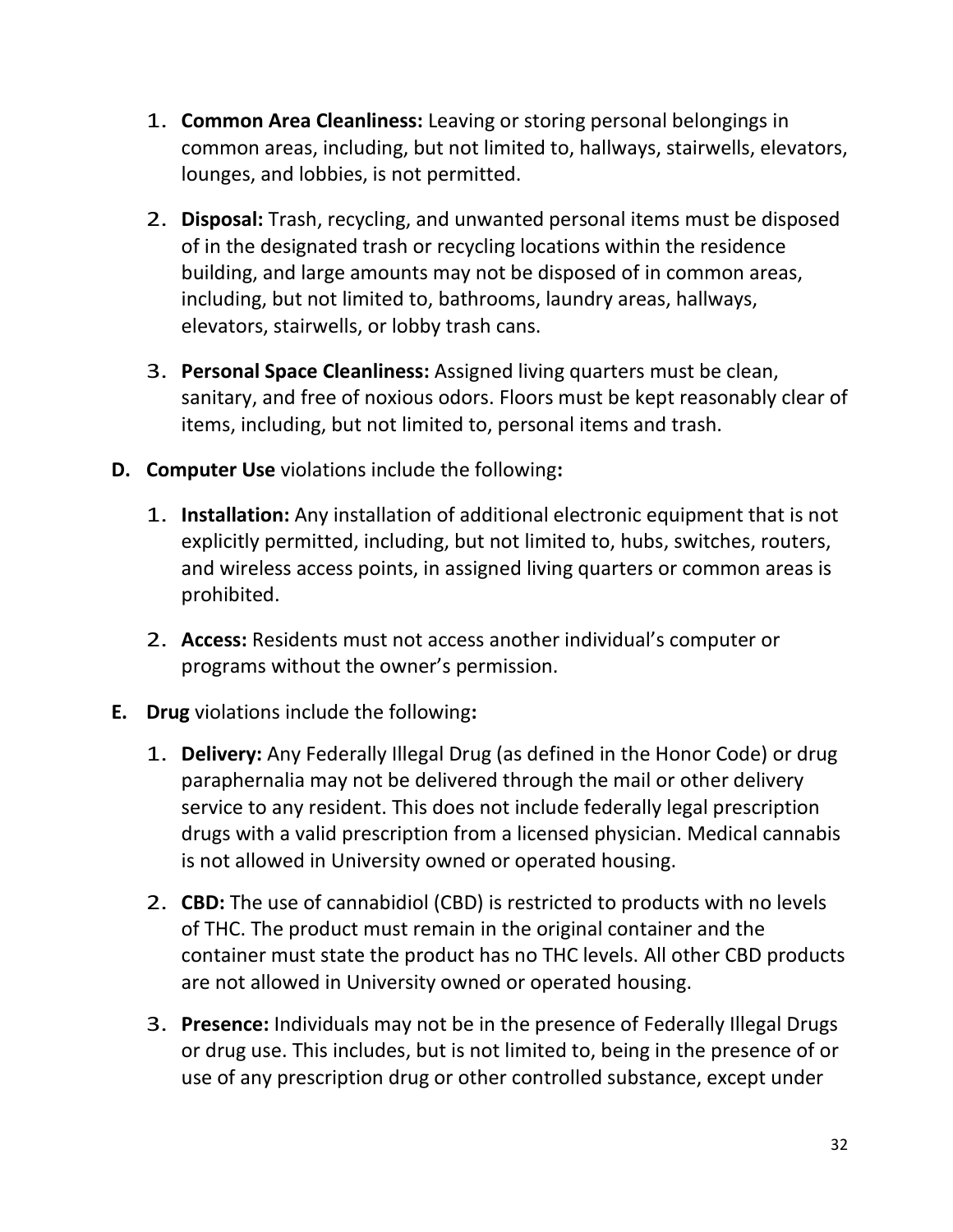the direction of a licensed physician and with a valid prescription. Medical cannabis is not allowed in University owned or operated housing.

- **F. Facilities Misuse** violations include the following:
	- 1. **Animals:** Service animals, approved emotional support animals, and freshwater fish in aquariums or tanks of 10 gallons or smaller are permitted. All other animals, permanent or visiting, are prohibited.
	- 2. **Furniture:** Any use of furniture that is not consistent with the designed purpose of the furniture is prohibited, including, but not limited to:
		- a) sleeping on common area furniture at any time;
		- b) residents or guests using beds assigned to another resident without explicit permission;
		- c) any removal of furniture from its original location within the residence hall or apartment building, including, but not limited to, removal of furniture from an assigned space, and possession of common area furniture in an assigned space; and
		- d) any construction or configuration of furniture outside of its original construction or configuration. This includes, but is not limited to lofts, stacking of furniture, bed lifts, and stacking beds on concrete blocks.
	- 3. **Painting:** Residents may not make any intentional markings, including, but not limited to, painting, drawing, and chalking on walls, ceilings, or furniture in assigned living quarters or common areas.
	- 4. **Posting:** Failure to abide by the HRE Sign Posting Policy.
	- 5. **Windows:** Any use of windows that is not consistent with the designed purpose is not permitted, including but not limited to:
		- a) throwing, hanging, or dropping any items, liquid or solid, from any window, balcony, or terrace;
		- b) entering or exiting a space through any window or terrace;
		- c) sitting in or on window sills;
		- d) removing screens from windows; and
		- e) modification of or additions to window units.

#### **G. Fire Safety violations include the following:**

1. **Cooking:** Failure to follow all cooking fire safety measures and requirements.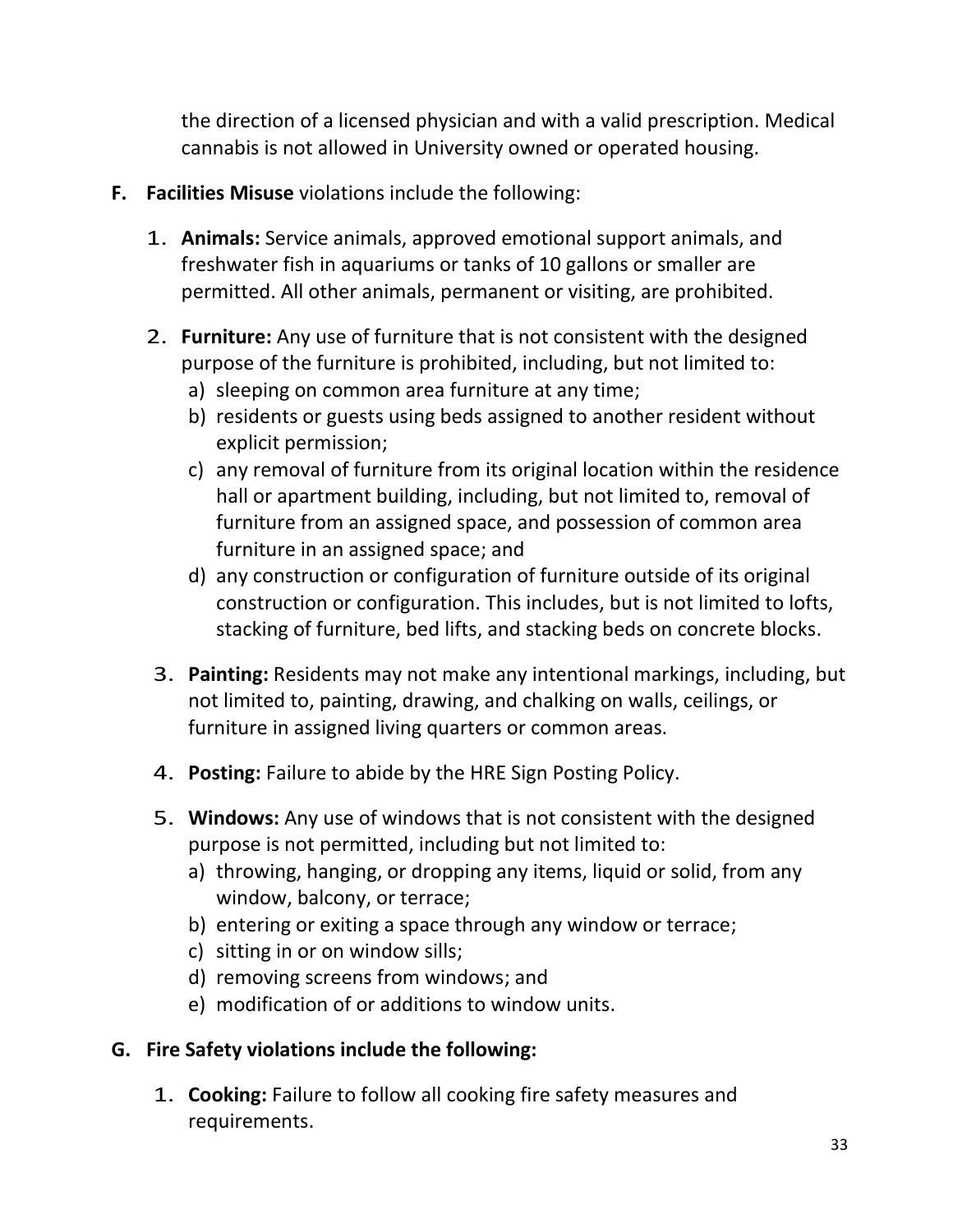- 2. **Decorations:** Failure to follow decorating restrictions in University owned or operated housing and cannot hang items from a smoke detector, sprinkler head, sprinkler pipe, sprinkler line, or ceiling, temporarily or permanently.
- 3. **Evacuation:** Failure to follow the evacuation process and follow verbal directives from University Officials and Fire and Police Department Personnel.
- 4. **Prohibited Items:** Possession of or use prohibited items in University owned or operated housing.
- **H. Guest** violations include the following**:**
	- 1. **Unauthorized Guests:** Failure to comply with the HRE COVID-19 guest policy and/or other HRE guest policy then in effect.
	- 2. **Unauthorized Entry:** Entry or presence, regardless of intent, within University owned or operated housing, or another resident's assigned living quarters, even if unlocked, without the permission or authorization of the owner or person legally responsible for that property. This includes, but is not limited to, entry in violation of posted hours of operation or entry to a restricted space. Due to COVID-19, for Fall Quarter 2021, residents may not enter any residential building that is not their assigned residence hall or apartment building, except to eat at a dining hall or attend class in an assigned classroom. HRE will communicate any updates to the HRE COVID-19 guest policy and when such changes are effective.
	- 3. **Escort:** Failure of a resident to remain with their guests, when authorized by the applicable HRE guest policy, at all times as required by the applicable HRE guest policy.
	- 4. **Sign-In:** Failure of a resident to make their guest(s), when authorized by the applicable HRE guest policy, comply with sign-in procedures, including, but not limited to, stopping at the front desk to sign-in and presenting photo identification.
	- 5. **Unauthorized Residents:** Failure to comply with the restriction that guests, when authorized by the applicable HRE guest policy, must not stay overnight for more than two nights per 7-day week.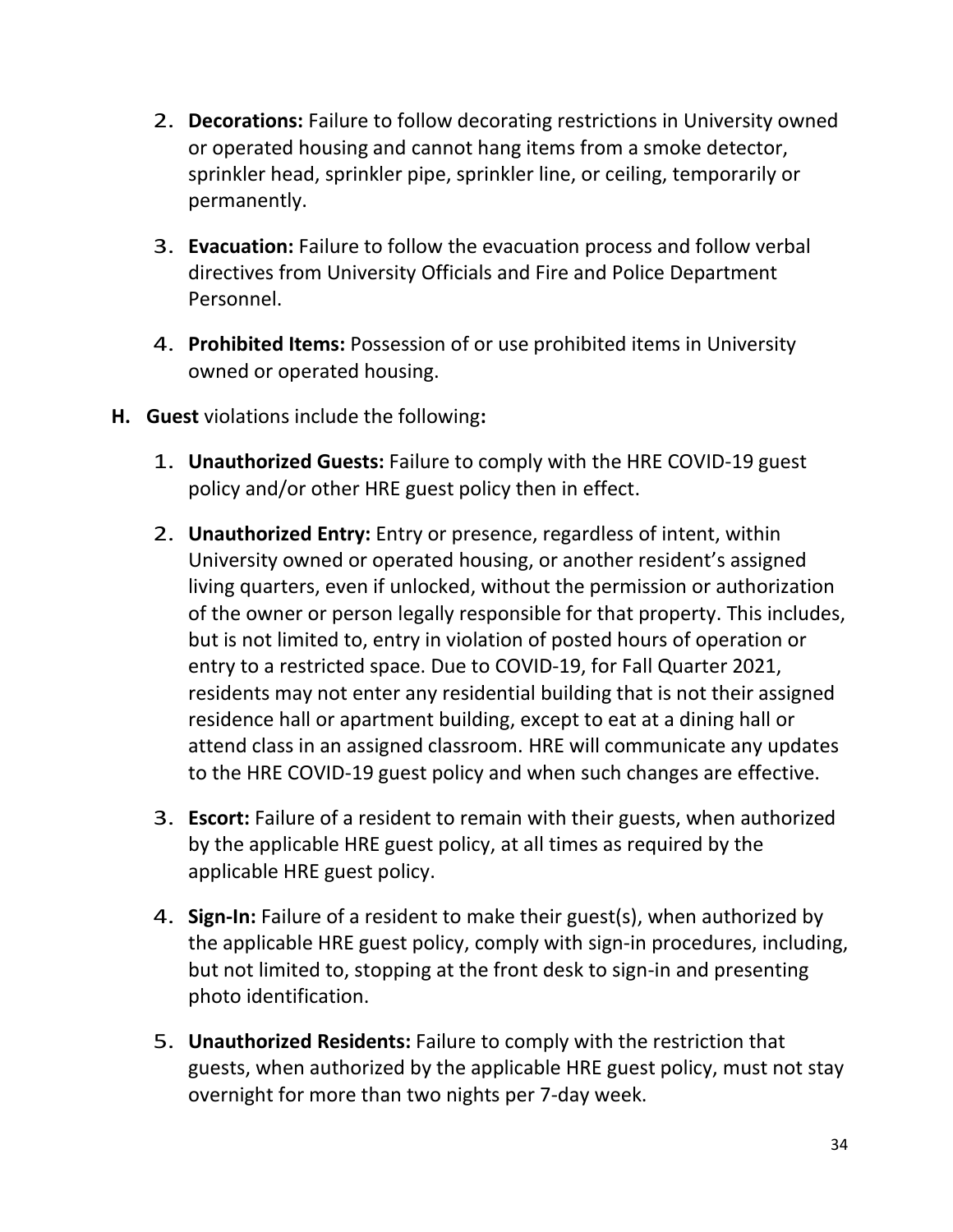- 6. **Unauthorized Access:** Residents providing their keys or access cards to any individual or a student accepting another person's keys or access card.
- **I. Noise:** Producing noise that can be heard through a closed door or window or that intrudes on the right of other residents to sleep and study, including, but not limited to, playing music, running, slamming doors, elevated conversation, and yelling. This includes violation of the designated Quiet Hours.
- **J. Open Space Agreement:** Failure to comply with the Open Space Agreement.
- **K. Tobacco-Free Campus Policy** violations include the following:
	- 1. **Possession:** Possession of smoking products is prohibited on University Premises. Smoking products include but are not limited to all products or forms used to inhale or otherwise consume tobacco or clove products (for example: cigarettes, e-cigarettes, vaping, chewing tobacco, snuff, snus, IQOS, bidis, kreteks, etc.) and all smoke-producing products for tobacco or cloves (cigars, pipes, hookahs, etc.). Smoking products does not include FDA approved nicotine replacements such as nicotine patches, gum, lozenges, or inhalers, all of which are allowed and are encouraged as substitutes for smoking or vaping on University Premises.
	- 2. **Use:** Use of smoking products and smoke-producing products is not permitted on University Premises.
	- 3. **Delivery:** Smoking products and smoke-producing products must not be delivered through the mail or other delivery service to University owned or operated housing.
- **L. Sports Activities** violations include the following:
	- 1. **Games:** Playing games, including, but not limited to, any form of ball, frisbee, snowball fights, and wrestling, in University owned or operated housing is not permitted. Playing games using provided equipment, courts, or in designated areas is permitted.
	- 2. **Transportation Devices:** Using transportation devices within the residence halls/apartments, including, but not limited to, skateboards, bicycles, and skates, with the exception of assistive devices for individuals with disabilities or medical conditions.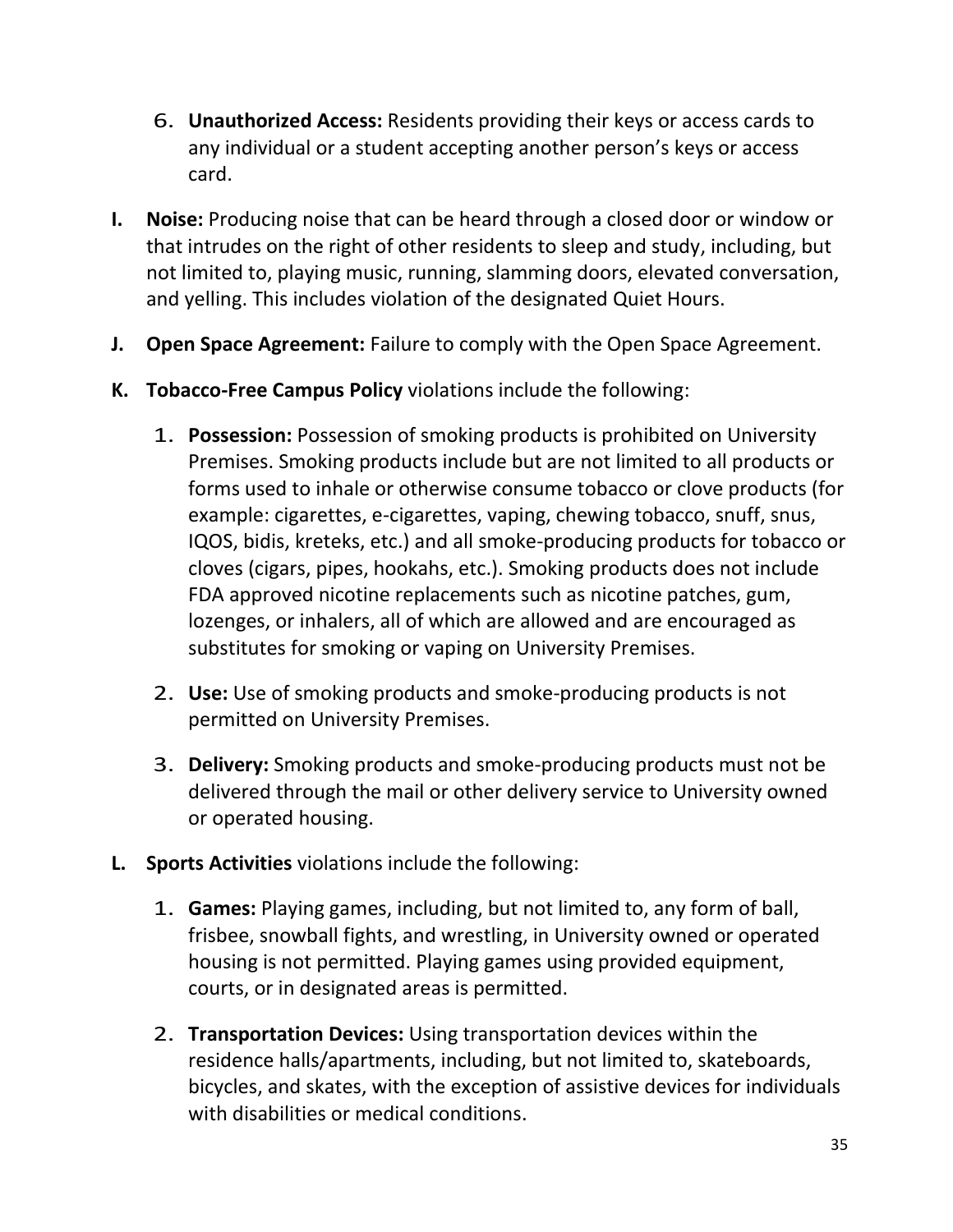- **M. Unauthorized Room Change:** Changing rooms without having received an approved new room assignment from HRE.
- **N. Weapons:** Possession or use of weapons, including, but not limited to, knife with a blade over three inches, guns, pellet guns, paint guns, tasers, bows and arrows, machetes, ninja throwing stars, nun chucks, grenades or other explosive or incendiary devices, swords (including decorative), any other illegal weapon, and all ammunition for any type of firearm. This prohibition does not include culinary knives used for their intended purpose in kitchen areas in University owned or operated housing.

*Failure to follow Policies & Procedures set forth elsewhere in this document or in other communication from a University Official in the performance of their duties may be considered a violation of the University of Denver Honor Code.*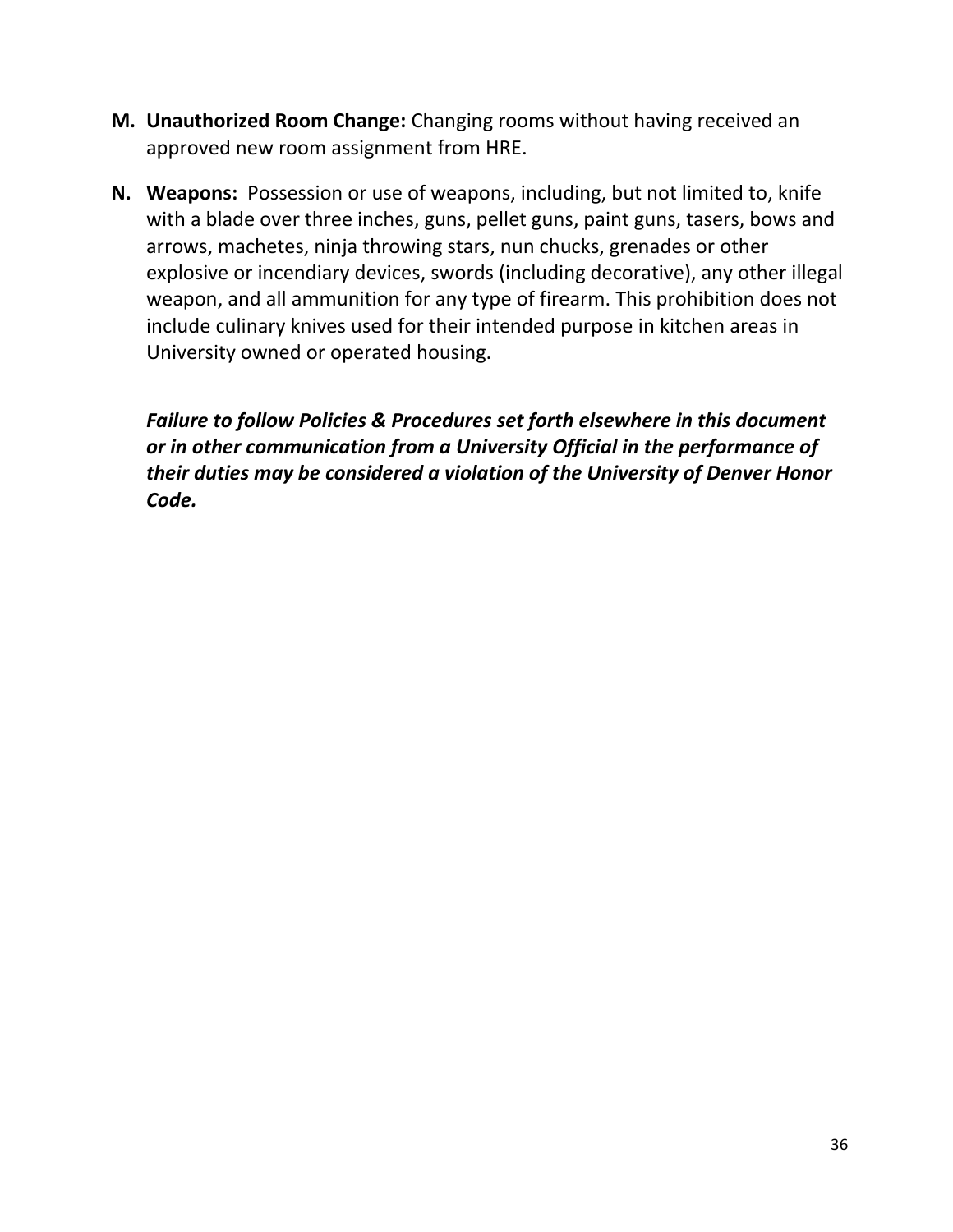# <span id="page-36-0"></span>**HRE Resources**

#### <span id="page-36-1"></span>**Cable Television**

HRE does not provide cable television.

#### <span id="page-36-2"></span>**Custodial and Maintenance Requests**

If you find something that needs to be repaired or a common space that needs to be cleaned, you can notify our maintenance or custodial staff by submitting an online work request at [www.du.edu/housing/resources/workorder.html.](about:blank) You can only submit this request through a computer or device using the University internet network. When filling out the work request, be as specific as possible about the location and problem so our staff can respond accordingly. You may also report an issue through the front desk of your building or at the HRE Central Office. Residents will not be able to request replacement keys or lock changes through this system. Work orders submitted by residents for resident-caused damages will be billed back to the resident.

#### <span id="page-36-3"></span>**Front Desk Operations & Amenities**

The following residence halls will have front desks operating 24 hours: Centennial Towers, Centennial Halls, and Nelson Hall. All other front desks are open from 8am – 8pm daily. The front desk is where to go to pick up mail or to get a key/key card to your room. In addition, you can check out recreational equipment at the front desk or find out what is happening in the building or on campus. If there is a problem in the building and you need staff assistance, please contact the front desk.

HRE offers a number of different amenities located at your residence hall and apartment community's front desks. Please go to the front desk of your building to learn more about what is available. Some examples are identified below:

#### <span id="page-36-4"></span>**Resources available for check out:**

- Billiard Table Set (Pool cues, balls, and ball racking triangle)
- Ping Pong Set (Paddles and Ping Pong Balls)
- Drying Racks
- Vacuums
- Dollies
- Various Games
- Trash bags

To check out any of these resources, stop by your building's front desk and bring your University of Denver ID**.**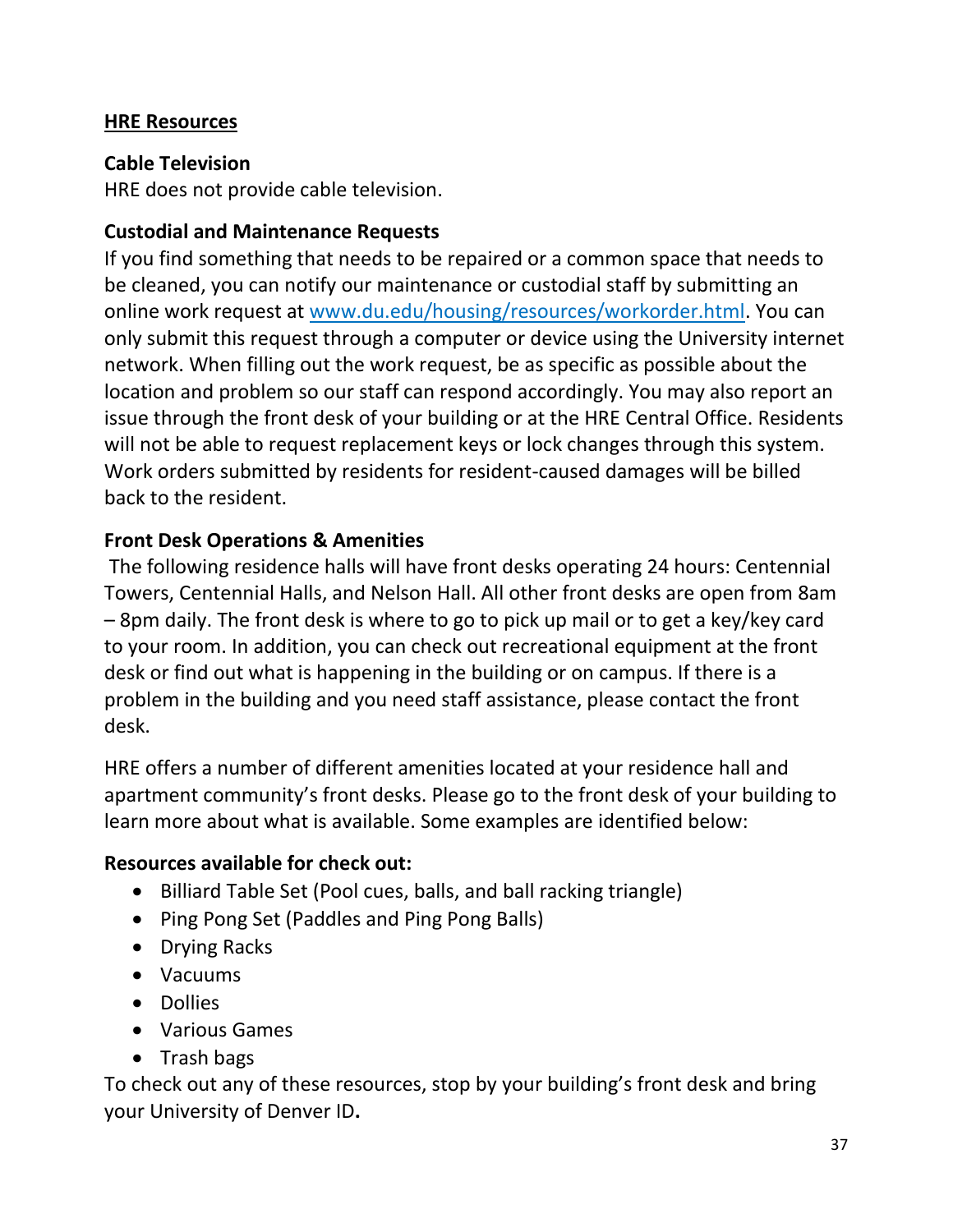# <span id="page-37-0"></span>**How to File an Incident Report**

Any resident may file a formal, written incident report to inform the University about any alleged policy violation or inappropriate behavior. You can complete this report using the online [Submit an Incident Report](about:blank) for[mhttps://cm.maxient.com/reportingform.php?UnivofDenver.](about:blank)

#### <span id="page-37-1"></span>**Mail and Packages**

At all on-campus residential communities – Halls, Towers, Nelson, Nagel, JMAC, Dimond, and the Apartments – the front desk staff sorts your mail. Any mail you have received will be placed in your mailbox no later than 8:00 p.m.

Residents will receive an email notification and may pick up the package by showing an ID at the front desk.

If you live in **Nagel**, your packages will be delivered to the Nelson front desk, but your flat mail will still be delivered to your mailbox located in Nagel.

*For USPS flat mail please use the following address (collected at your mailbox in Nagel):*

(Your Name)

2194 South High Street Nagel Hall Room #\_\_\_ Denver, CO 80210

*All other non-USPS mail and all packages (These items are collected at the Nelson front desk):*

(Your Name)

2222 South High Street Nagel Hall Room # Denver, CO 80210

If you live in the **Apartments**, flat mail is delivered to your assigned mailbox in your apartment building.

*Packages should be sent to the Apartments office:*

(Your Name)

1950 S. York St., #103 Denver, CO 80210

When you receive a package, a staff member in the Apartments office will notify you via email. You will be able to pick up the package during the specified apartment office hours.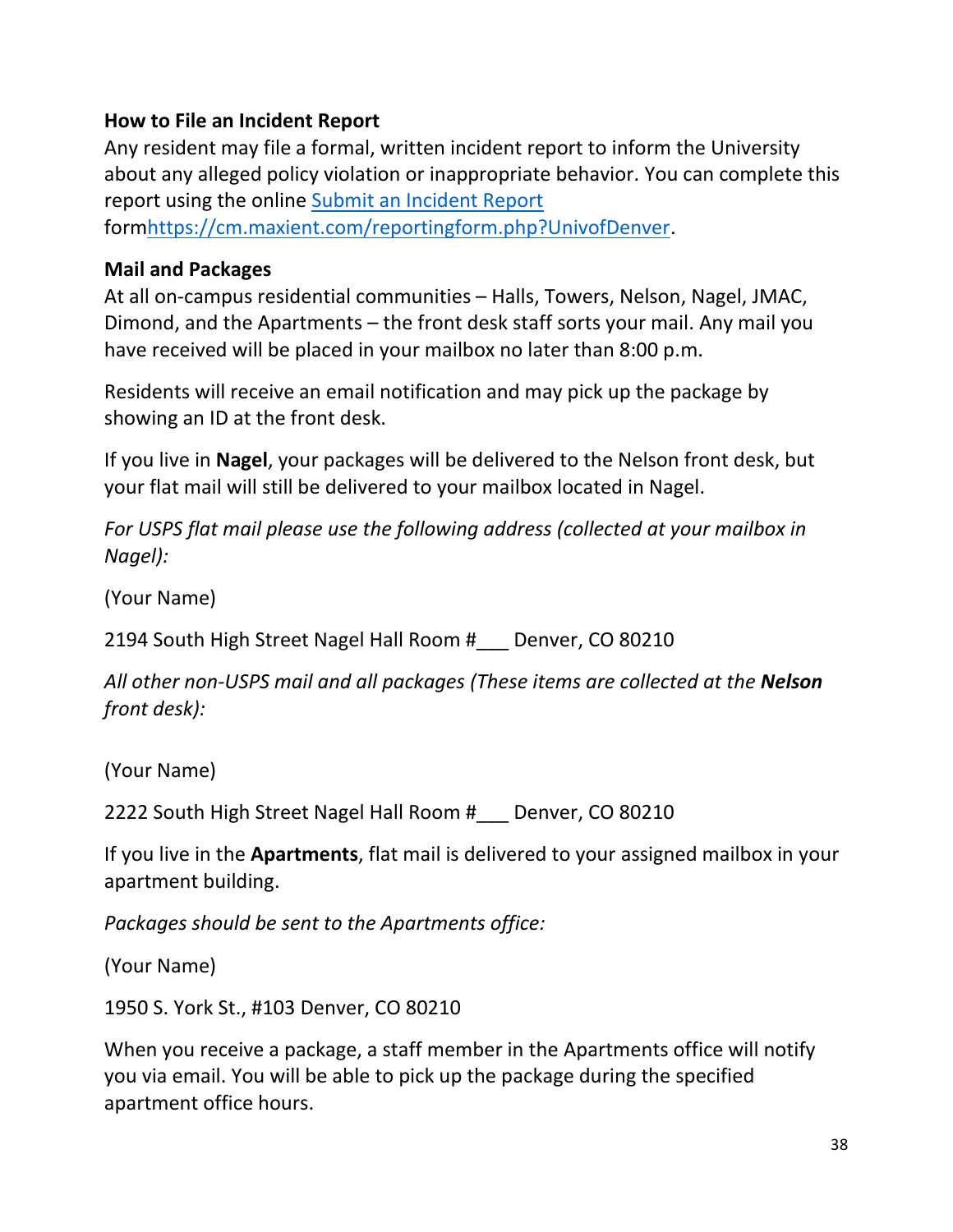If you are missing a package, please stop by the front desk of your building. To better assist you, please provide the front desk staff with a description of the package, who the package was addressed to, courier information, and a tracking number.

Your permanent address is the address in your PioneerWeb account. If an address change occurs, you must change your information on PioneerWeb for mail forwarding purposes

During Winter Break, all first-class mail, packages, billing statements, etc. will be held until you return in January. Please make sure you make proper arrangements before you leave campus for Winter Break. However, if you are in a building that is open during Winter Break, you will be able to pick up packages at your designated front desk during break. When you check out at the end of the year, all first-class mail will be forwarded until the last week of August to your permanent address on file with the University. You can update your address by logging into PioneerWeb.

#### <span id="page-38-0"></span>**Personal Property Insurance Coverage**

The University and HRE are not responsible for loss or damage to a student's personal belongings or those of student's guest(s), regardless of cause. The University is also not responsible for damage caused by water due to sprinkler system discharge or broken pipes. We recommend that you consult your insurance policy to confirm that your personal belongings are covered for loss or damage due to any cause, including but not limited to accidental or intentional activation of the sprinkler system and other water damage, during your stay in University owned or operated housing. If not, we recommend you obtain a renter's insurance policy from the company of your choice. If you experience any damaged, stolen, or lost property in University owned or operated housing, you should process any claims through your personal renters or homeowner's insurance policy.

#### <span id="page-38-1"></span>**Printers**

The front desk is also home to printers available to print with your University of Denver ID card. For detailed instructions on how to connect your personal computers and how to use the DU printers, please refer to the following instructions: [https://www.du.edu/it/support/how-to/wepa.](about:blank)

# <span id="page-38-2"></span>**Recycling and Sustainability**

Recycling bins are available in every student room and in the lobbies of each residential building. We have single stream recycling, which means you can put all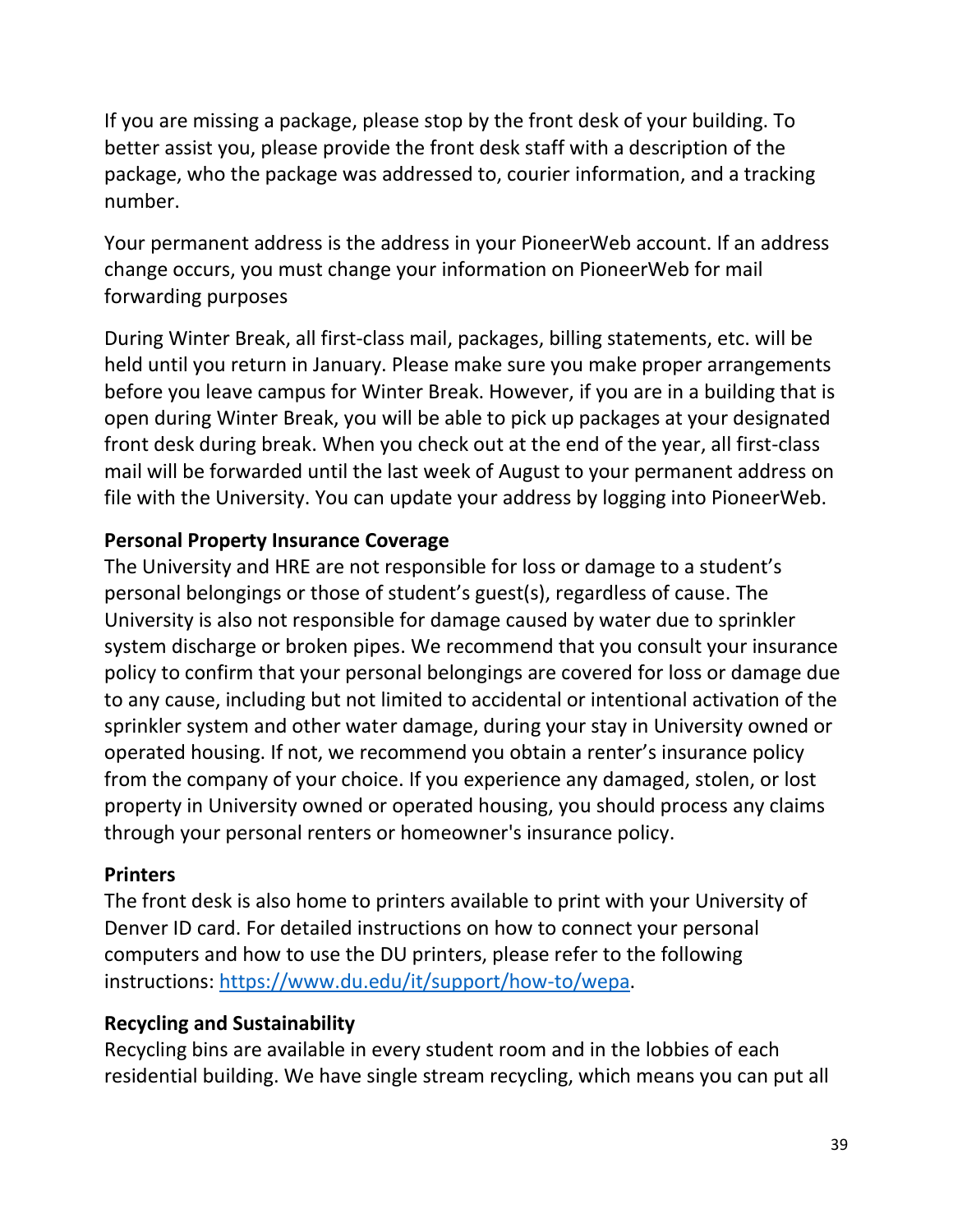recyclables in the same bin. For details on what can and cannot be recycled on campus, please see [http://www.du.edu/sustainability/index.html.](about:blank)

# <span id="page-39-0"></span>**Telephone Services**

HRE does not provide phone lines.

# <span id="page-39-1"></span>**Wireless Internet**

Wireless networking is provided in residence rooms and is available in common areas of each residence hall (cafeterias, large lounges, etc.). To make sure your connection to the campus network works, your computer should meet the requirements posted on DU's [Website](about:blank) at [https://www.du.edu/it/support/how](about:blank)[to/students/laptops.](about:blank) If you have any questions or need to request help with your computer, contact the IT help desk at 303-871-4700. HRE prohibits the installation of routers and wireless access points in the residence buildings.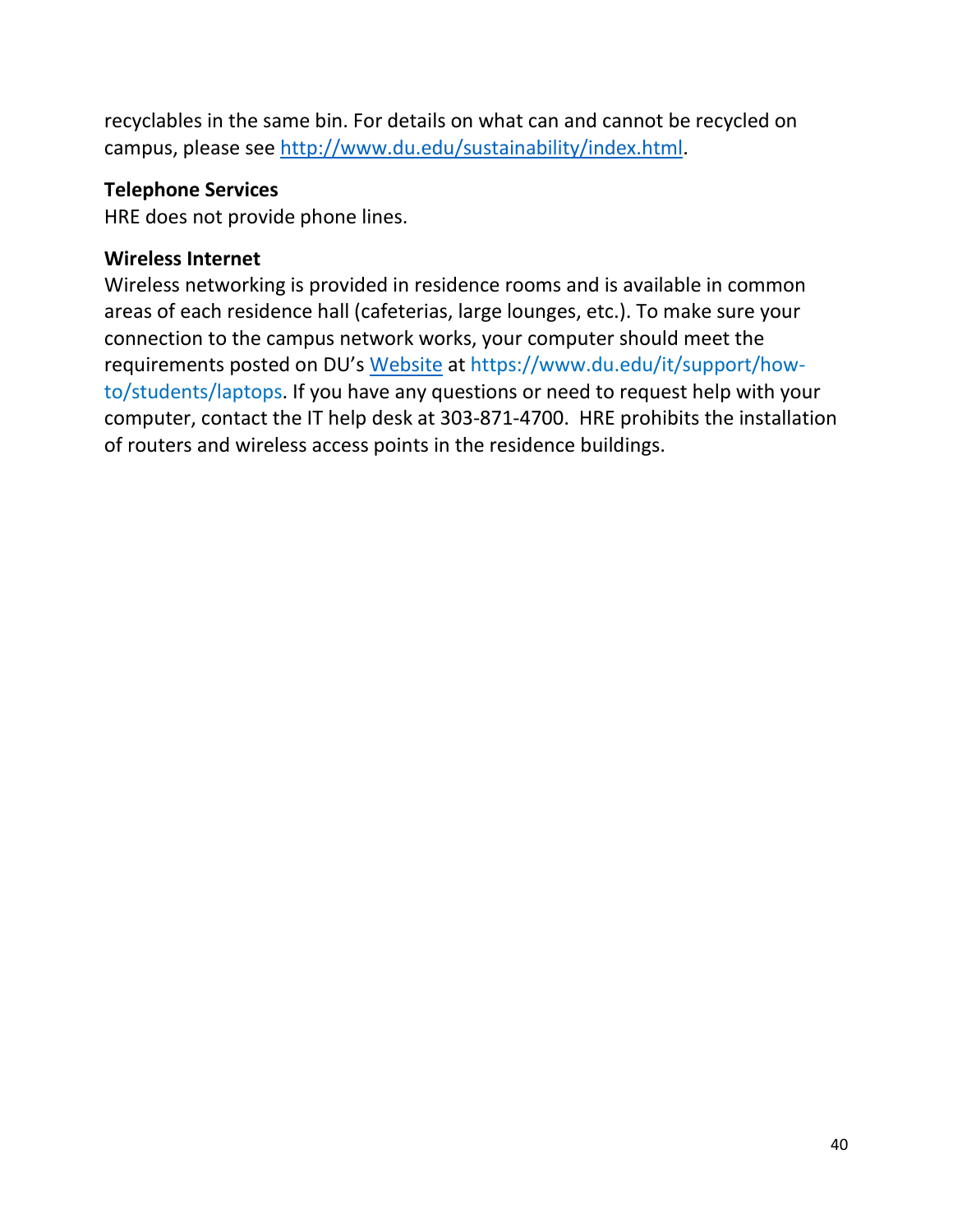# <span id="page-40-0"></span>**Safety Resources & Procedures**

# <span id="page-40-1"></span>**Campus Safety**

For your protection, [Campus Safety](about:blank) staff members are available 24 hours a day. For non-emergencies, call 303-871-2334. For emergencies, call 303-871-3000. We recommend that all students sign up for campus safety emergency alerts through PioneerWeb: [http://www.du.edu/campussafety/.](about:blank)

Keep the following safety tips in mind:

- When walking on campus at night, always travel with a friend or contact Campus Safety non-emergency line at 303-871-2334 to request an escort.
- Remember to lock your room/apartment doors and windows at all times.
- For your safety and the safety of others, do not prop open outside building doors at any time.
- Help Campus Safety keep our campus a safe place to live by reporting any suspicious behavior immediately.

# <span id="page-40-2"></span>**Fire Evacuation**

If a fire alarm sounds, residents must immediately vacate the building via the nearest stairwell and proceed at least 50 feet (15 meters) outside the building until a Campus Safety officer or first responder allows residents to re-enter the building. Residents and guests must fully cooperate in all evacuations. Failure to evacuate the building in the event of an alarm sounding may result in a referral to the Office of Student Rights & Responsibilities.

Exit the building immediately in a safe manner. If you are not in your own room, do not go back to your room to retrieve items. If you are in your room, please do the following:

- Check to see if the doorknob is hot.
- If it is hot:
	- o Do not open your door,
	- o Wait in plain view next to your window,
	- o Open blinds and leave your lights on, and
	- o Call Campus Safety at 303-871-300 or 911 to report your location if a phone is available.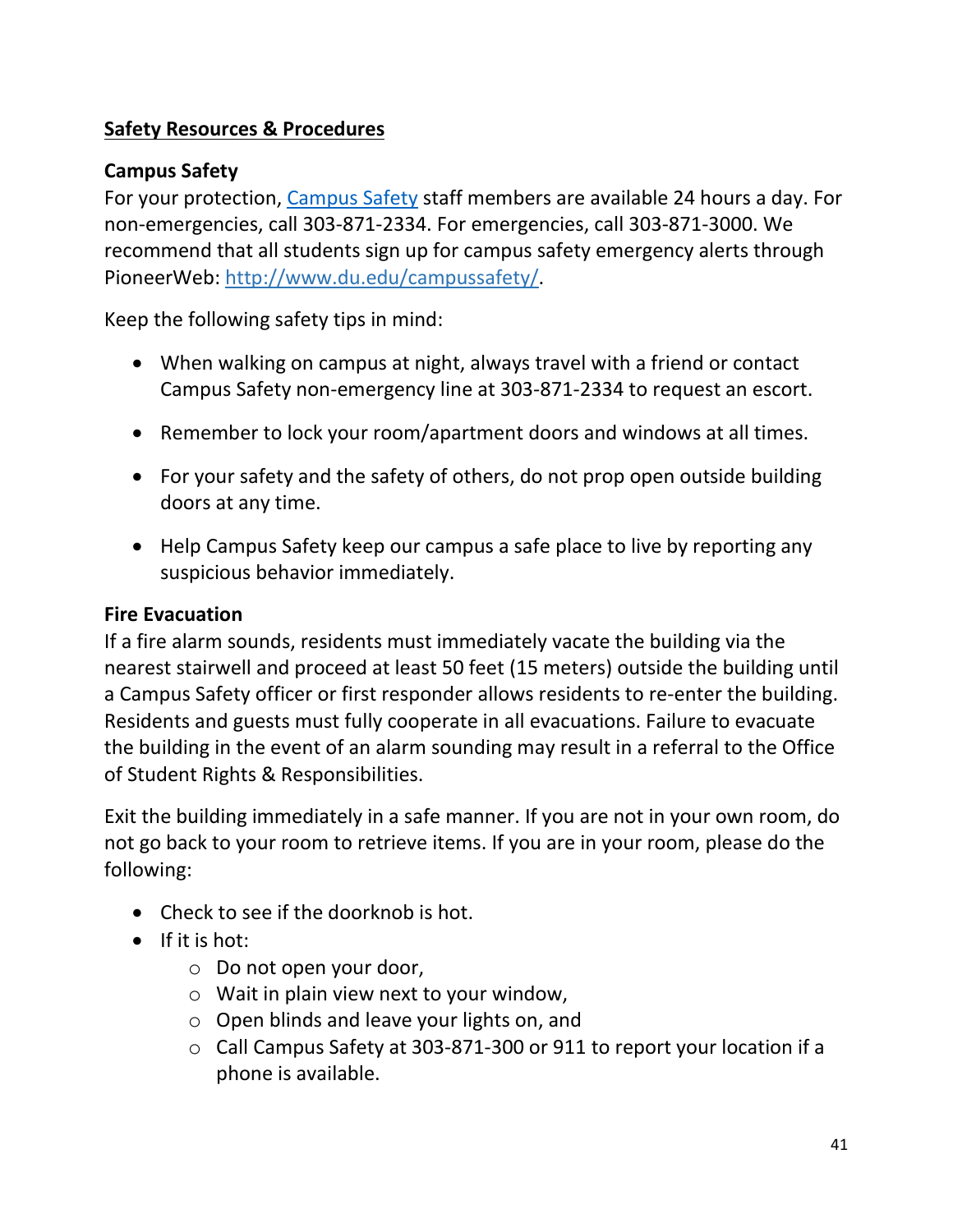- If your doorknob is **not** hot:
	- o Take a dampened towel and cover your nose and mouth to prevent smoke inhalation,
	- o Put on shoes,
	- o Close doors behind you, and
	- $\circ$  Exit via the stairway closest to your room/apartment do not use the elevator.

If the outside exit door does not open immediately, kick the emergency strike plate. When evacuating the building:

- Leave the building immediately.
- Do not investigate the source of the emergency.
- Walk, don't run, to the nearest exit.
- Use stairs, not elevators.
- Follow instructions of the Department of Campus Safety officials or other identified emergency personnel.
- Upon exiting the building, move at least 50 feet (15 meters) away from the structure.

Do NOT re-enter the building until told to do so by Campus Safety officials or other first responders.

Rally Points for a Fire Alarm/Fire Drill Evacuation

- Centennial Towers
	- o On the west side of the building, residents should rally across Williams Street.
	- o On the east side of the building, residents should rally across High Street.
- Centennial Halls
	- o On the west side of the building, residents should rally across High Street.
	- o On the east side of the building, residents should rally near the intramural sports field and the lacrosse stadium tunnel.
- Dimond Family Residential Village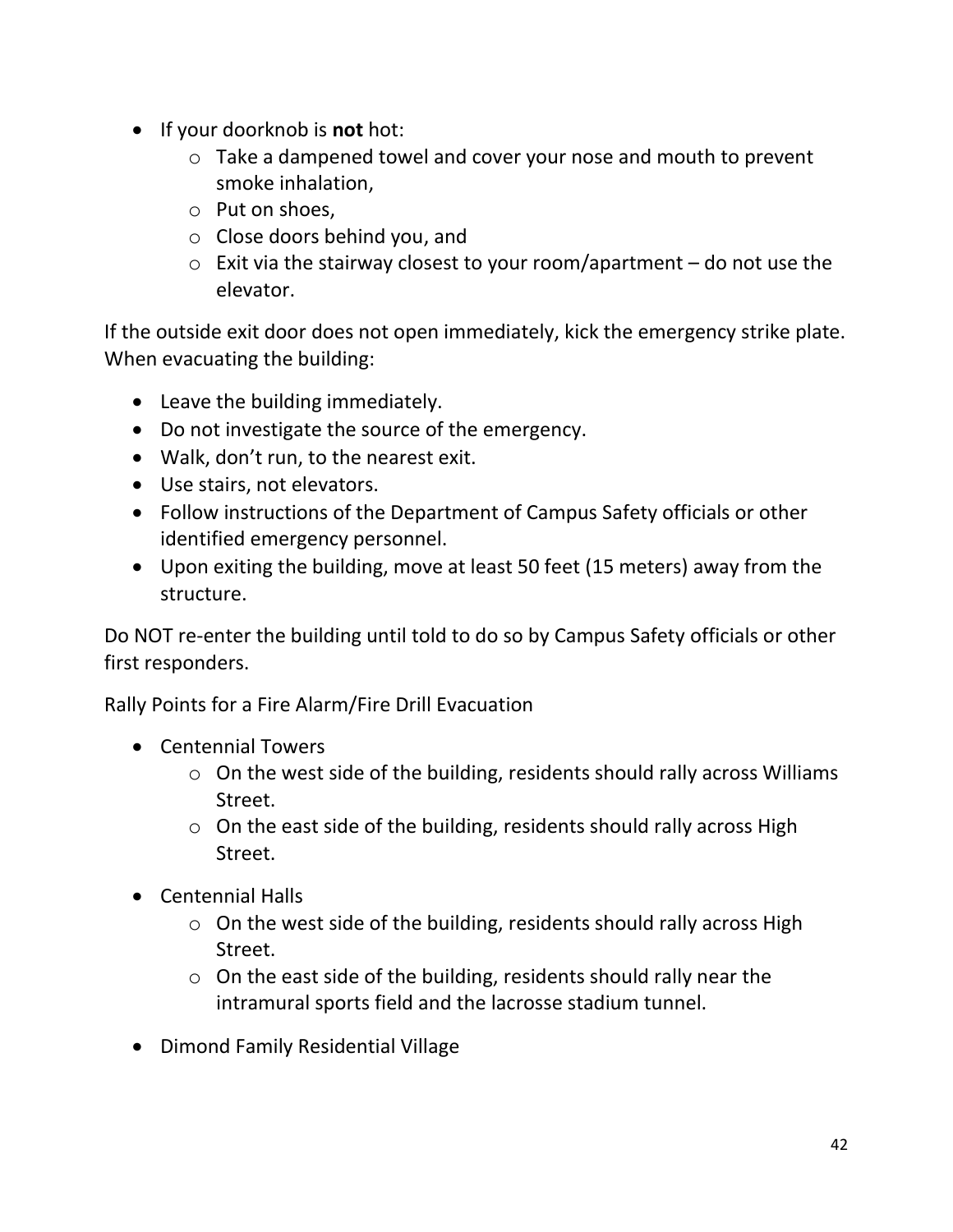- o Residents should exit the building, move north to Asbury Avenue, and follow Asbury Avenue around Sturm Hall to Driscoll Green.
- o Residents should not gather in the courtyard between the east and west wings of the building.
- Johnson-McFarlane Hall
	- o On the west side of the building, residents should rally across High Street.
	- o On the south side of the building, residents should rally across Iliff Avenue.
	- o Residents of Johnson-McFarlane Hall may also rally in the Nelson Hall cafeteria.
- Nelson Hall and Nagel Hall
	- o On the west side of the buildings, residents should rally across High Street.
	- o On the east side of the buildings, residents should rally near Evans Chapel or the green space on the east side of Hilltop.
- Hilltop
	- o Residents should rally near Evans Chapel or on the green space on the east side of Hilltop.
- Apartments Community
	- o Residents should rally 50 feet (15 meters) away from their apartment building, preferably across a street if they are able to cross safely without impeding emergency services.

Special Considerations:

Certain evacuations may last longer than your typical fire alarm. In cases where there is an actual fire, carbon monoxide alarm, or any instance where one cannot re-enter their assigned living quarters for a prolonged period of time, please go to the following gathering points located in a building different than your living quarters:

- Residents of Halls will gather at Towers main lounge.
- Residents of Towers will gather at Halls main lounge.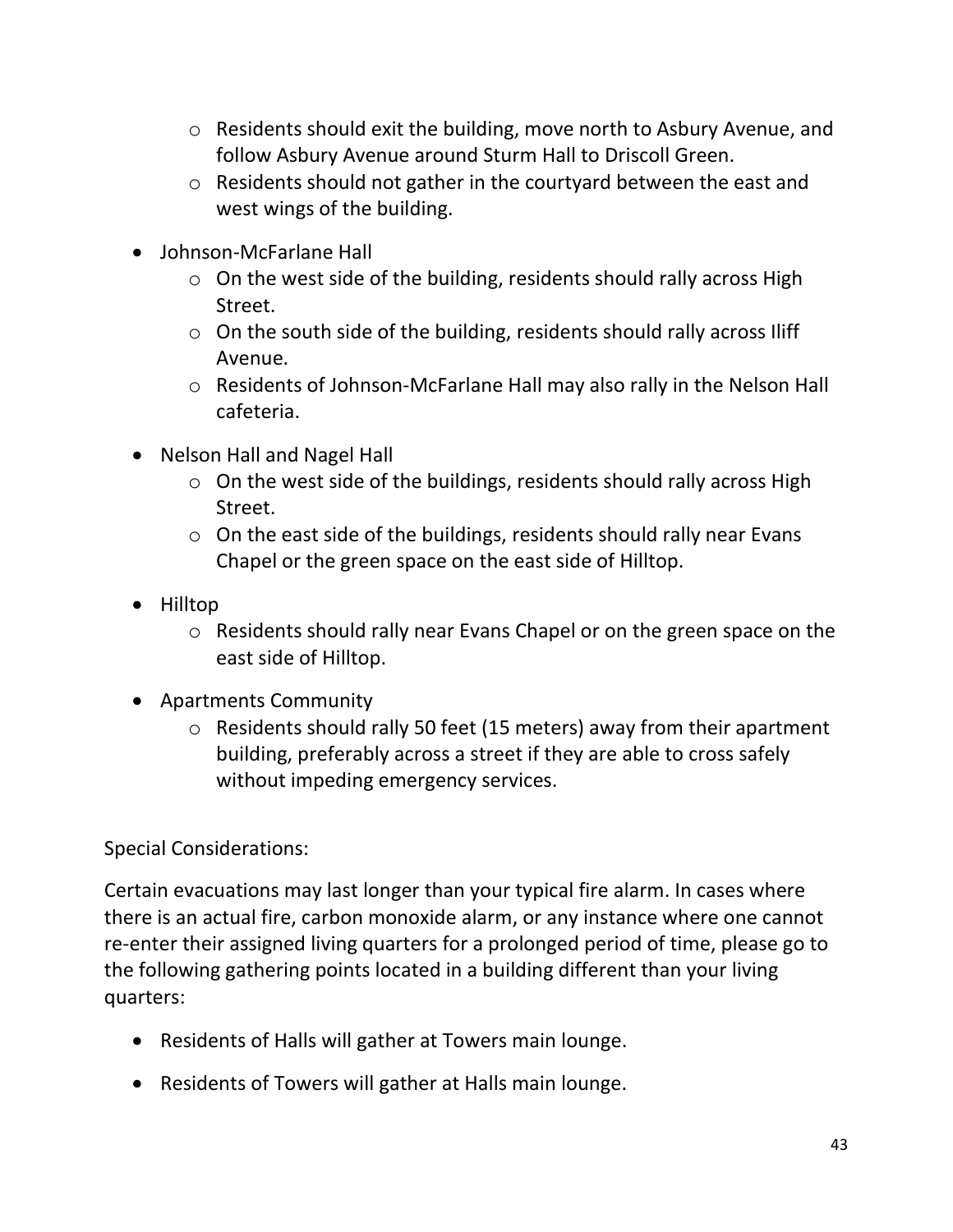- Residents of JMAC will gather inside the Nelson lobby.
- Residents of Nelson and Nagel will gather at the JMAC main lounge and classroom.

Residents of the Dimond Family Residential Village will gather at Halls main lounge.

#### <span id="page-43-0"></span>**Persons with disabilities:**

If a person is unable to evacuate a building due to a physical disability, the following steps should be taken:

- If the building has a designated area of rescue, the person should be moved to this area.
- If the building does NOT have a designated area of rescue, the person should be moved to the closet stairwell.
- Call 911 or Campus Safety at 303-871-3000 and inform first responders of the person requiring rescue and their current location.

You are required to evacuate the building safely and quickly when a fire alarm sounds. Failure to comply with these directions may result in referral to the Office of Student Rights & Responsibilities and potential criminal action based on federal, state or city fire codes.

# <span id="page-43-1"></span>**Campus Shuttle Service**

The University of Denver has contracted with a third party to provide the Campus Shuttle Service. Users will need to download [TripShot.](about:blank) For more information regarding hours and routes of the shuttle service, please see the Campus Shuttle [website.](about:blank)

# <span id="page-43-2"></span>**Staff Member on Duty**

HRE has an extensive on-call/duty system. There are always RAs on duty in each building every night of the week and on weekends. In addition, we have Graduate Resident Directors or Resident Directors on duty 24-hours a day, every day of the year. Should you need after-hours assistance, please invoke our duty system by calling your front desk or the Division of Campus Safety.